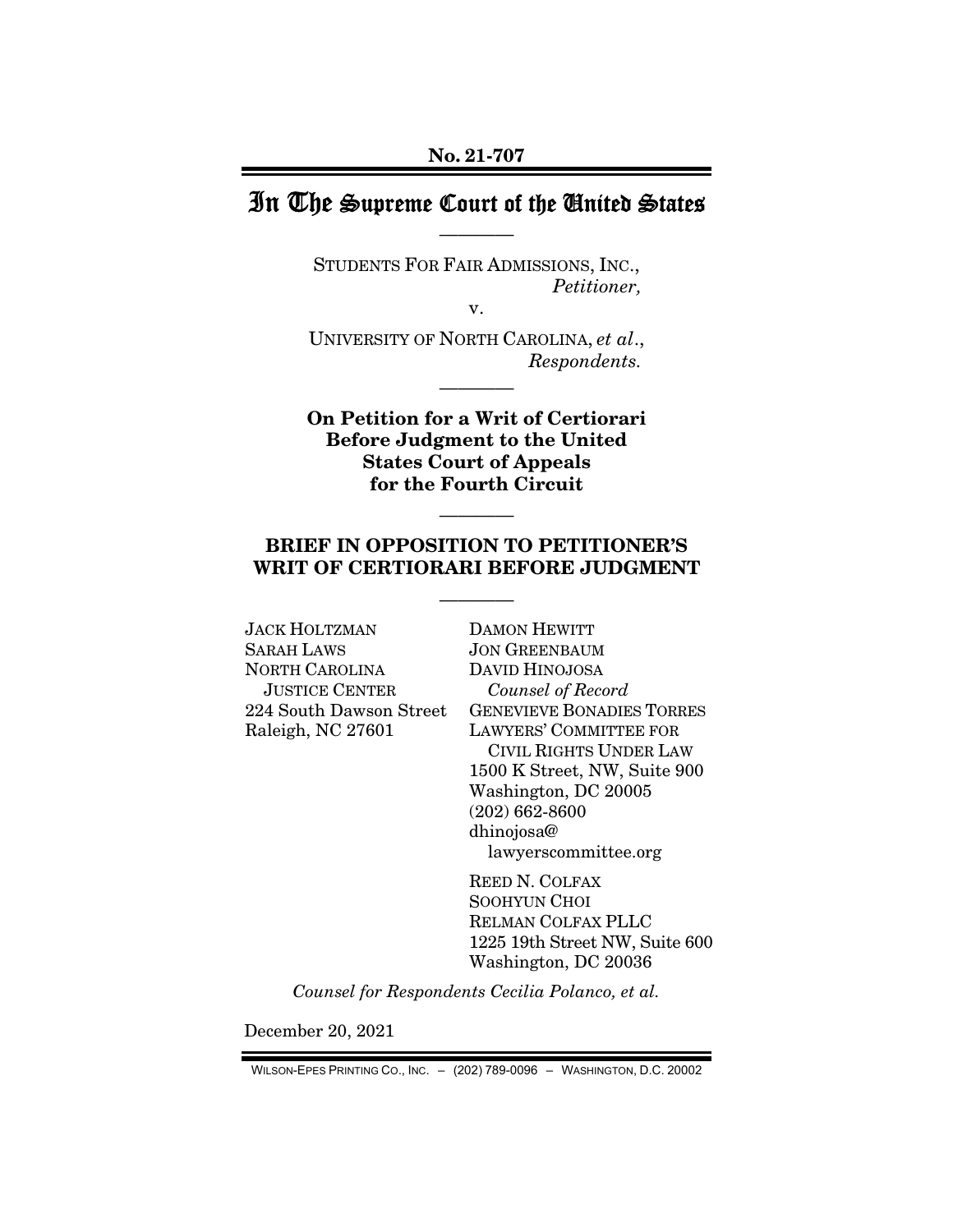# QUESTIONS PRESENTED

1. Whether this Court should grant the extraordinary relief requested and bypass review in the Fourth Circuit before judgment where the constitutionality of race-conscious holistic admissions practices was affirmed by this Court as recently as 2016 and there is no immediate need to revisit this issue or the fact-intensive issue of race-neutral alternatives raised by Petitioner?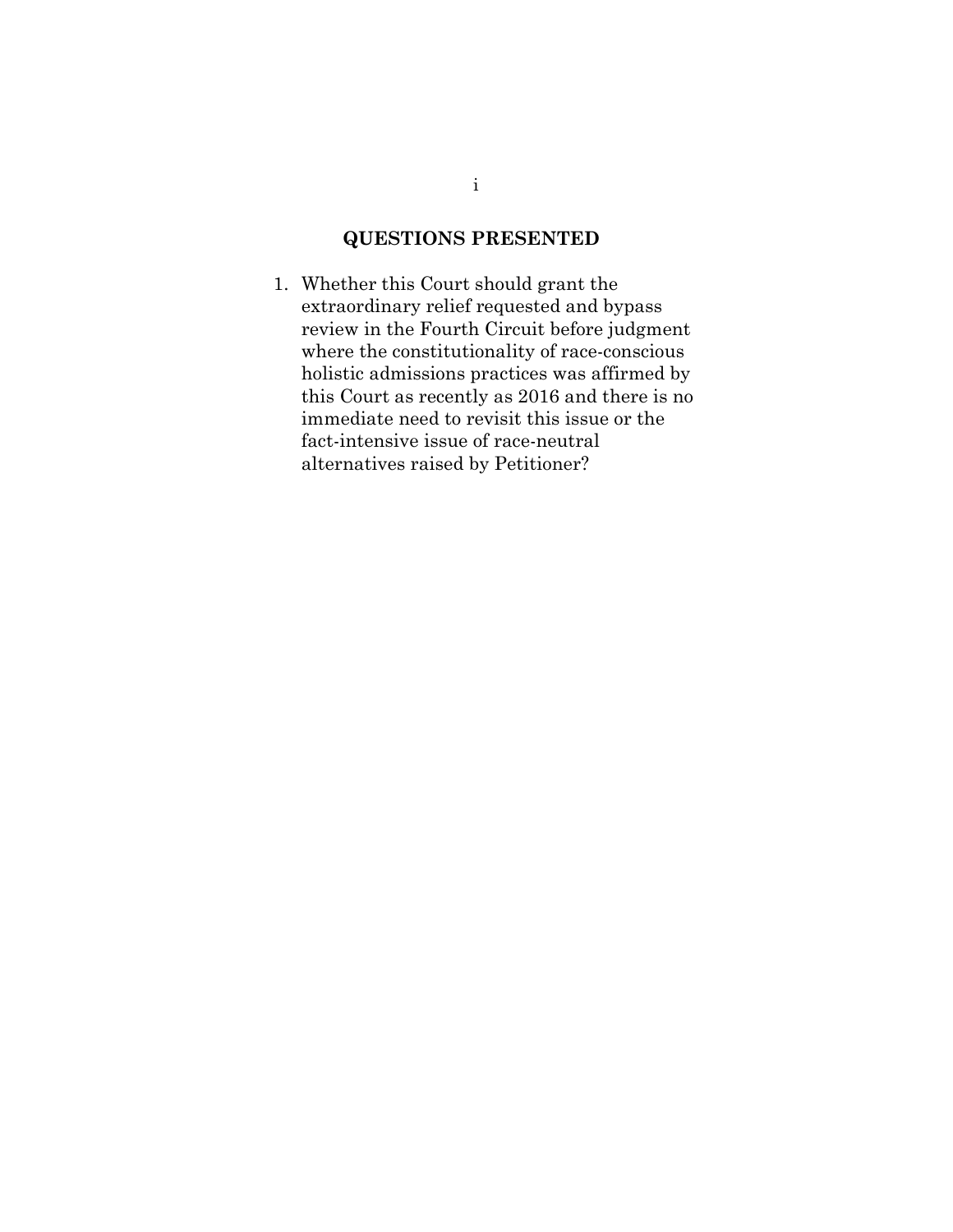#### PARTIES TO THE PROCEEDING

Petitioner is Students for Fair Admissions (SFFA). Petitioner was the plaintiff below.

Respondents are the University of North Carolina; the University of North Carolina at Chapel Hill; the University of North Carolina Board of Governors; John C. Fennebresque; W. Louis Bissette, Jr.; Joan Templeton Perry; Roger Aiken; Hannah D. Gage; Ann B. Goodnight; H. Frank Frainger; Peter D. Hans; Thomas J. Harrelson; Henry W. Hinton; James L. Holmes, Jr.; Rodney E. Hood; W. Marty Kotis, III; G. Leroy Lail; Scott Lampe; Steven B. Long; Joan G. Macneill; Mary Ann Maxwell; W. Edwin McMahan; W.G. Champion Mitchell; Hari H. Math; Anna Spangler Nelson; Alex Parker; R. Doyle Parrish; Therence O. Pickett; David M. Powers; Robert S. Rippy; Harry Leo Smith, Jr.; J. Craig Souza; George A. Sywassink; Richard F. Taylor; Raiford Trask, III; Phillip D. Walker; Laura I. Wiley; Thomas W. Ross; Carol L. Folt; James W. Dean, Jr.; and Stephen M. Farmer. These parties were defendants below.

Respondents also are Cecilia Polanco; Luis Acosta; Star Wingate-Bey; Laura Ornelas; Kevin Mills, on behalf of Q.M.; Angie Mills, on behalf of Q.M.; Christopher Jackson, on behalf of C.J.; Julia Nieves, on behalf of I.N.; Tamika Williams, on behalf of A.J.; Ramonia Jones, on behalf of R.J.; and Andrew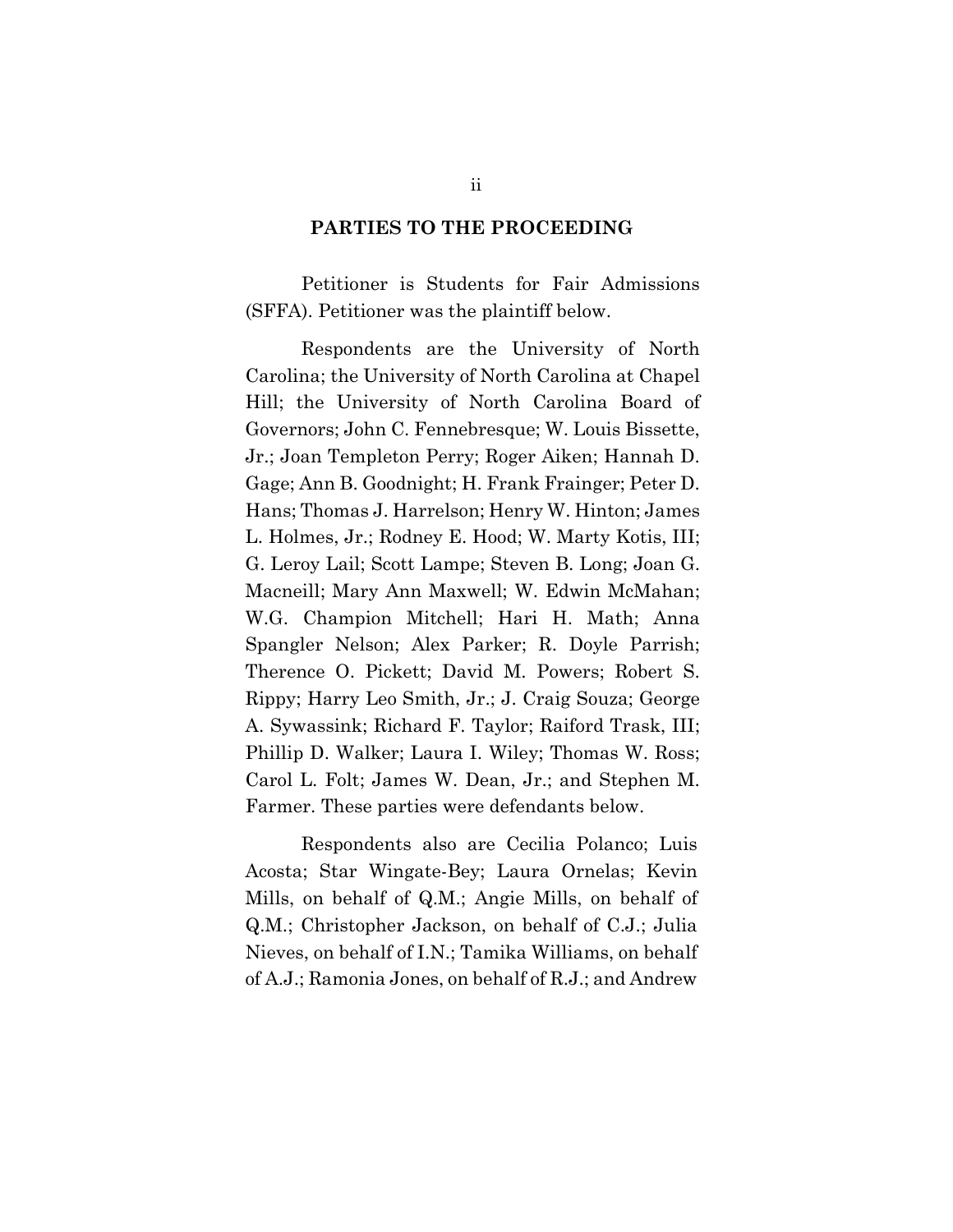Brennen.1 These parties were defendant-intervenors below.

 $^{\rm 1}$  SFFA's petition for writ of certiorari before judgment misspells the names of Cecilia Polanco, Andrew Brennen, and Ramonia Jones and omits the initials of the minor children represented by Christopher Jackson and Ramonia Jones. See Pet.ii. Those errors are corrected here.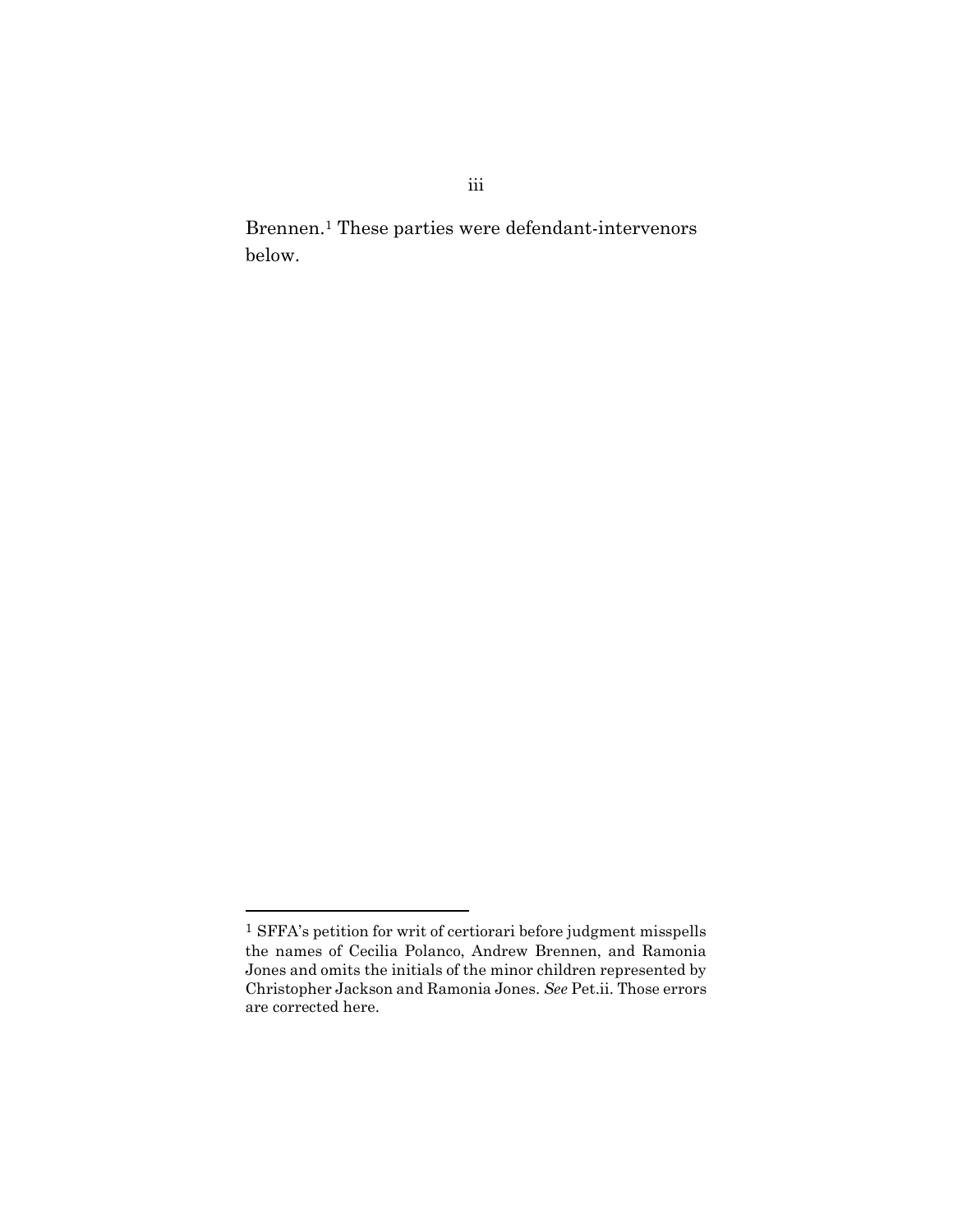## CORPORATE DISCLOSURE STATEMENT

Respondent Cecilia Polanco, et al., are a multiracial, multiethnic group of students and now alumni at the University of North Carolina at Chapel Hill, none of whom has a parent corporation and there is no publicly held corporation that owns 10% or more of any of their stock.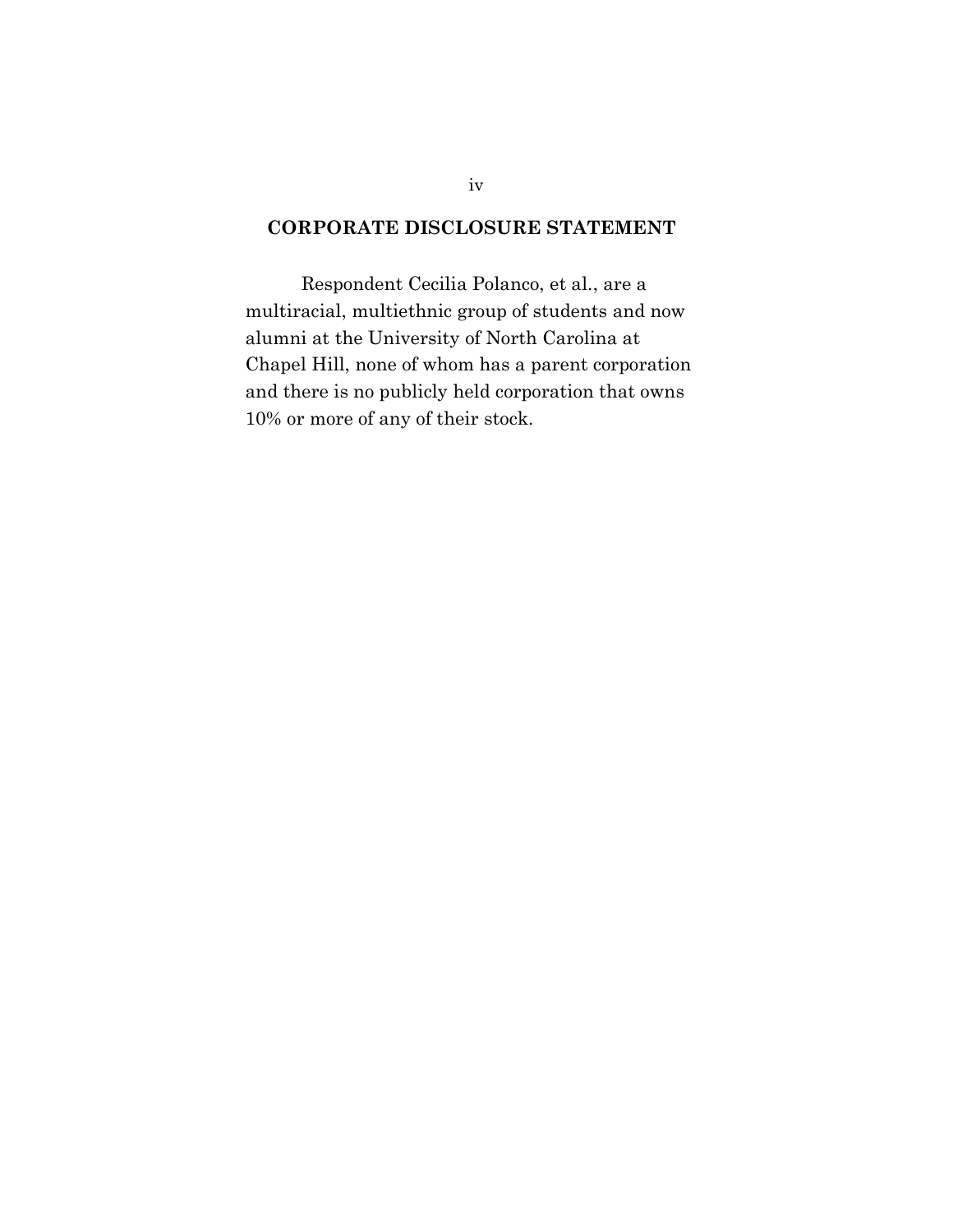# TABLE OF CONTENTS

| PARTIES TO THE PROCEEDING ii              |
|-------------------------------------------|
| <b>CORPORATE DISCLOSURE STATEMENT  iv</b> |
|                                           |
|                                           |
|                                           |
|                                           |
|                                           |
| C. UNC's Pursuit of the Educational       |
|                                           |
| D. Race-Neutral Alternatives11            |
|                                           |
| I. This Litigation Presents No            |
| <b>Emergency Warranting the</b>           |
| <b>Extraordinary Remedy of Certiorari</b> |
| Before Judgment 14                        |
| A. SFFA Fails to Demonstrate the Kind     |
| of Urgency Demanded Under Rule            |
|                                           |
|                                           |
| B. The Question of Whether to             |
| Overturn Grutter Does Not Warrant         |
| Rule 11's Extraordinary Relief and        |
| Instead Countenances in Favor of          |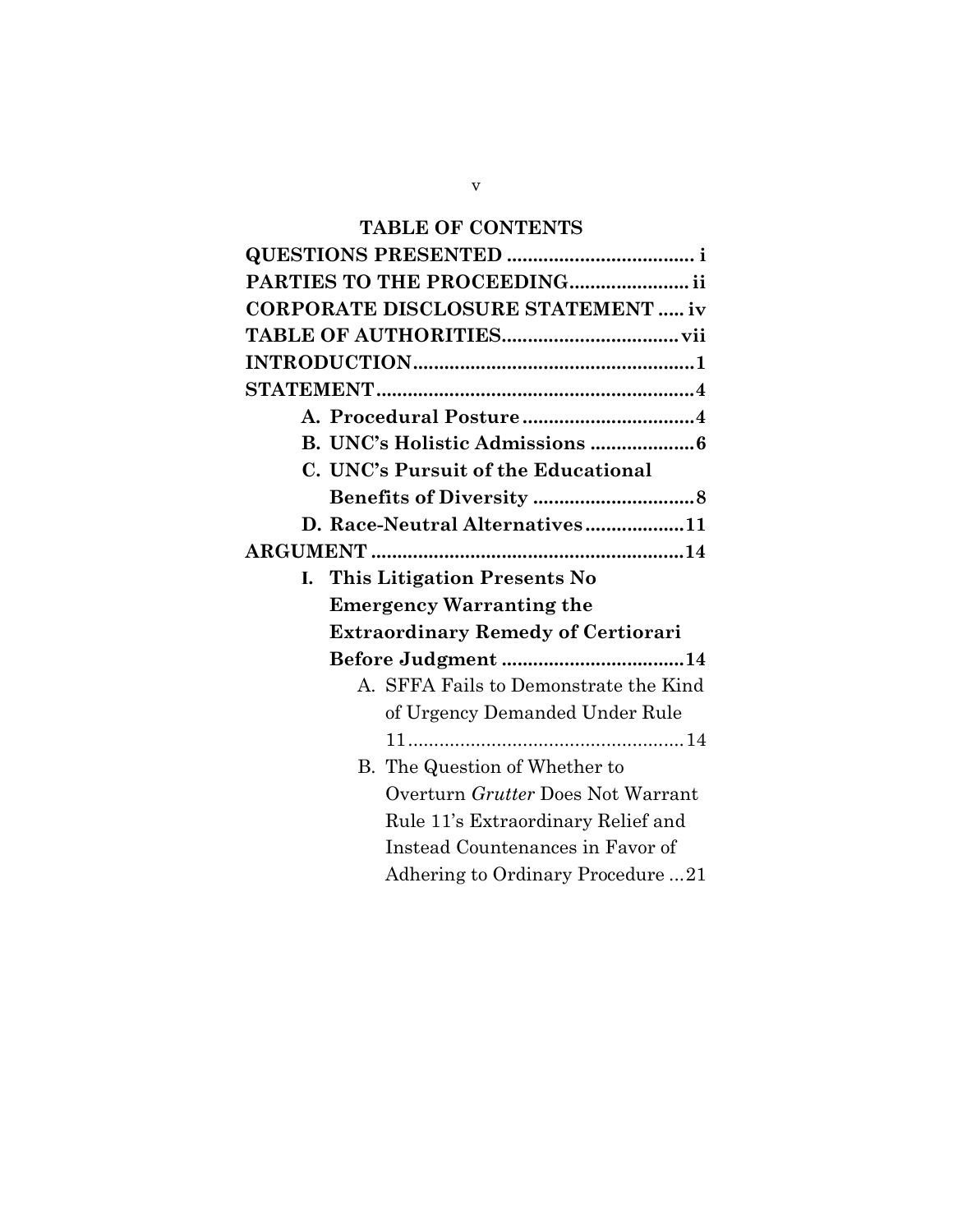| $\dot{i}$ .       | Grutter Is Correct and                 |
|-------------------|----------------------------------------|
|                   | Consistent with this                   |
|                   | Court's Equal                          |
|                   | Protection                             |
|                   | $Juris prudence$ 23                    |
| ii.               | Grutter Is Critical for                |
|                   | Our National Progress,                 |
|                   | and There Is No                        |
|                   | Confusion or Split                     |
|                   | Across Circuits26                      |
| iii.              | Substantial Reliance                   |
|                   | <i>Interests Strongly</i>              |
|                   | Support Adhering to                    |
|                   | Grutter and                            |
|                   | Definitively Counsel                   |
|                   | Against a Rushed                       |
|                   | Review Process 32                      |
|                   | C. Rule 10 Is Inapplicable and Further |
|                   | Highlights the Appropriateness of      |
|                   | Adhering to the Normal Appellate       |
|                   |                                        |
|                   | D. The District Court's Fact-Specific  |
|                   | Determination that No Workable,        |
|                   | Race-Neutral Alternatives Are          |
|                   | Available to UNC Does Not Warrant      |
|                   | Immediate Review by this Court         |
|                   |                                        |
| <b>CONCLUSION</b> | .44                                    |

vi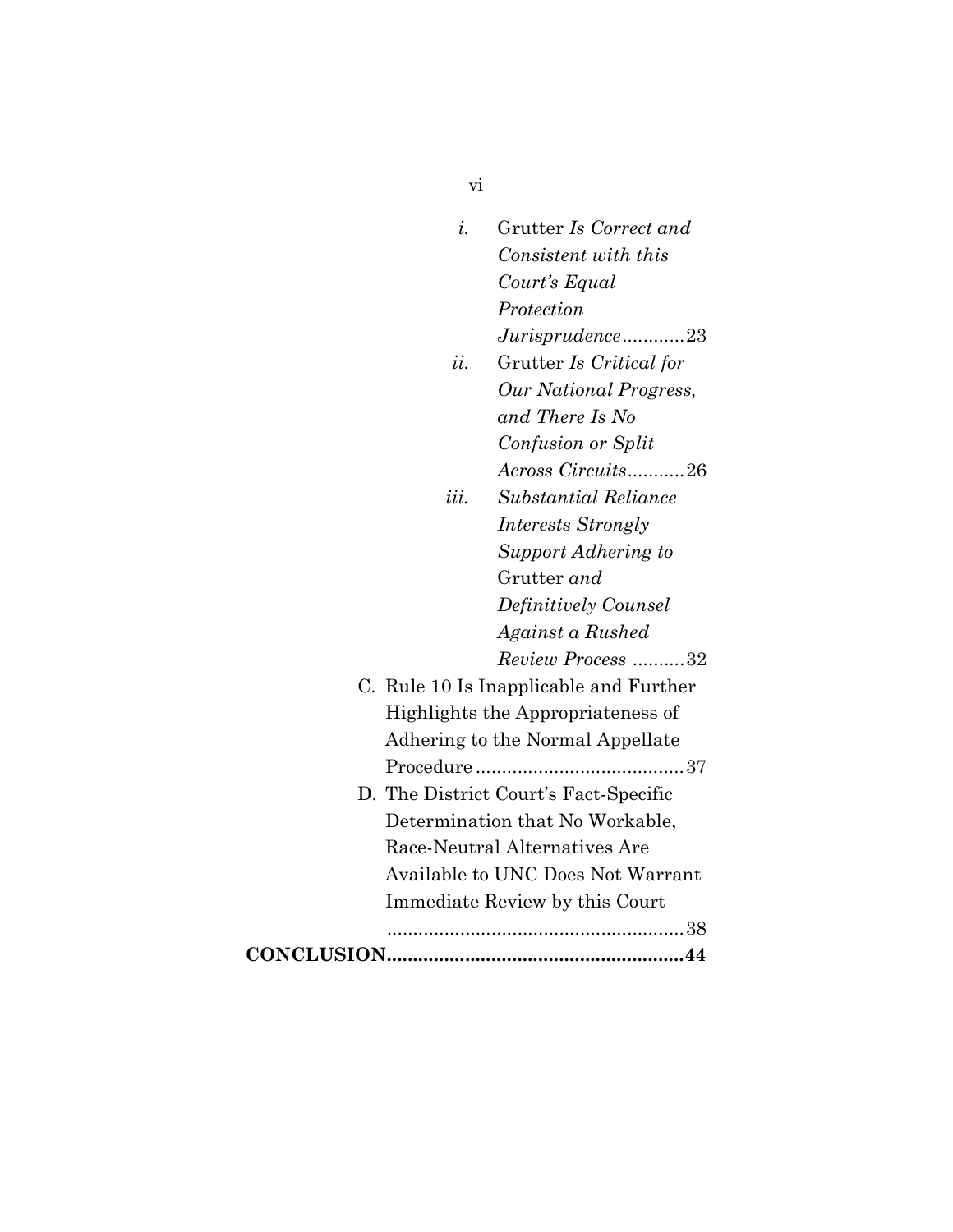# TABLE OF AUTHORITIES

| <u>Pages</u><br>Cases                                                             |
|-----------------------------------------------------------------------------------|
| Aaron v. Cooper, 357 U.S. 566 (1958) 16                                           |
| Adarand Constructors, Inc. v. Peña, 515 U.S. 200                                  |
| All Am. Check Cashing v. CFPB, 140 S. Ct. 646                                     |
| Anderson v. City of Bessemer City, 470 U.S. 564                                   |
| Brown v. Board of Education, 347 U.S. 483 (1954)                                  |
| City & Cnty. of S.F. v. Sheehan, $135$ S. Ct. 1765                                |
| Coleman v. PACCAR, Inc., 424 U.S. 1301 (1976)<br>(Rehnquist, J., in chambers)  14 |
| Fisher v. Univ. of Tex. at Austin, 758 F.3d 633 (5th                              |
| Fisher v. Univ. of Tex. at Austin, 570 U.S. 297, 310                              |
| Fisher v. Univ. of Tex. at Austin, 136 S. Ct. 2198                                |
| <i>Gamble v. United States, 139 S. Ct. 1960 (2019) 22</i>                         |
| Gomillion v. Lightfoot, 364 U.S. 339 (1960)39                                     |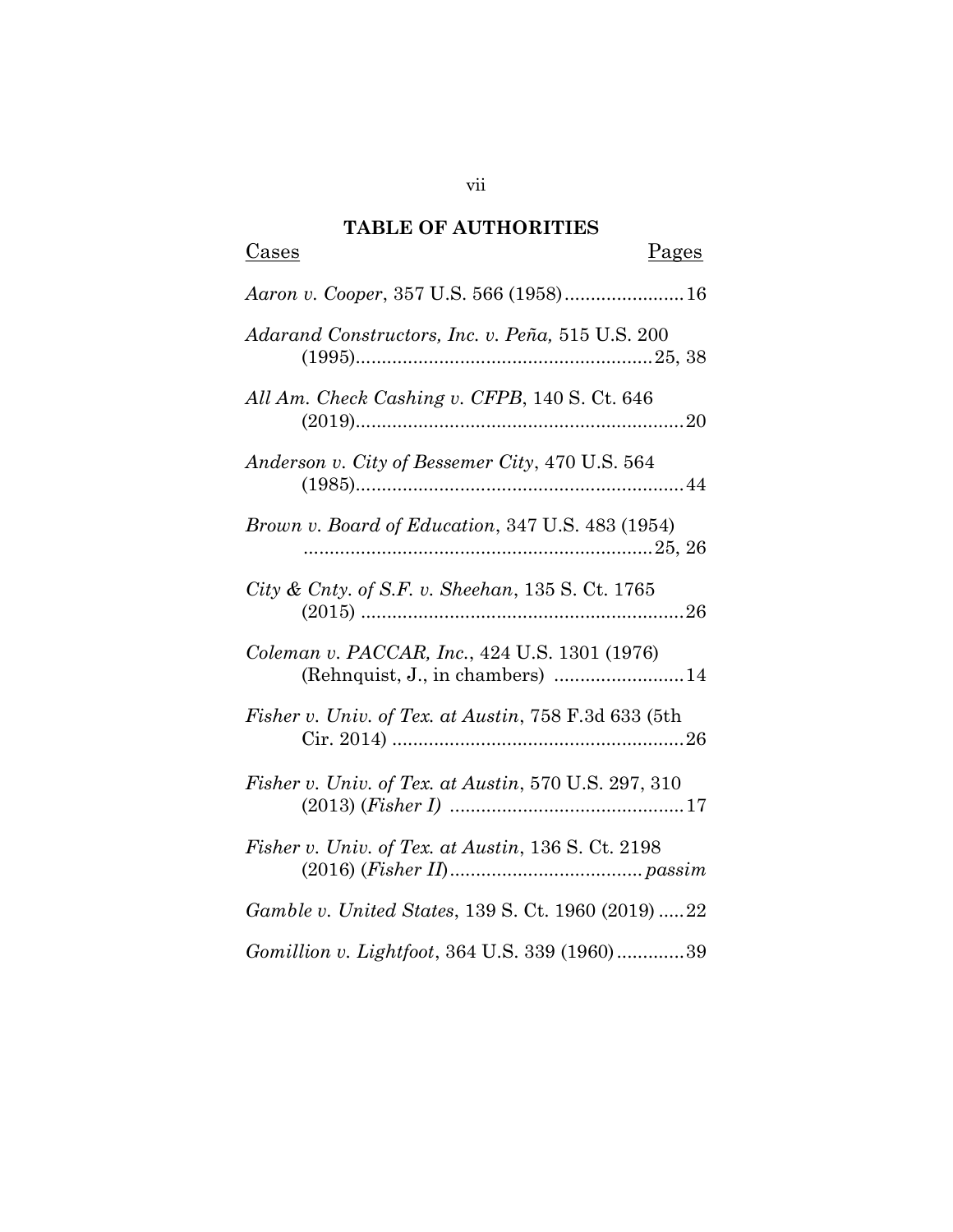| Grable & Sons Metal Prod., Inc. v. Darue Eng'g &                                                                                           |
|--------------------------------------------------------------------------------------------------------------------------------------------|
| Gratz v. Bollinger, 277 F.3d 803 (Mem), 804 (6th Cir.<br>2001), opinion after hearing en banc ordered,<br>309 F.3d 329 (6th Cir. 2001)  19 |
| Gratz v. Bollinger, 539 U.S. 244 (2003)2, 16, 17                                                                                           |
| Grutter v. Bollinger, 539 U.S. 306 (2003)  passim                                                                                          |
| Illinois v. Gates, 462 U.S. 213 (1983)  15, 16, 19                                                                                         |
| June Med. Servs. L.L.C. v. Russo, 140 S. Ct. 2103                                                                                          |
| Lytle v. Household Mfg., Inc., 494 U.S. 545 (1990)                                                                                         |
| Mapp v. Ohio, 367 U.S. 643 (1961) 16                                                                                                       |
| Maslenjak v. United States, 137 S. Ct. 1918 (2017)                                                                                         |
| Mikulski v. Centerior Energy Corp., 544 U.S. 992                                                                                           |
| Mount Soledad Mem'l Ass'n v. Trunk, 573 U.S. 954                                                                                           |
| Ramos v. Louisiana, 140 S. Ct. 1390 (2020)                                                                                                 |
| Randall v. Sorrell, 548 U.S. 230 (2006)22, 30                                                                                              |
| Regents of Univ. of Cal. v. Bakke, 438 U.S. 265                                                                                            |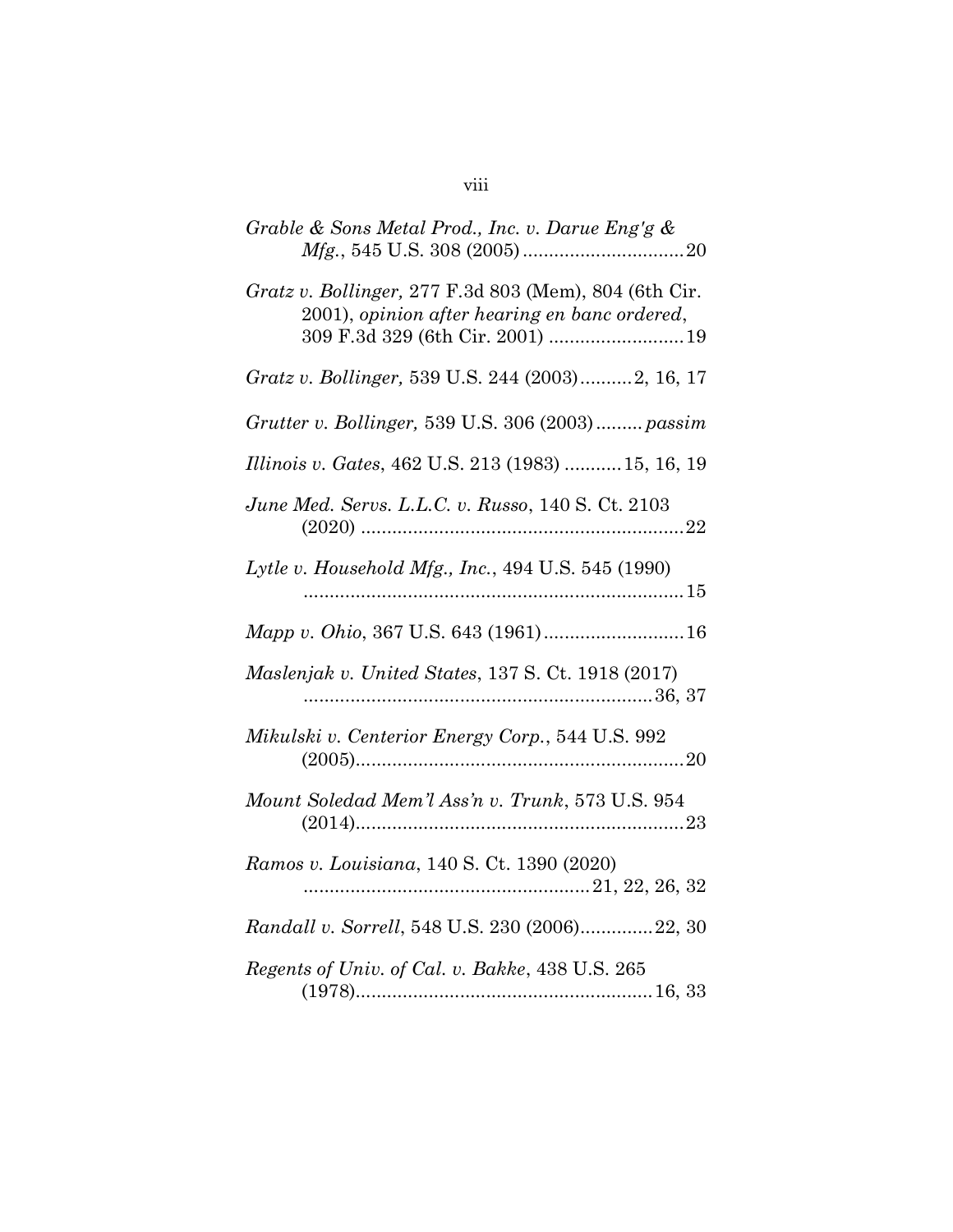| Seila Law LLC v. CFPB, 140 S. Ct. 2183 (2020)20                                                                                                           |
|-----------------------------------------------------------------------------------------------------------------------------------------------------------|
| Smith v. Univ. of Wash., 392 F.3d 367 (9th Cir. 2004)                                                                                                     |
| Students for Fair Admissions, Inc. v. President and<br>Fellows of Harvard College, No. 1:14-cv-14176,<br>2014 WL 6241935 (D. Mass. Nov. 17, 2014)         |
| Students for Fair Admissions, Inc. v. President and<br>Fellows of Harvard College, 397 F. Supp. 3d                                                        |
| Students for Fair Admissions, Inc. v. President and<br>Fellows of Harvard College, 980 F.3d 157 (1st                                                      |
| Students for Fair Admissions, Inc. v. President and<br>Fellows of Harvard College, 980 F.3d 157 (1st<br>Cir. 2020), petition for cert. filed, No. 20-1199 |
| Students for Fair Admissions, Inc., v. Univ. of Tex. at<br>Austin, No. 1:20-CV-763-RP, 2021 WL<br>3145667 (W.D. Tex. July 26, 2021) 30                    |
| United States v. Clinton, 524 U.S. 912 (1998)16                                                                                                           |
| United States v. Mendoza, 464 U.S. 154 (1984)39                                                                                                           |
|                                                                                                                                                           |
| Yee v. City of Escondido, 503 U.S. 519 (1992)15, 19                                                                                                       |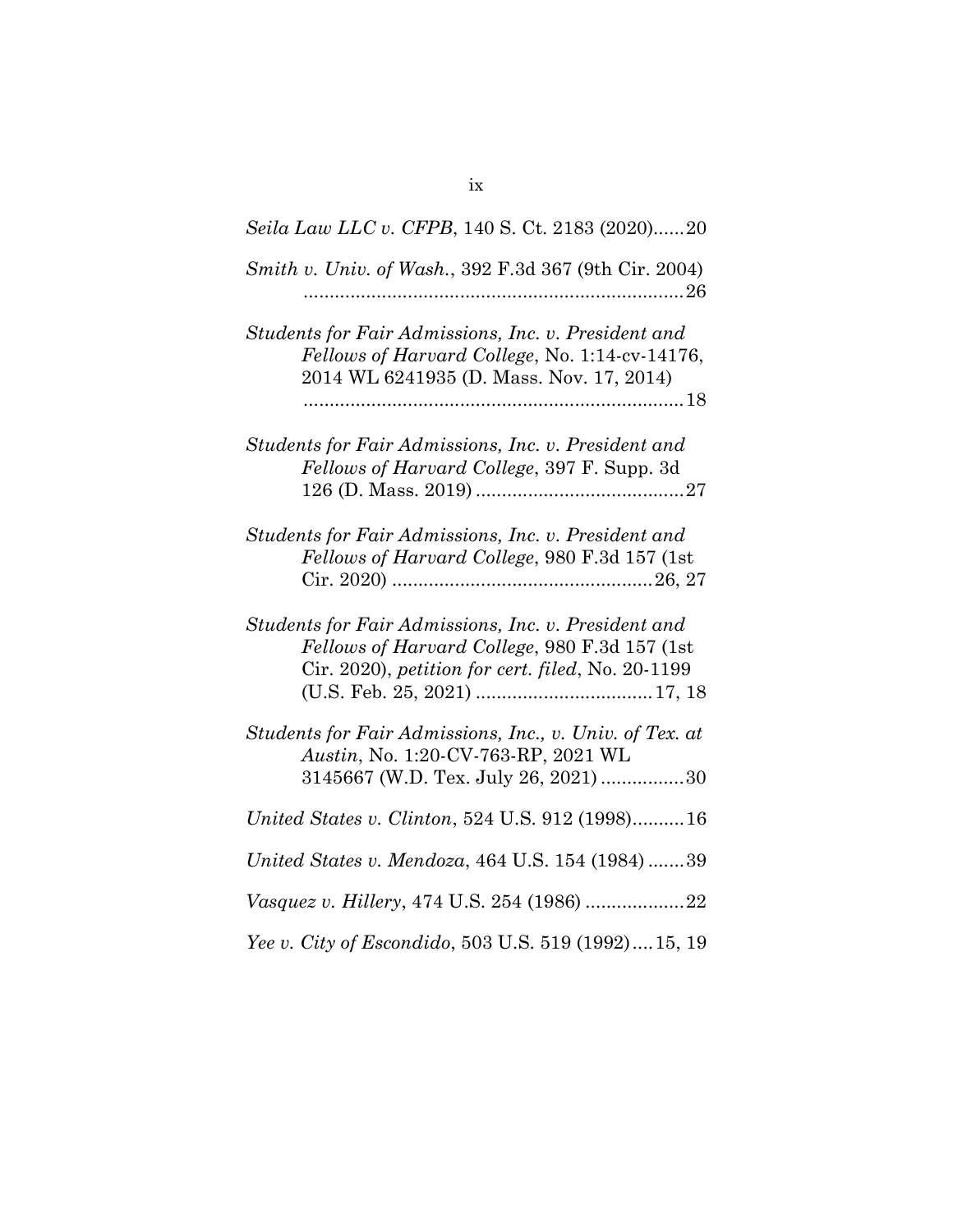| Rules<br>Pages                                                                                                                                                                                                                                            |
|-----------------------------------------------------------------------------------------------------------------------------------------------------------------------------------------------------------------------------------------------------------|
|                                                                                                                                                                                                                                                           |
|                                                                                                                                                                                                                                                           |
| <b>Other Authorities</b><br><u>Pages</u>                                                                                                                                                                                                                  |
| Brief for Brown University, et al., as Amici Curiae<br>Supporting Respondents, Fisher v. Univ. of<br><i>Tex. at Austin,</i> 136 S. Ct. 2198 (2016) (No. 14-                                                                                               |
| Brief for Fortune-100 and Other Leading American<br>Businesses as Amici Curiae Supporting<br>Respondents, Fisher v. Univ. of Tex. at Austin,                                                                                                              |
| Brief for Lt. Gen. Julius W. Becton, Jr., et al., as<br>Amici Curiae Supporting Respondents, <i>Fisher</i><br>v. Univ. of Tex. at Austin, 136 S. Ct. 2198                                                                                                 |
| Brief for the United States as Amicus Curiae<br>Supporting Respondents, Students for Fair<br>Admissions, Inc. v. President and Fellows of<br><i>Harvard College</i> , 980 F.3d 157 (1st Cir. 2020),<br>petition for cert. filed (U.S. Feb. 25, 2021) (No. |
| Brief in Conditional Opp'n, Gratz v. Bollinger, 539                                                                                                                                                                                                       |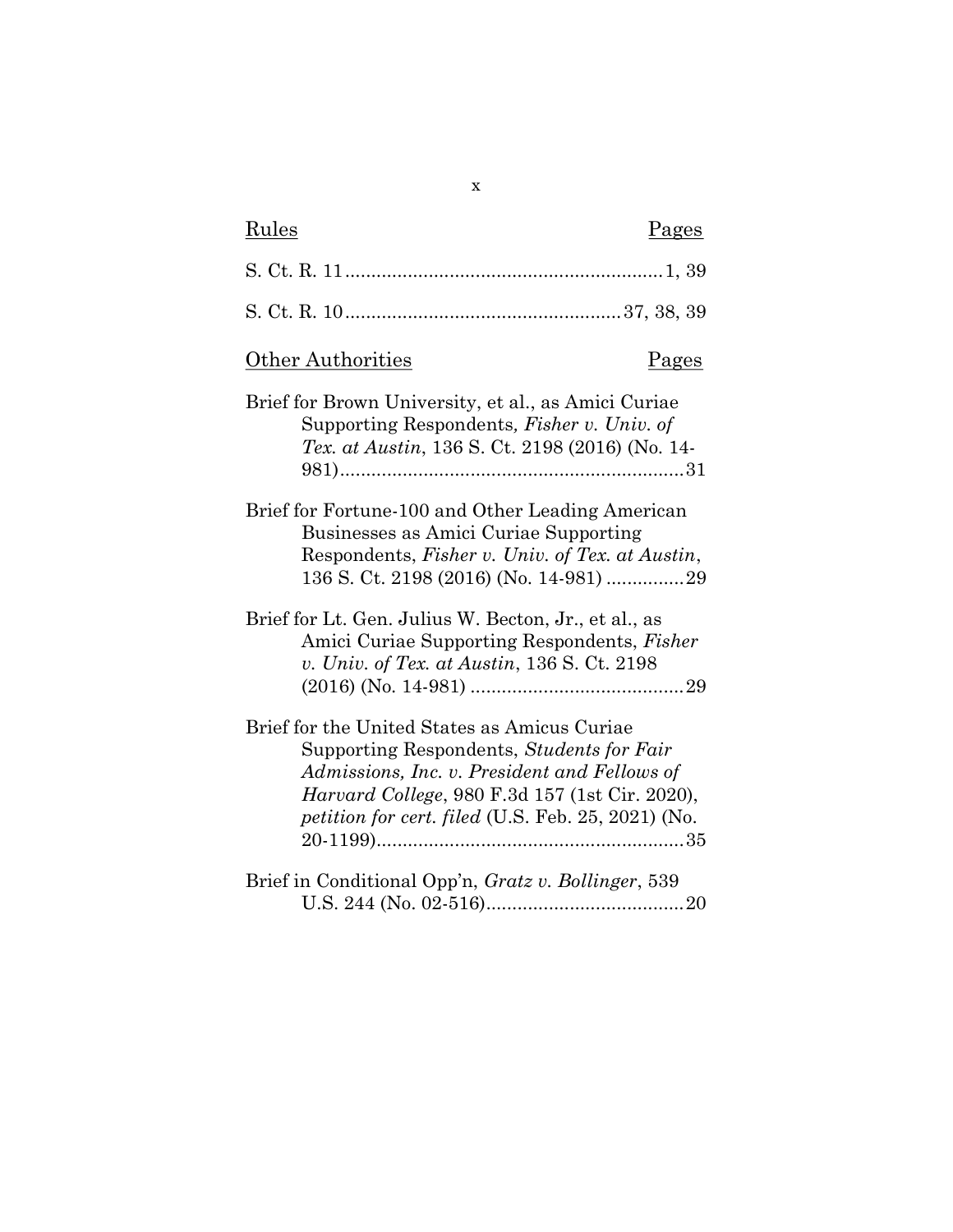| Cong. Globe, 39th Cong., 1st Sess. 1287 (1866)25                                                                                                                                                                                            |
|---------------------------------------------------------------------------------------------------------------------------------------------------------------------------------------------------------------------------------------------|
| Connor Maxwell & Sara Garcia, 5 Reasons to<br>Support Affirmative Action in College<br>Admissions, Center for American Progress<br>(October 1, 2019), https://tinyurl.com/Maxwell-                                                          |
| Docket entries for Fisher II,<br>https://tinyurl.com/96e5amvb (last visited                                                                                                                                                                 |
| Eboni Nelson, The Case for Race-Conscious<br><i>Affirmative Action, JSTOR Daily (Apr. 3,</i><br>2019), https://tinyurl.com/Eboni-Nelson33                                                                                                   |
| James Wm. Moore et al., Moore's Federal Practice -                                                                                                                                                                                          |
| Linda Darling-Hammond, <i>Inequality in Teaching</i><br>and Schooling: How Opportunity Is Rationed<br>to Students of Color in America, in The Right<br>Thing to Do, The Smart Thing to Do:<br>Enhancing Diversity in the Health Professions |
| Pet. for Writ of Cert., Gratz v. Bollinger, 539 U.S.                                                                                                                                                                                        |
| Raj Chetty et al., Race and Economic Opportunity in<br>the United States: An Intergenerational<br><i>Perspective</i> , Q. J. of Econ. 731-733 (2019) 34                                                                                     |
| Robert H. Jackson, Decisional Law and Stare<br>Decisis, 30 A. B. A. J. 334 (1944) 21                                                                                                                                                        |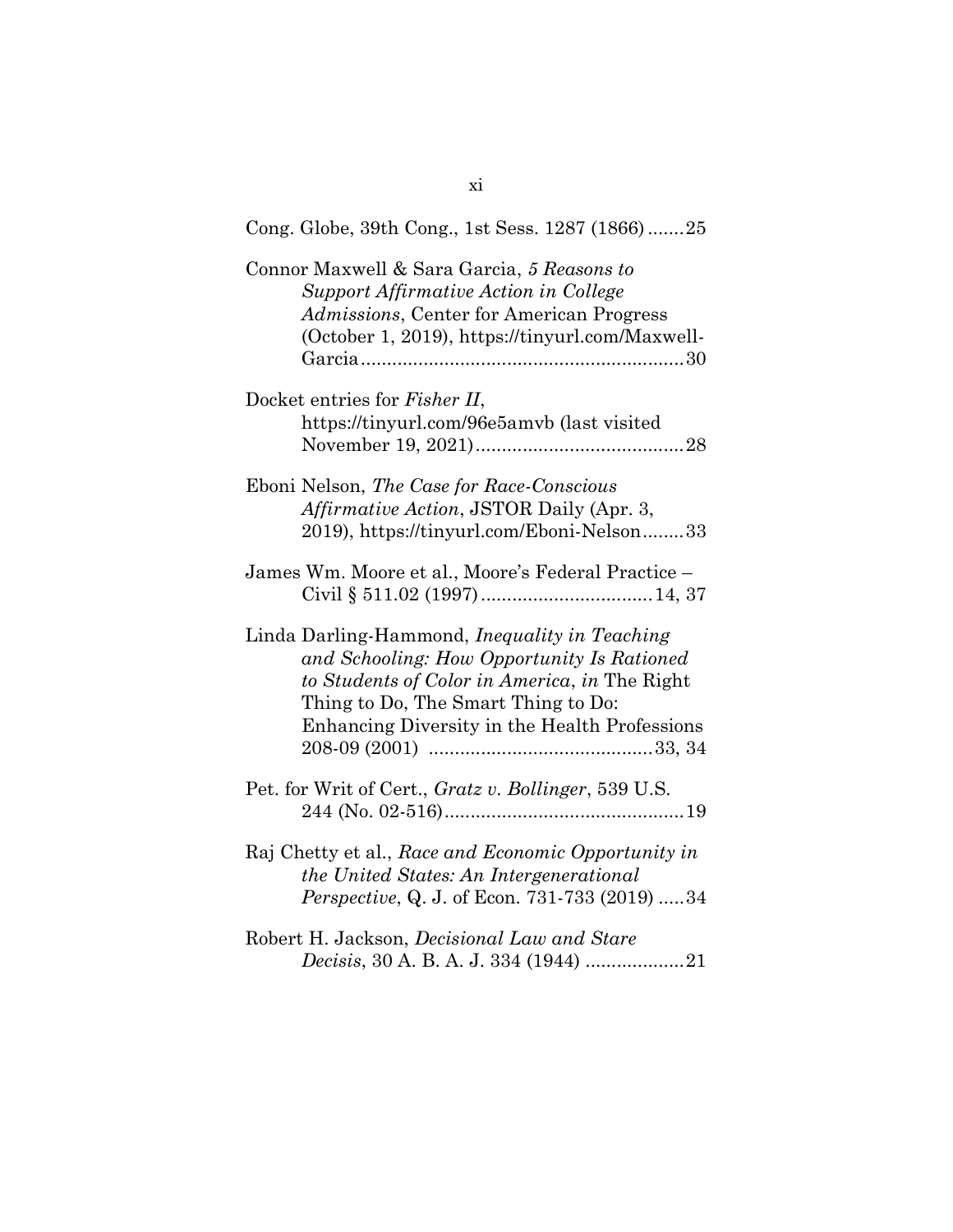| Stephen M. Shapiro et al., Supreme Court Practice                                                                                                                                                            |
|--------------------------------------------------------------------------------------------------------------------------------------------------------------------------------------------------------------|
| Stephen Vladeck, The Solicitor General and the<br><i>Shadow Docket</i> , 133 Harv. L. Rev. 123 (2019)                                                                                                        |
| Tiffany Jones & Andrew Nichols, <i>Hard Truths: Why</i><br>Only Race-Conscious Policies Can Fix Racism<br><i>In Higher Education</i> , The Education Trust<br>$(2020)$ , https://files.eric.ed.gov/fulltext/ |
| Travis Riddle & Stacey Sinclair, Racial disparities in<br>school-based disciplinary actions are<br>associated with county-level rates of racial<br>bias 8255 (Jennifer A. Richeson, ed. 2019) 34             |
| U.S. Dep't of Educ. Off. for Civil Rights, Data<br>Snapshot: College and Career Readiness, Civil<br>Rights Data Collection (2014),<br>https://tinyurl.com/bdz8he2734                                         |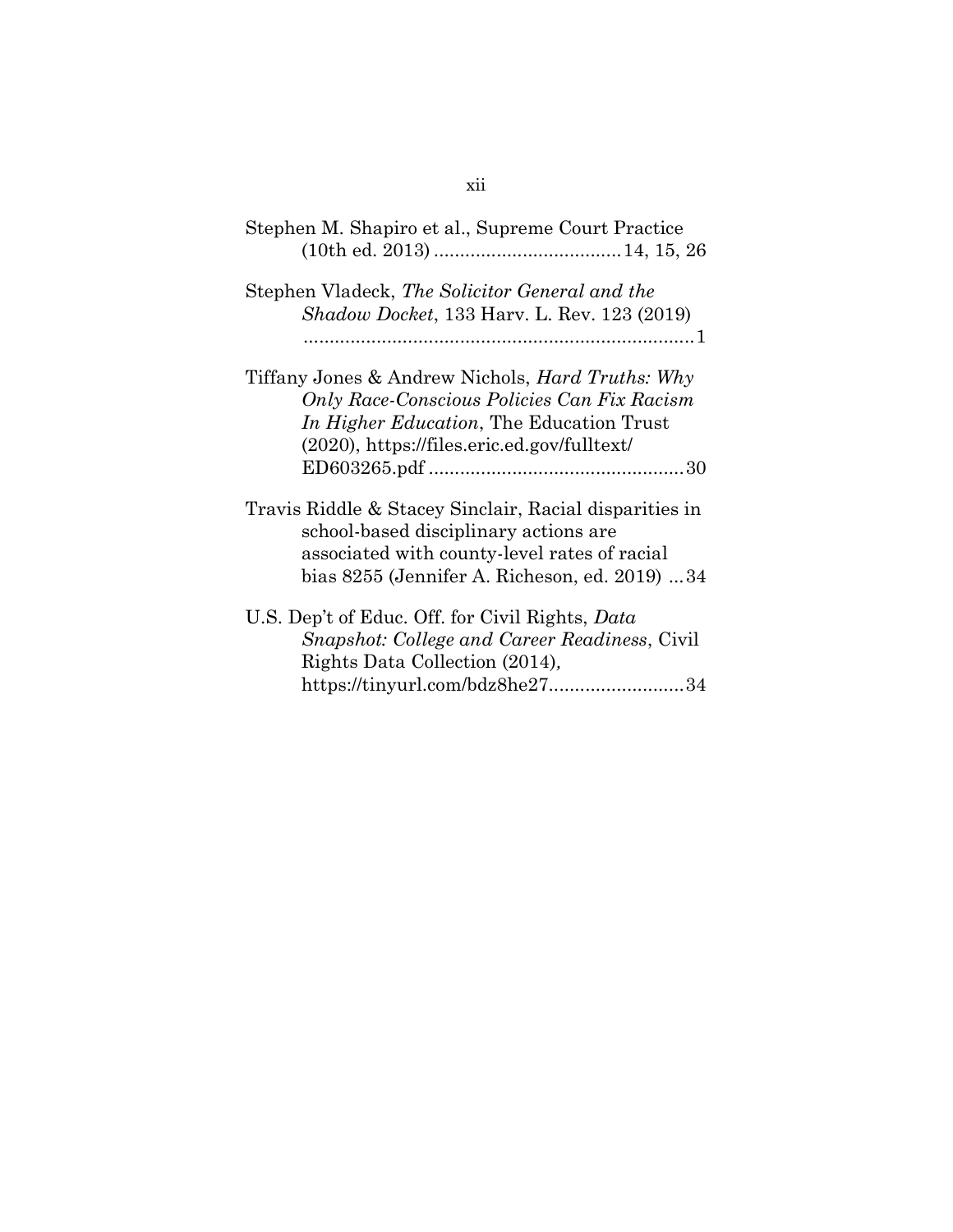#### INTRODUCTION

Students for Fair Admissions' (SFFA) (Petitioner) request for this Court to review the decision below before judgment in the Court of Appeals for the Fourth Circuit does not satisfy the demands for extraordinary relief under Supreme Court Rule 11. SFFA's petition is clouded with a series of arguments (i.e., "Grutter is grievously wrong" (Pet.14)) that go to the merits of the case but it fails to demonstrate how this case is of "such imperative public importance as to justify deviation from normal appellate practice" and "require[s] immediate determination in this Court." S. Ct. R. 11. The "drastic and extraordinary remedies" available under Rule 11 "should be used sparingly: 'only where appeal is a clearly inadequate remedy.'" Stephen Vladeck, The Solicitor General and the Shadow Docket, 133 Harv. L. Rev. 123, 130 (2019). Because relief under Rule 11 is rarely granted and SFFA's petition fails to substantiate the need for intervention before judgment, Respondent-Students—a multiracial, multiethnic group of talented, ambitious students and now alumni, who intervened as defendants in the district court—urge this Court to deny the petition.

Indeed, the interests of stare decisis on the constitutionality of race-conscious admissions weigh in favor of adhering to ordinary procedures. For over forty years, this Court has recognized the unique missions of universities as the training grounds for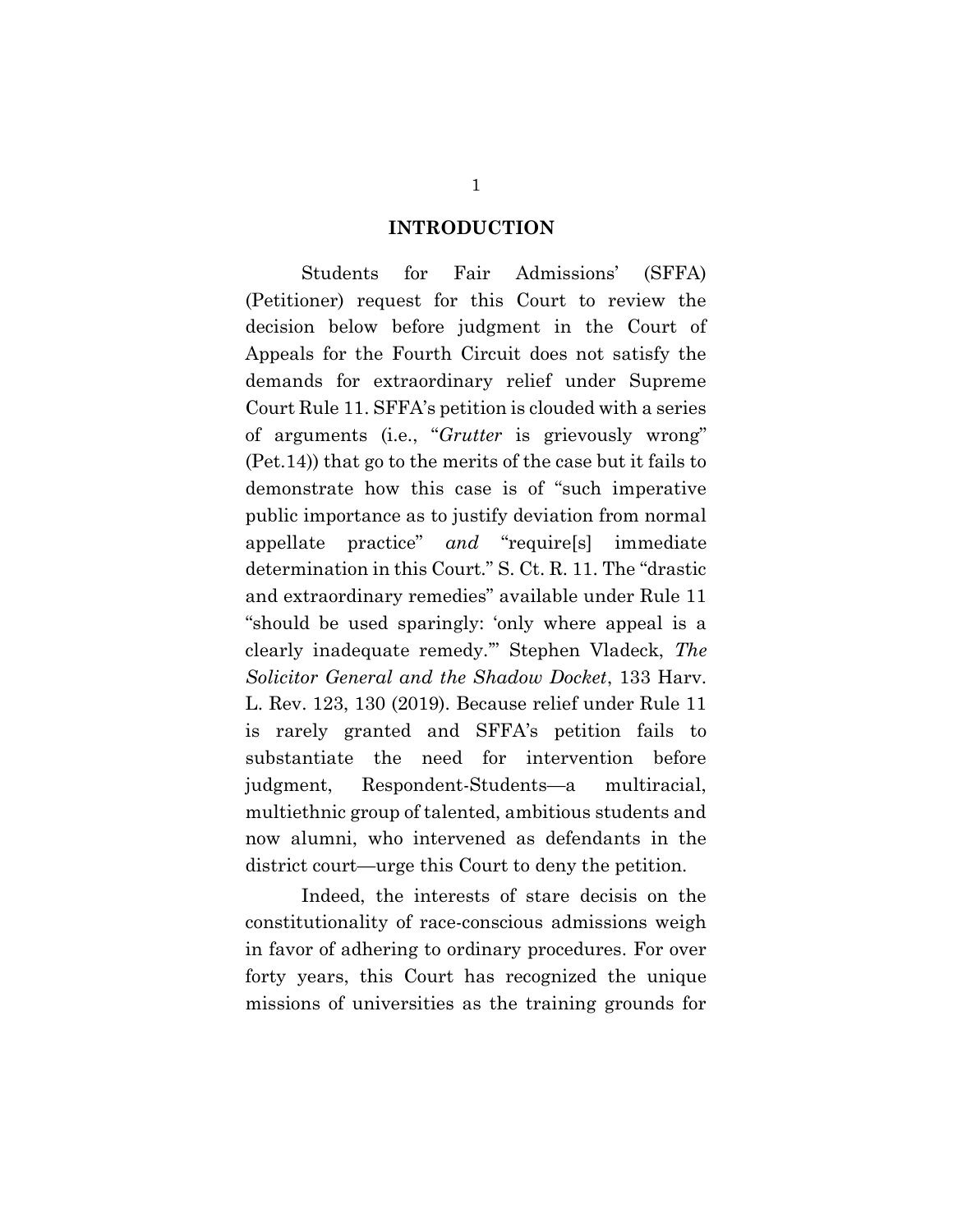future leaders and has recognized that universities may pursue the educational benefits of diversity, including racial diversity, through race-conscious means that satisfy strict scrutiny. As late as 2016, this Court, in Fisher v. University of Texas at Austin, reviewed and affirmed the constitutionality of holistic admissions where race is only one of several other factors considered through an individualized process after remanding the case to the Fifth Circuit for further consideration. 136 S. Ct. 2198, 2207 (2016) (Fisher II). Here, too, the federal district court applied this Court's strict scrutiny analysis to the University of North Carolina's (UNC) holistic admissions program. After an eight-day trial that consisted of extensive fact and expert witness testimony and evidence from UNC and Respondent-Students—but only two expert witnesses called by SFFA—the court issued a 155-page opinion upholding UNC's raceconscious admissions. SFFA cites no reason why Grutter v. Bollinger, 539 U.S. 306 (2003) must be considered immediately, especially after this case has proceeded for over seven years.

This case is inapposite to the rare case in which the Court accepts certiorari review before judgment. SFFA avers that because this Court granted certiorari before judgment in Gratz v. Bollinger, 539 U.S. 244 (2003) to consider alongside Grutter, the Court should do the same here if the Court decides to take up SFFA's challenge to Harvard's race-conscious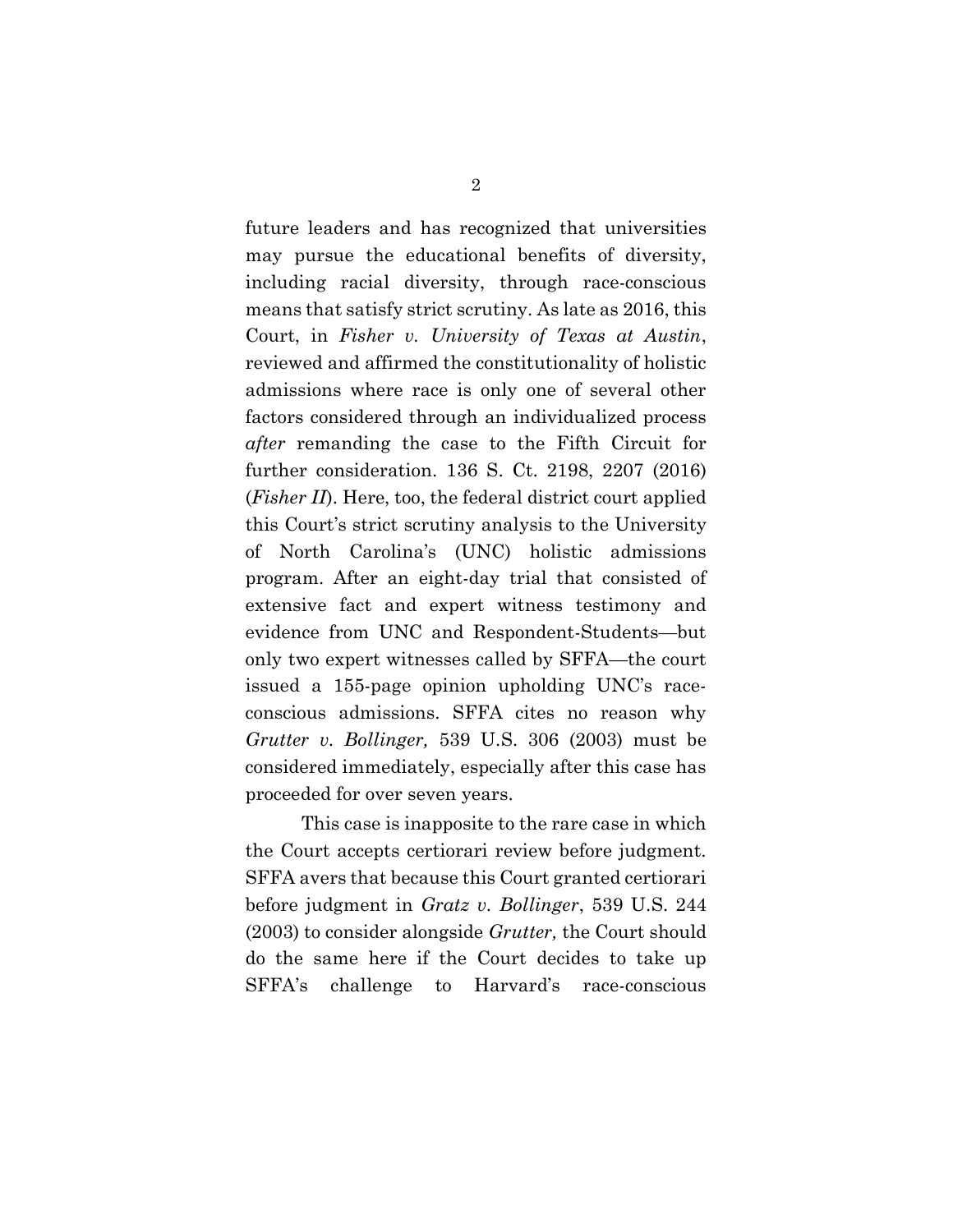admissions plan. But the Grutter/Gratz cases are clearly distinguishable. Those cases involved similar claims against programs at the same university (Michigan) with similar histories and similar admissions priorities; and the Gratz respondents did not oppose certiorari if this Court accepted review in Grutter. Here, UNC and Harvard involve different universities with different histories, missions, goals, admissions policies and procedures, and periodic review processes, among several other variances. In fact, SFFA brought several different claims against Harvard, including (unsuccessful) claims alleging that Harvard discriminated against Asian American students vis-à-vis white students, whereas here, SFFA did not raise that same claim on behalf of its white associational standing member. Its lone common claim between the two factually distinct cases is that Grutter should be overruled, but this Court typically does not take up cases before judgment even when other cases involving the same claims may be in the pipeline—especially in cases, like the present, where there are no grounds to forgo the normal appellate process.

The fact-intensive nature of this case, focused on UNC-specific information and evidence, also makes it an especially poor vehicle for granting certiorari before judgment on SFFA's race-neutral claim. The district court found that UNC had properly evaluated in good faith all available race-neutral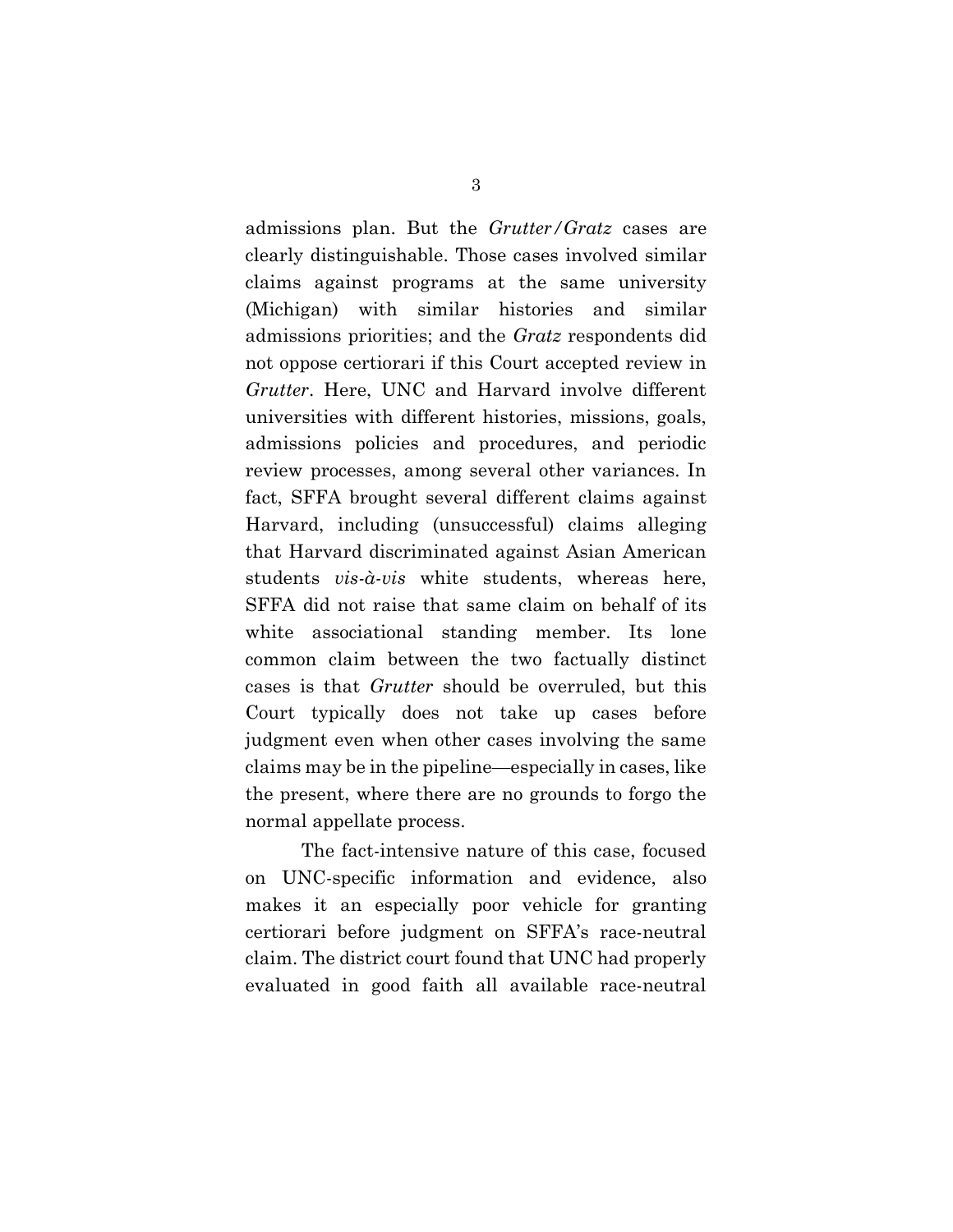alternatives and validly determined that they would not work about as well and at tolerable administrative expense as UNC's race-conscious program. And the court examined all race-neutral alternatives proposed by SFFA and rejected those because they would force UNC to abandon holistic admissions altogether, directly undermine UNC's broad diversity goals, and lead to a drop in enrollment of underrepresented students of color. Such outcomes run contrary to this Court's well-settled precedent. Allowing this case to proceed through the normal process, as in Fisher, will allow the Fourth Circuit to more properly weigh SFFA's dispute with the factual underpinnings of the district court's ruling.

Because SFFA has not and cannot demonstrate any exigent circumstances, much less an issue of imperative public importance warranting resolution of this case on an emergency basis, this Court should deny SFFA's petition.

#### STATEMENT

### A. Procedural Posture

SFFA filed this case in 2014, asserting three claims against UNC: 1) failure to use race merely as a "plus" factor in admissions decisions; 2) failure to employ available race-neutral alternatives capable of achieving student body diversity; and 3) employing an undergraduate admissions policy that uses race as a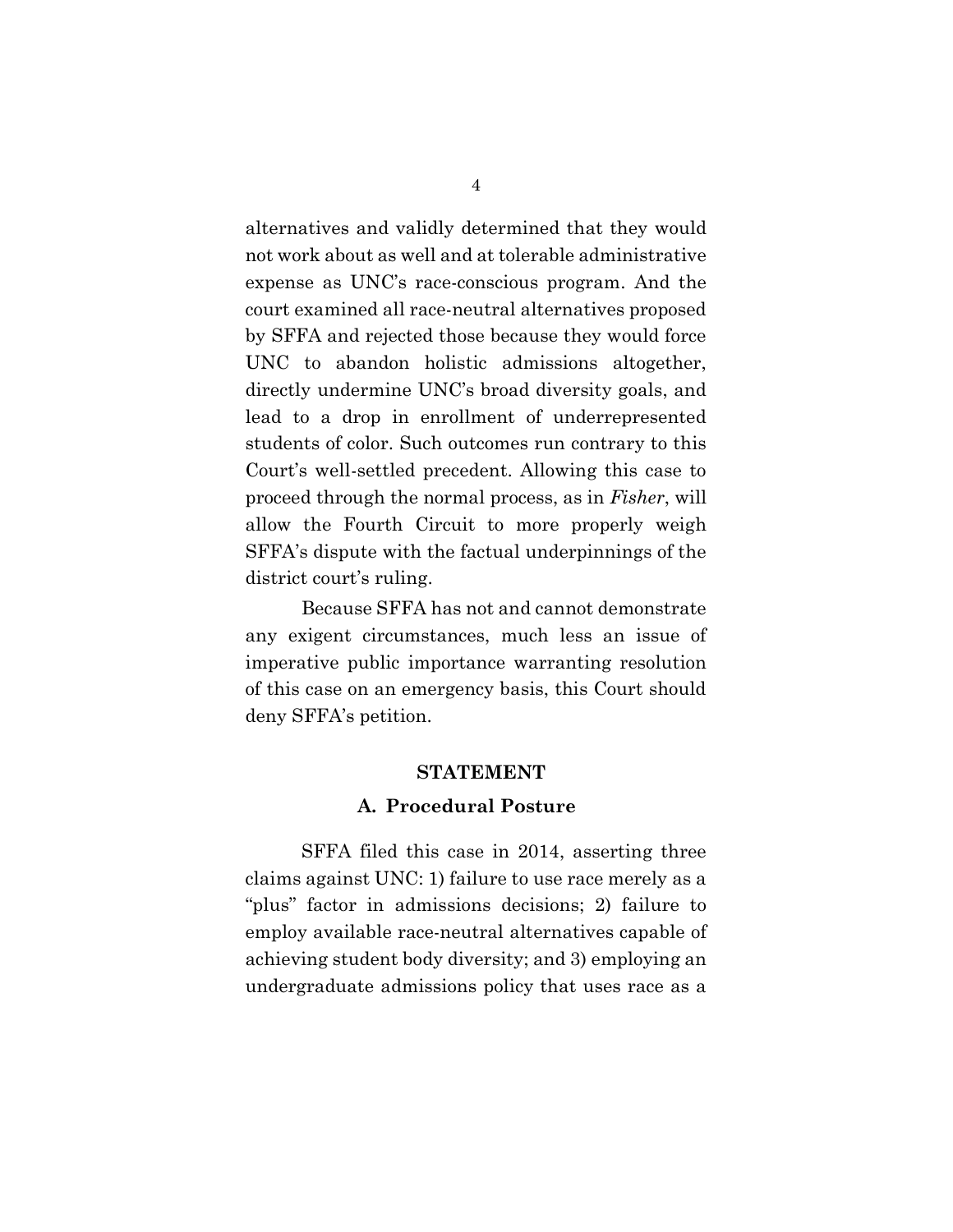factor in admissions. App.2. In 2015, SFFA and UNC agreed to a partial stay of the proceedings pending resolution of Fisher II in the Supreme Court. App.6. Following this Court's decision in 2016 upholding the University of Texas at Austin's (UT-Austin) raceconscious holistic admissions plan, the district court fully resumed the proceedings. In 2017, the district court granted Respondent-Students intervention as defendants. App.5-6. Respondent-Students are a racially and ethnically diverse group of historically underrepresented and marginalized students of color<sup>2</sup> who applied, attended, and/or recently graduated from UNC. App.4-5.

In November 2020, the court held an eight-day trial, receiving testimony and evidence from the parties, including testimony, declarations, and college applications from Respondent-Students. App.7. After thoroughly examining the evidence against this Court's strict scrutiny standards, the district court issued its 155-page opinion upholding UNC's raceconscious holistic admissions plan, concluding that UNC "met its burden of demonstrating that the University's undergraduate admissions program withstands strict scrutiny and is therefore constitutionally permissible." App.145. The court

<sup>2</sup> For purposes of this brief, "students of color" refers to students who identify with historically underrepresented and marginalized racial and ethnic groups, including Black, Hispanic/Latinx, and Native American students.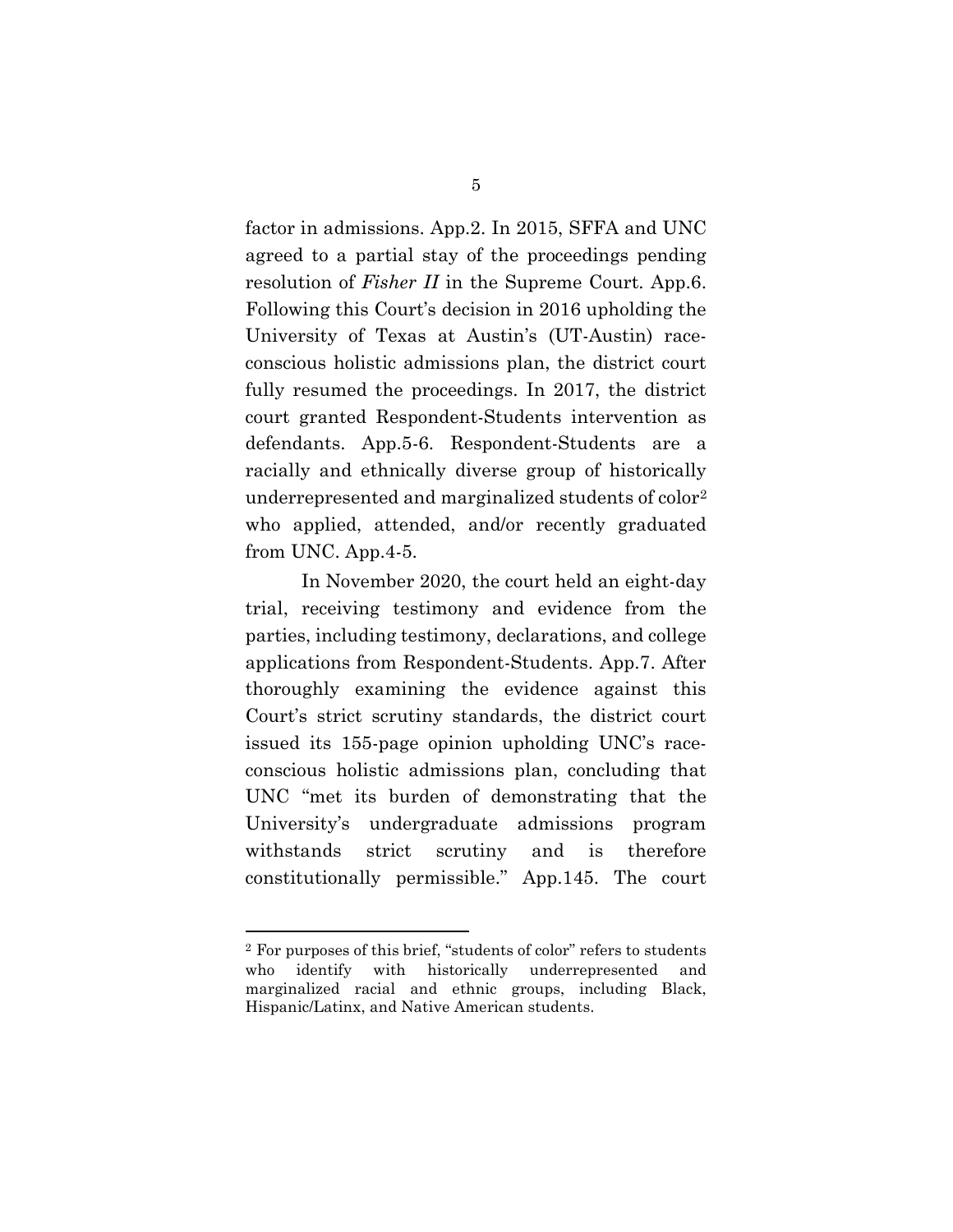issued its Final Judgment on November 4, 2021 (App.252-53) and on November 6, 2021, SFFA filed its appeal to the Fourth Circuit Court of Appeals. D.C.Dkt.258. On November 11, 2021, SFFA filed the subject petition now pending asking this Court to review the district court's opinion rejecting its raceneutral claim and dismissing its claim seeking to overrule Grutter.

#### B. UNC's Holistic Admissions

UNC remains a highly selective university, with approximately 43,500 applicants vying for only 4,200 freshman seats. App.23. Its application process allows highly trained admission officials to review a wide portfolio of student experiences and qualifications, including but not limited to the Common Application, essay questions, high school transcripts, standardized test scores, and letters of recommendation. App.24. Race is one of more than forty criteria considered by UNC in a flexible way to consider all pertinent elements of diversity for any applicant and each of the criteria may be considered at every stage of the admissions process. App.37, 51.

Contrary to SFFA's disingenuous portrayal of the evidence in this case, race is not focused on "intently" and "crudely" by UNC admissions officers. Pet.5-6. SFFA cites to a handful of isolated comments in emails and application reviews noting a student's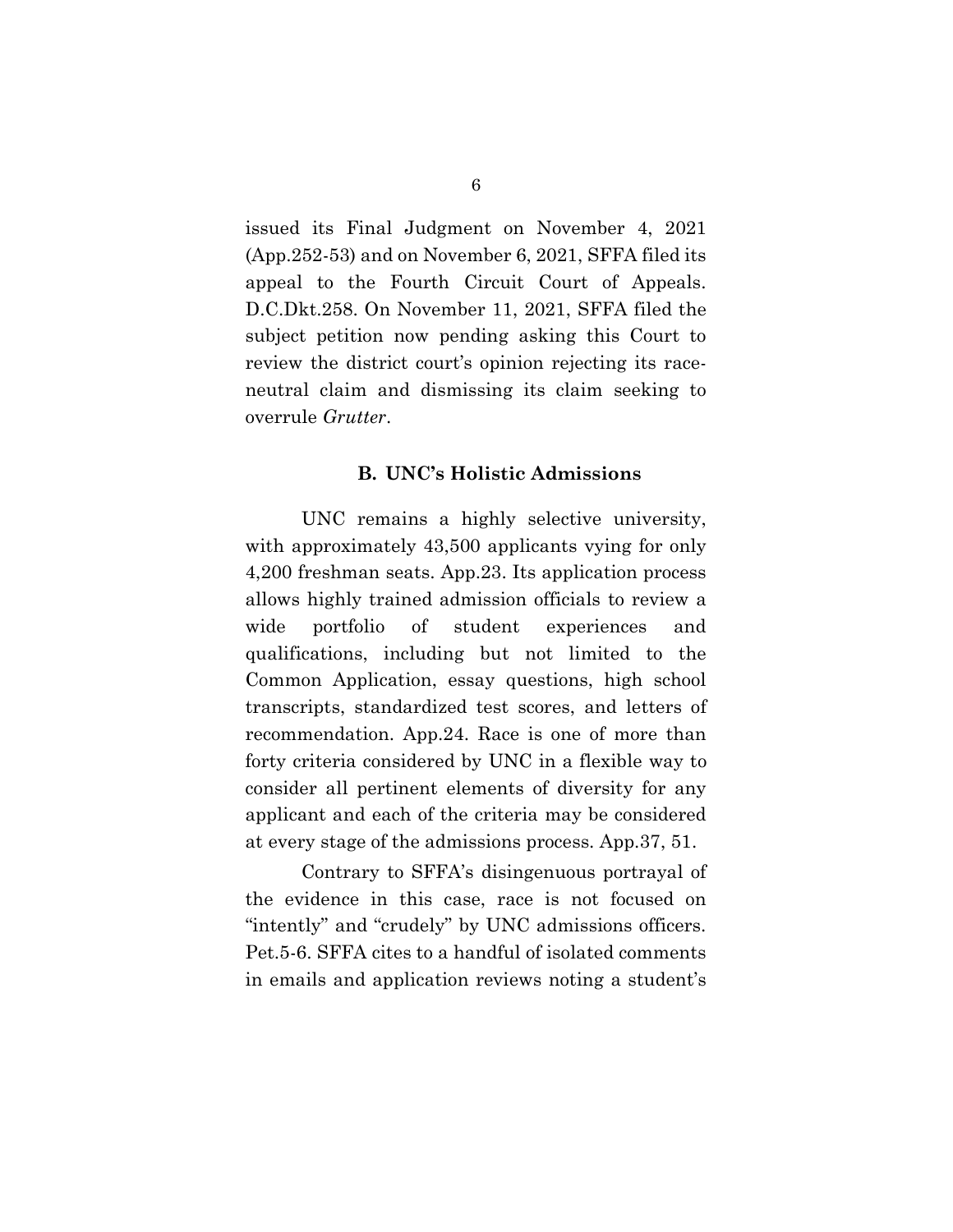race but SFFA fails to apprise this Court of the district court's careful examination of those allegations. Upon review of the evidence, the district court concluded that none of the comments "indicate[] that race is considered outside of a holistic admissions process, much less as the defining feature of any application." App.40. In rejecting SFFA's assertions, the court noted:

- There is no evidence that any of the statements about race was considered as anything other than a "plus" factor.
- Every comment that invoked a provisional decision is accompanied with nonracial factors, such as "solid everything," "[s]tellar academics," and standardized test scores.
- The eight statements were the only statements proffered out of hundreds of thousands of application files and materials shared with SFFA.

#### App.39-41.

Indeed, the record bears out how UNC's admissions process is highly individualized, only considers race alongside other contextual factors, values many other diversity attributes, and does not apply an automatic or outsized boost for race. See, e.g., App.22-37; D.C.Dkt.246 at 19 ¶ 35. SFFA's expert analysis itself showed how UNC admits many white students with relatively low standardized test scores and rejects many underrepresented students of color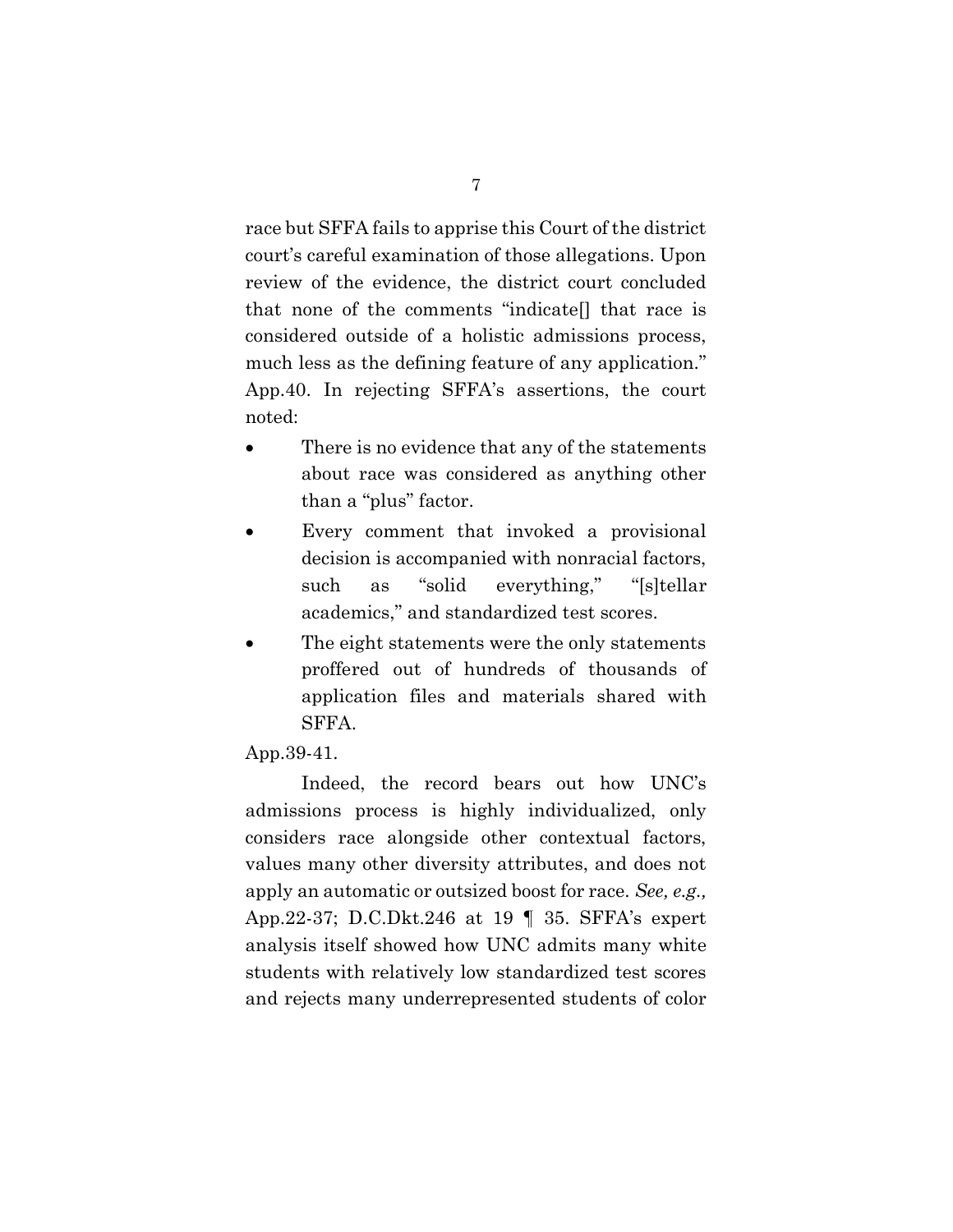with relatively high test scores. App.78; D.C.Dkt.246 at 21 ¶ 38. Similar evidence in Grutter demonstrated how the university applied a flexible approach that weighs many diversity factors besides race that can make a difference for all applicants. 539 U.S. at 338- 39.

## C. UNC's Pursuit of the Educational Benefits of Diversity

UNC's decision to pursue the educational benefits of diversity through its race-conscious holistic admissions is based on a principled, well-reasoned explanation and is grounded in its mission: "to serve as the center for research, scholarship, and creativity and to teach a diverse community of undergraduate, graduate, and professional students to become the next generation of leaders." App.8. Consistent with this Court's prior opinions, UNC views diversity broadly as "all the ways in which people differ, including primary characteristics, such as age, race, gender, ethnicity, mental and physical abilities, and sexual orientation; and secondary characteristics, such as education, income, religion, work experiences, language skills, geographic location, and family status." App.9.

UNC's pursuit of the benefits of diversity is materializing on campus. Respondent-Students, among other witnesses, testified "credibly and compellingly" that their educational experiences have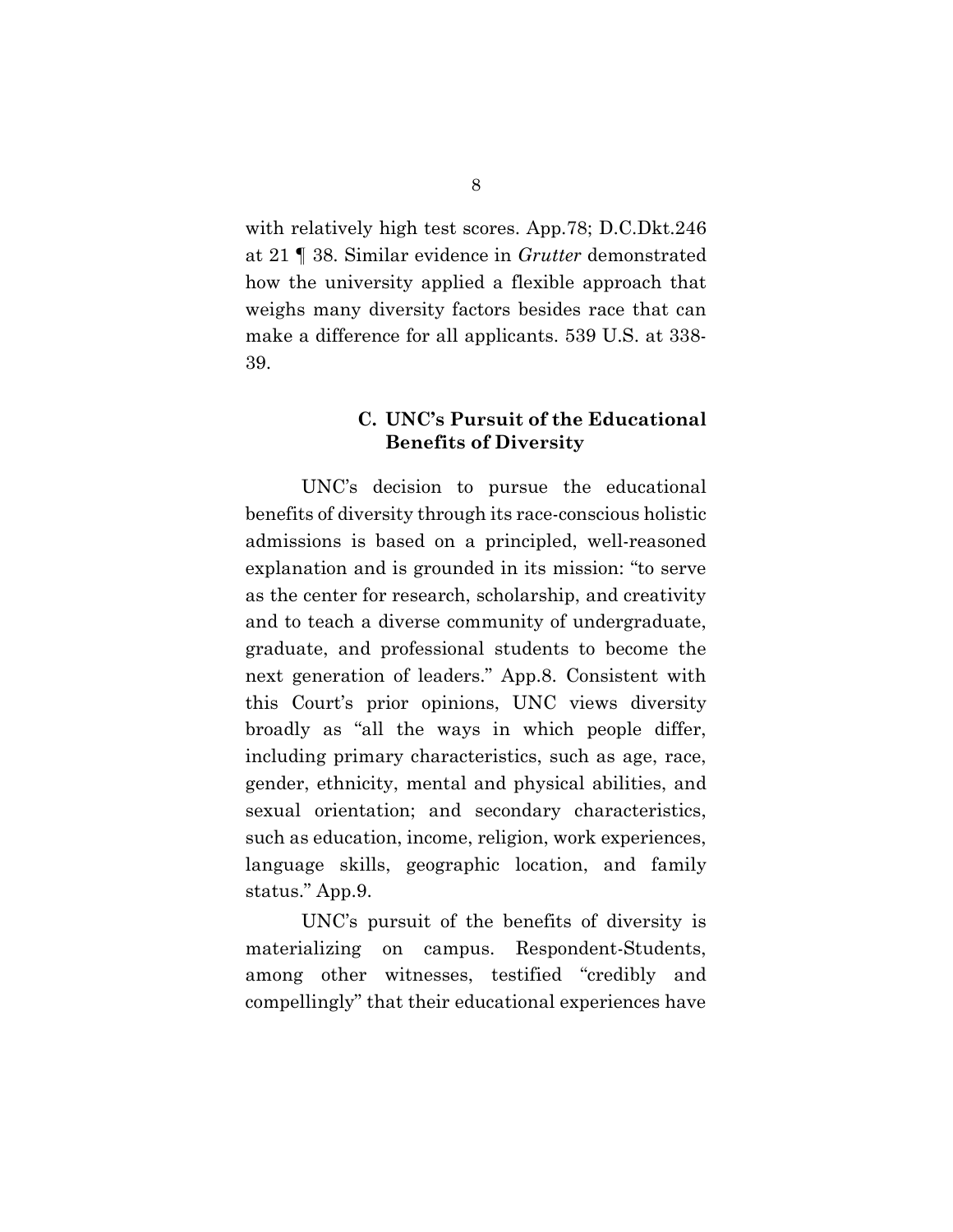been enriched by the racial and ethnic diversity at UNC. App.18. Rimel Mwamba testified that her experiences will "enable her to treat and care for a diverse patient population in her career as a doctor." Id. Andrew Brennen described at trial how he became aware of islamophobia on UNC's campus after attending a campus vigil held for the murder of three Muslim students. D.C.Dkt.246 at 24 ¶ 45. Mary Cooper, a white alumna, testified by declaration that her educational experiences with diversity "prepared her to work with, coach, and teach others who do not look like her or who have not had similar experiences." App.17-18. Other alumni testified that exposure to diversity is necessary to prepare future leaders. App.18. SFFA did not submit evidence contesting these benefits.

But while the benefits of diversity are accruing at UNC, challenges remain. UNC's sordid history with racial discrimination and continuing vestiges present a formidable barrier to equal educational opportunities for historically marginalized students of color. App.11, n.5. In 2013, UNC struggled to enroll African American males in the first-year class when their enrollment fell below 100 students. App.20. This incident provoked three students to film a video describing their experiences in front of the UNC admissions office and Native American students similarly spoke out shortly thereafter. App.61. In 2016, total Black enrollment at UNC was only 8%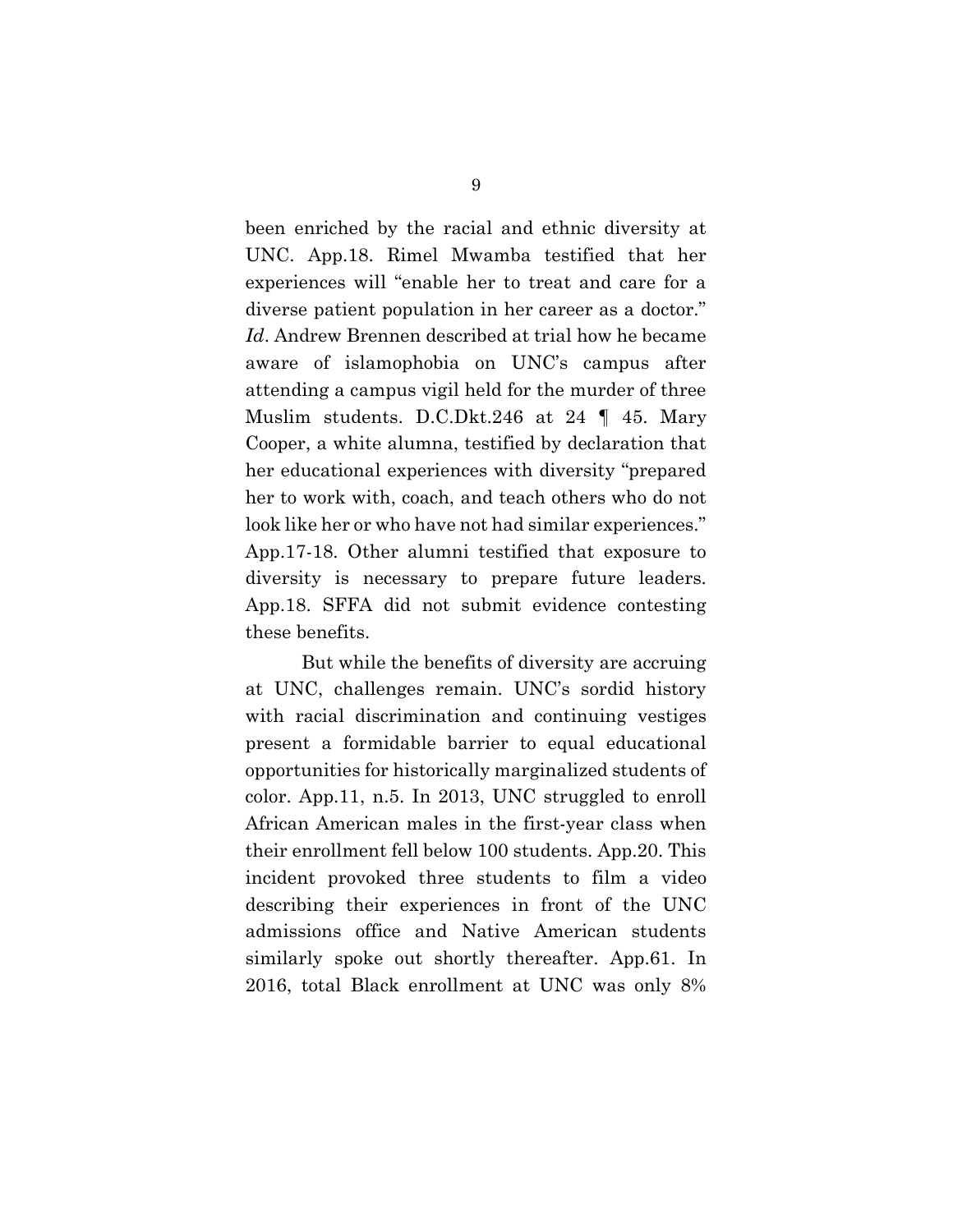compared to a population in North Carolina of 21.5% while white student enrollment registered at 72% compared to 69% across the state. App.21. This is not to suggest that UNC's student population should match the state population by race, but it does show, in part, that UNC's program still faces significant challenges in enrolling Black students.

At trial, university officials, experts, and students all testified irrefutably that despite some progress on diversity, significant work remains. App.19-22. Respondent-Students testified how the underrepresentation of students of color caused them to experience feelings of isolation, tokenism, and unfair pressure to represent their race or ethnicity. App.20, 61. Star Wingate-Bey testified that as the only Black student in many of her classes, she often felt like "the token or the sole representative for [her] race[,] or the fact checker for [her] race, which can be a bit of a burden, in class." App.61-62. Cecilia Polanco testified that she was often called upon to speak on Latinx and immigrant issues, which made her feel uncomfortable because she "didn't want to be a speaker for [her] whole community just based on [her] experience. It felt like tokenization." App.61. Campuswide surveys reflected similar distress among underrepresented students of color. App.21.

UNC's pursuit of the educational benefits of diversity has not compromised its commitment to a holistic, individualized review of each applicant,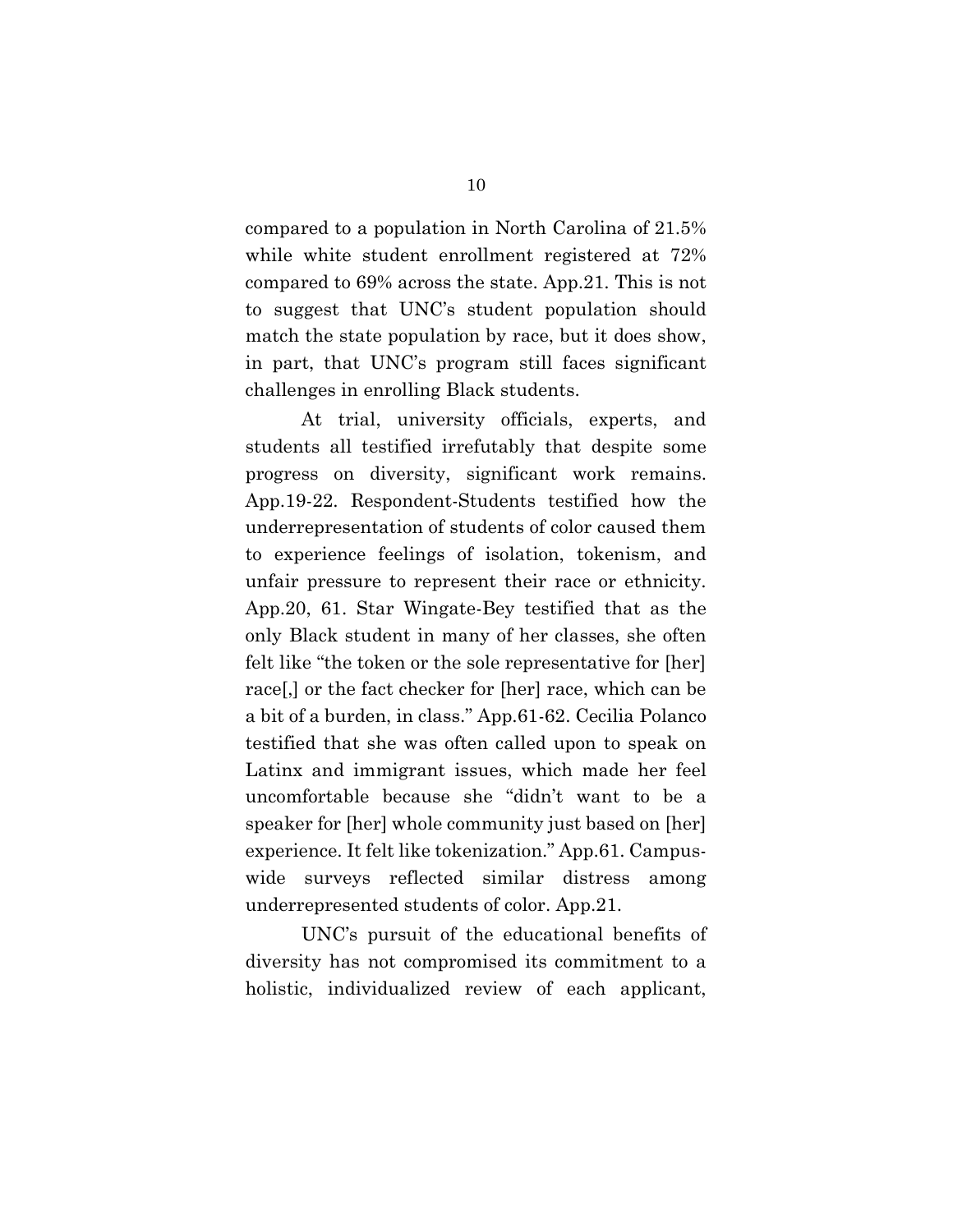which aligns well with this Court's previous opinions. There was no credible evidence of UNC using race as the defining feature of any application or that it separated applicants into different admissions tracks, used quotas, or awarded any kind of bonus points on the basis of race. App.22, 36-37. No credible statistical or non-statistical evidence demonstrated otherwise. App.38-42, 65-113.

#### D. Race-Neutral Alternatives

The district court found that "UNC has engaged in serious, good faith consideration" of raceneutral (or nonracial, race-blind) approaches and has implemented several promising policies and practices. App.114. Adopted practices and programs include: UNC's targeted recruitment in underrepresented communities across North Carolina; operation of Project Uplift, a pipeline program available to rural, low-income, underrepresented, and first-generation students, among others; support for affinity students groups; travel grants for low-income students and one parent to visit campus; and the Carolina College Advising Corps, which places recent UNC graduates as college advisors in public high schools across the state to help underrepresented students and families with college admissions, scholarship applications, and the financial aid process. App.118-120. Other programs include robust financial aid programs and college transfer programs for low- and moderate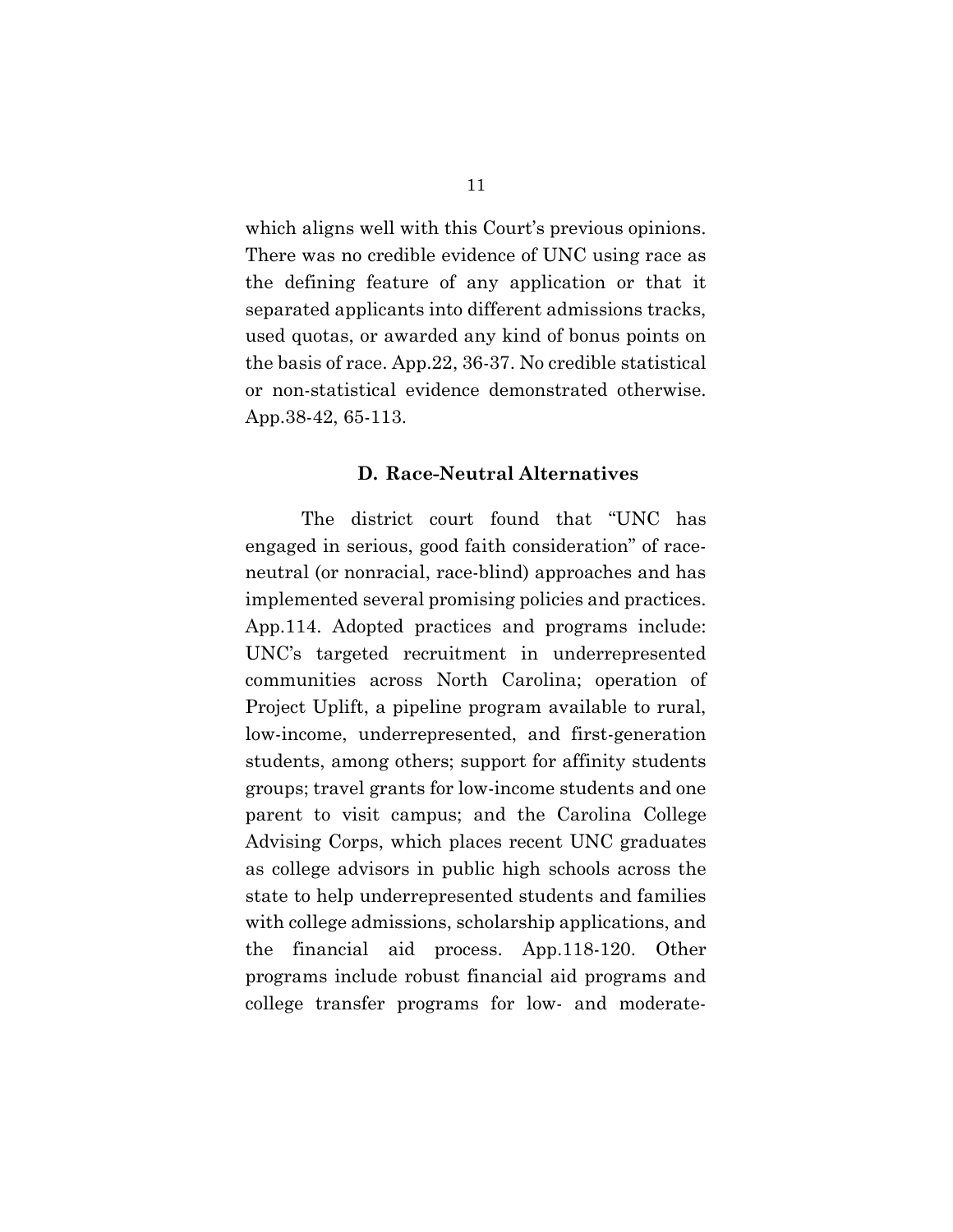income students attending partner community colleges. App.120-22.

The court also examined SFFA's and UNC's expert analyses of UNC-specific data involving several race-neutral alternative programs proposed by SFFA. The court found that SFFA's expert Richard Kahlenberg "lacked an intimate knowledge of the simulations prepared by [SFFA's other expert] Professor Arcidiacono from which he was testifying" and that his independence was seriously questioned. App.180. In contrast, the court recognized UNC's expert, Dr. Caroline Hoxby, as providing "credible expert evidence that supports and strengthens its assessment that no available race-neutral alternative would allow the University to achieve its compelling interest nearly as well as race conscious strategies at tolerable expense." Id. Dr. Hoxby performed more than 100 race-neutral simulations. Id.

After an exhaustive analysis of the testimony received, the court found that "[w]hen taking into account the assumptions that must be made to attain even the most optimistic outcomes, [] none of the models before it from either party would be viable in reproducing the educational benefits of diversity about as well as a race-conscious admissions policy." App.182.

The district court concluded that UNC has a continuing duty to examine and identify—through serious, good faith efforts—a race-neutral alternative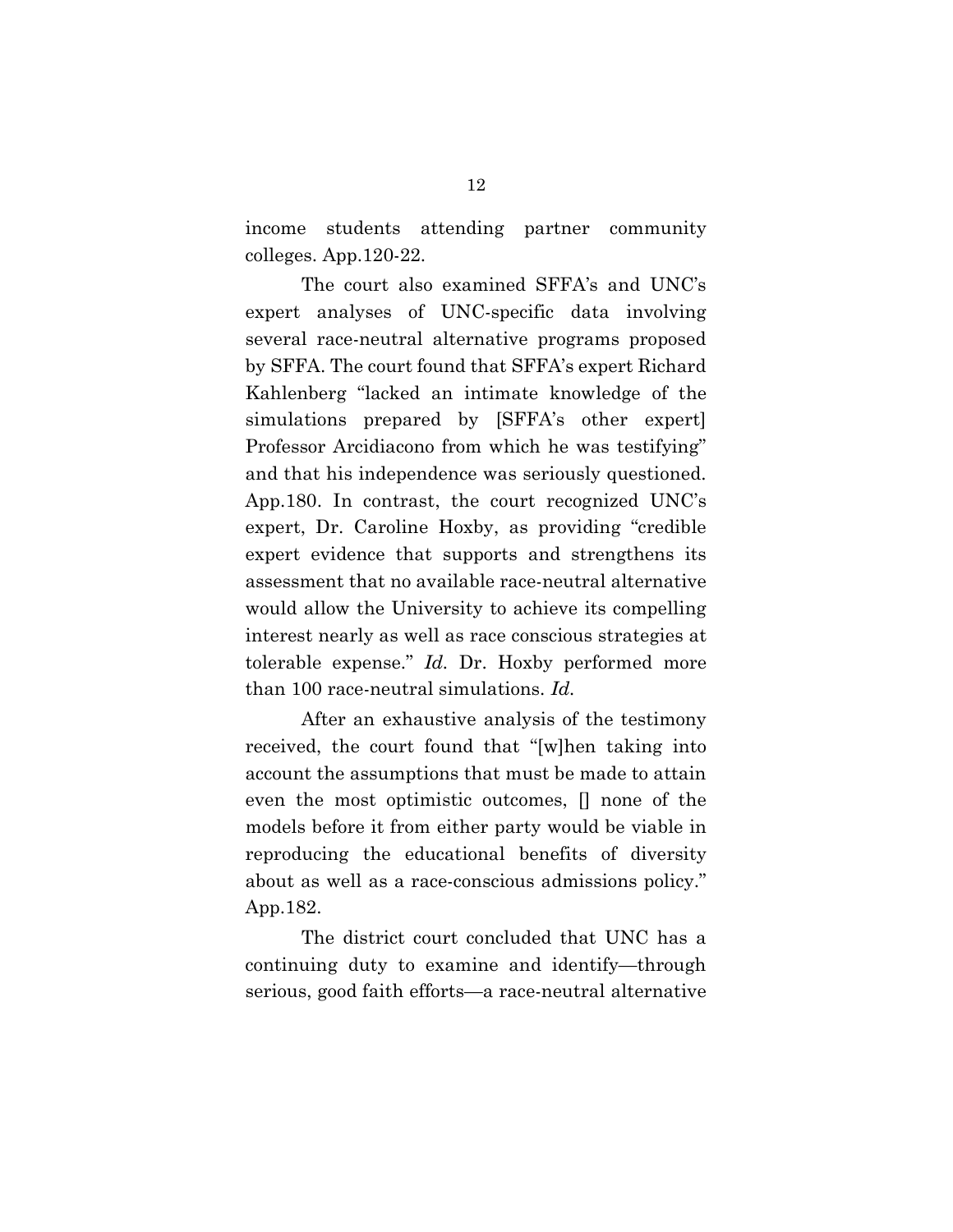program that would promote its compelling interest about as well as its race-conscious program and at tolerable administrative expense and that it has engaged in such periodic assessments. App.164-65, 184. The court further noted a stark reality: that although UNC has made progress, UNC still has a ways to go to achieving the educational benefits of diversity. Students of color "still report being confronted with racial epithets, as well as feeling isolated, ostracized, stereotyped, and viewed as tokens in a number of University spaces." App.185. In light of these facts and continuing inequities in admission rates for underrepresented students of color, the court did not suggest that UNC must engage in perpetual race-conscious admissions as SFFA avers. Instead, it recognized: "Ensuring that our public institutions of higher learning are open and available to all segments of our citizenry is not a gift to be sparingly given to only select populations, but rather is an institutional obligation to be broadly and equitably administered." Id.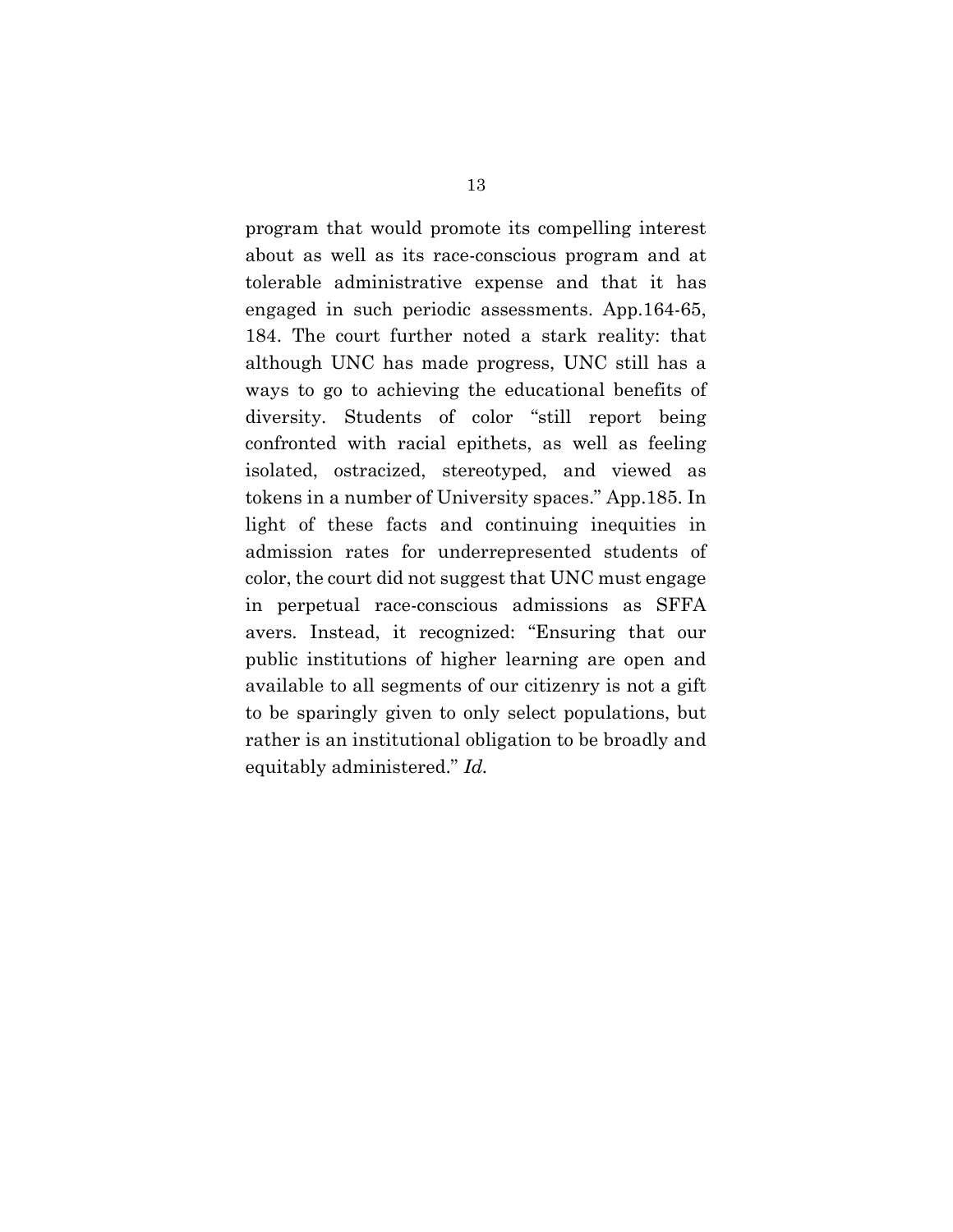#### ARGUMENT

## I. This Litigation Presents No Emergency Warranting the Extraordinary Remedy of Certiorari Before Judgment

## A. SFFA Fails to Demonstrate the Kind of Urgency Demanded Under Rule 11

The petition should be denied because SFFA has failed to show the exigent circumstances that warrant the extraordinary relief of certiorari before judgment. In fact, SFFA conspicuously omits Rule 11's language that petitioners must show the issue "require[s] immediate determination." Pet.10. For this Court to bypass the court of appeals, the case must be "of great constitutional significance and of extraordinary national importance for other reasons" and the "public interest in a speedy determination must be exceptional." Stephen M. Shapiro et al., Supreme Court Practice § 4.20 (10th ed. 2013) (Supreme Court Practice). The petitioner's burden is "heavier than if petitioner were seeking review after the court of appeals had issued a judgment." 23 James Wm. Moore et al., Moore's Federal Practice – Civil § 511.02 (1997). Accordingly, "[c]ertiorari before judgment is . . . 'an extremely rare occurrence.'" Supreme Court Practice § 2.4 (citing Coleman v. PACCAR, Inc., 424 U.S. 1301, 1304 n.\* (1976) (Rehnquist, J., in chambers)).3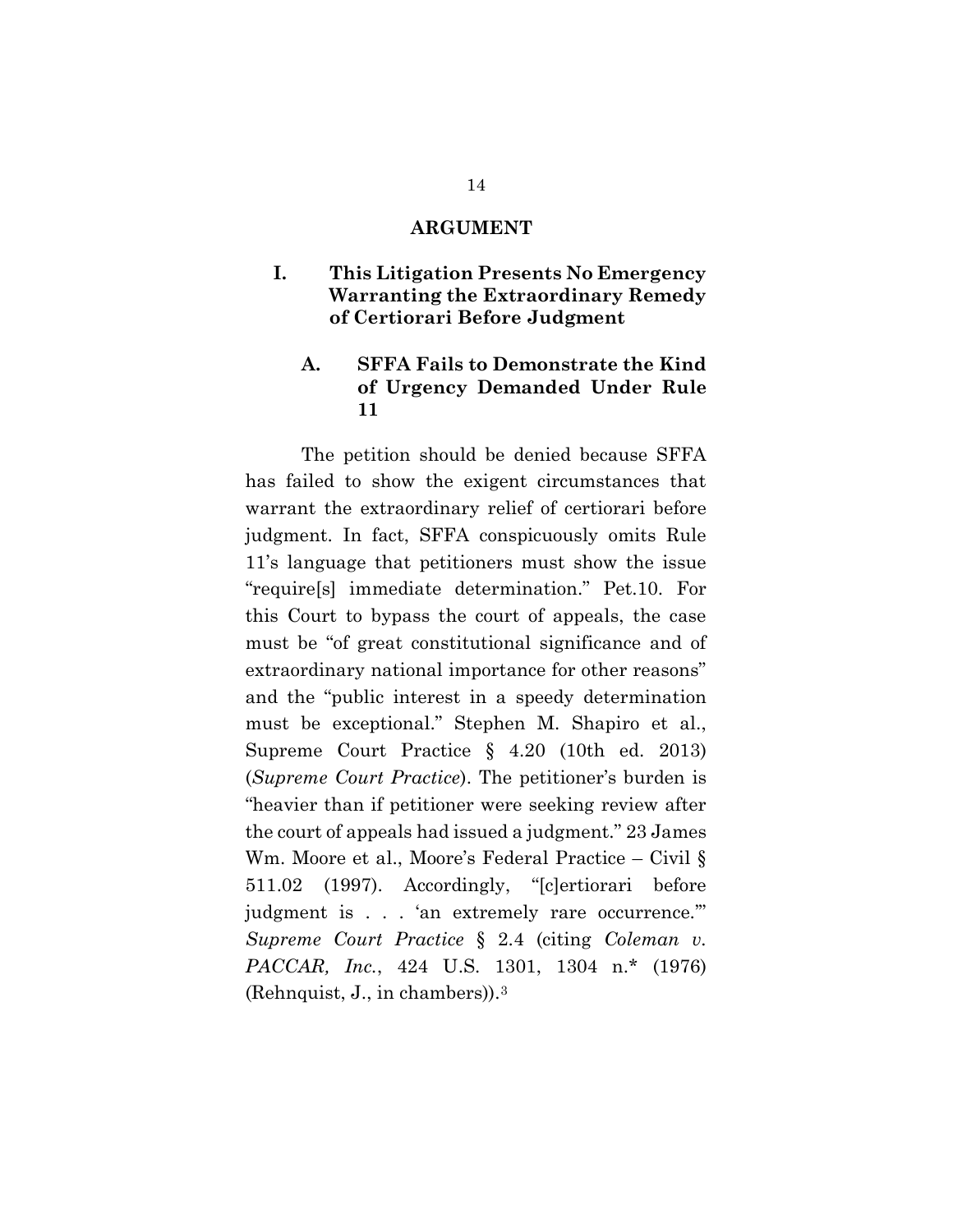Adherence to the strict standard established in Rule 11 promotes this Court's administration of justice. It allows the Court to have the "benefit of developed arguments on both sides and lower court opinions squarely addressing the question" at issue. Yee v. City of Escondido, 503 U.S. 519, 538 (1992). When the Court departs from this normal procedure, it risks considering cases without the full record, which may lead to "untoward practical ramifications' not foreseen at the time of the decision," such as "framing broad rules, seemingly sensible on one set of facts, which may prove ill-considered in other circumstances." Illinois v. Gates, 462 U.S. 213, 224 (1983). See also Lytle v. Household Mfg., Inc., 494 U.S. 545, 552, n.3 (1990) ("Applying our analysis . . . to the facts of a particular case without the benefit of a full record or lower court determinations is not a sensible exercise of this Court's discretion.").

Moreover, strictly observing Rule 11 is important because the Court's compliance with its own operating principles affect how society and litigants perceive the Court. This Court has repeatedly recognized that when it "adhere[s]

<sup>3</sup> SFFA mischaracterizes the Supreme Court Practice treatise when describing the Court's practice as "regularly" granting certiorari before judgment "in situations where similar or identical issues of importance [are] already pending before the Court…." Pet.11 (internal quotations omitted). Supreme Court Practice does not refer to this as a "regular" practice and cites to only four cases, showing that it is indeed a rare occurrence.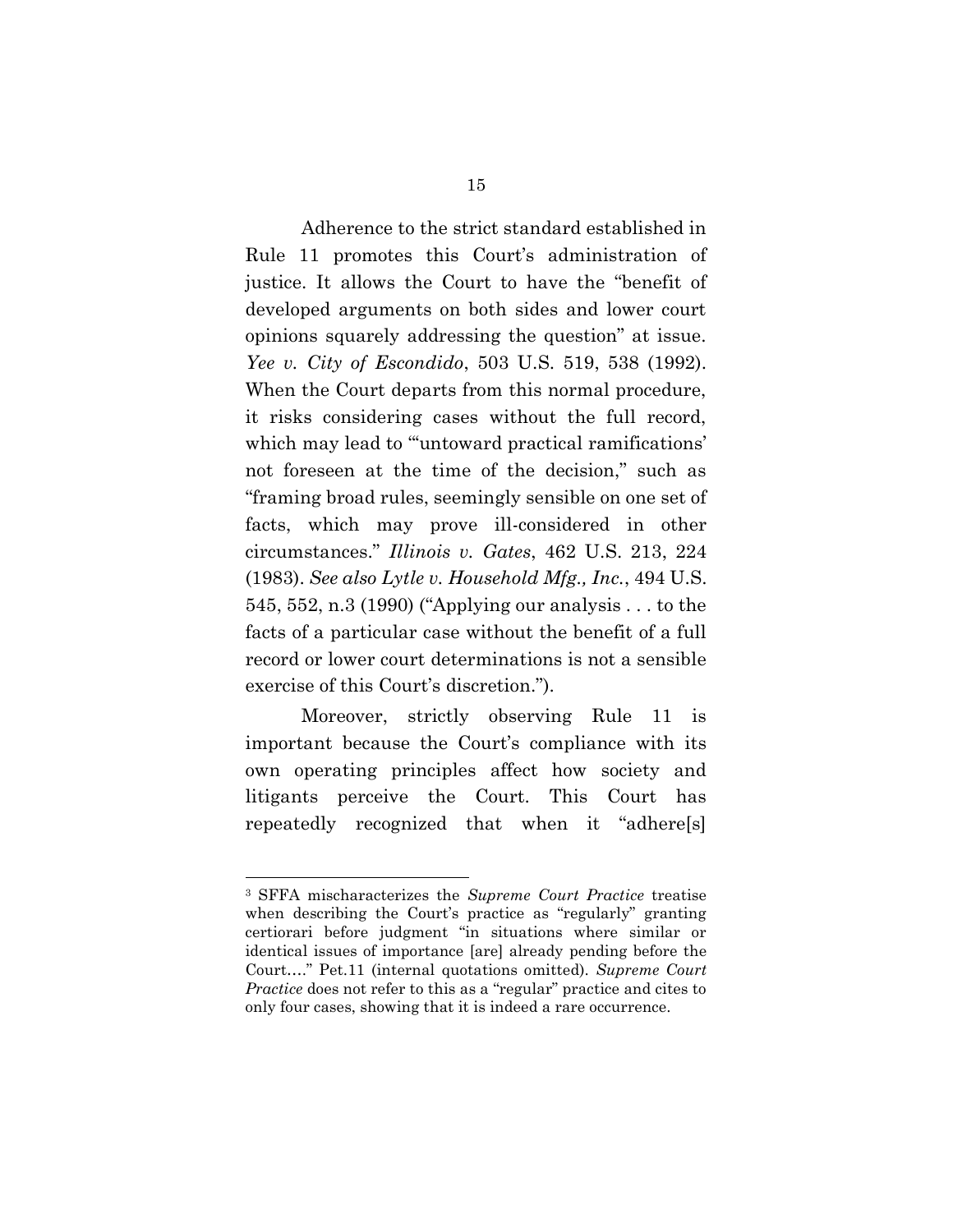scrupulously to the customary limitations on [its] discretion," it will "'promote respect . . . for the Court's adjudicatory process [and] the stability of [its] decisions." Gates, 462 U.S. at 224 (quoting Mapp v. Ohio, 367 U.S. 643, 677 (1961) (Harlan, J., dissenting)). This Court has indeed exercised restraint in granting Rule 11's extraordinary relief, even in time-sensitive cases. See, e.g., Aaron v. Cooper, 357 U.S. 566, 567 (1958) (denying review before judgment despite "the vital importance of the time element in this litigation"); United States v. Clinton, 524 U.S. 912 (1998).

Here, SFFA simply fails to show why there is a sudden need to bypass the court of appeals to overturn over forty years of decisions that this Court has repeatedly found to benefit the nation. Justice Powell's controlling opinion in Regents of University of California v. Bakke first recognized in 1978 that achieving a diverse student body is a compelling interest that justifies the consideration of race in admissions, announcing that the "'nation's future depends upon leaders trained through wide exposure' to the ideas and mores of students diverse as this Nation" and a student's "racial or ethnic origin is but a single though important element." 438 U.S. 265, 313, 315 (1978). This Court has consistently and frequently reaffirmed this principle and upheld raceconscious admissions policies like UNC's. See, e.g., Grutter, 539 U.S. at 325; Gratz, 539 U.S. at 268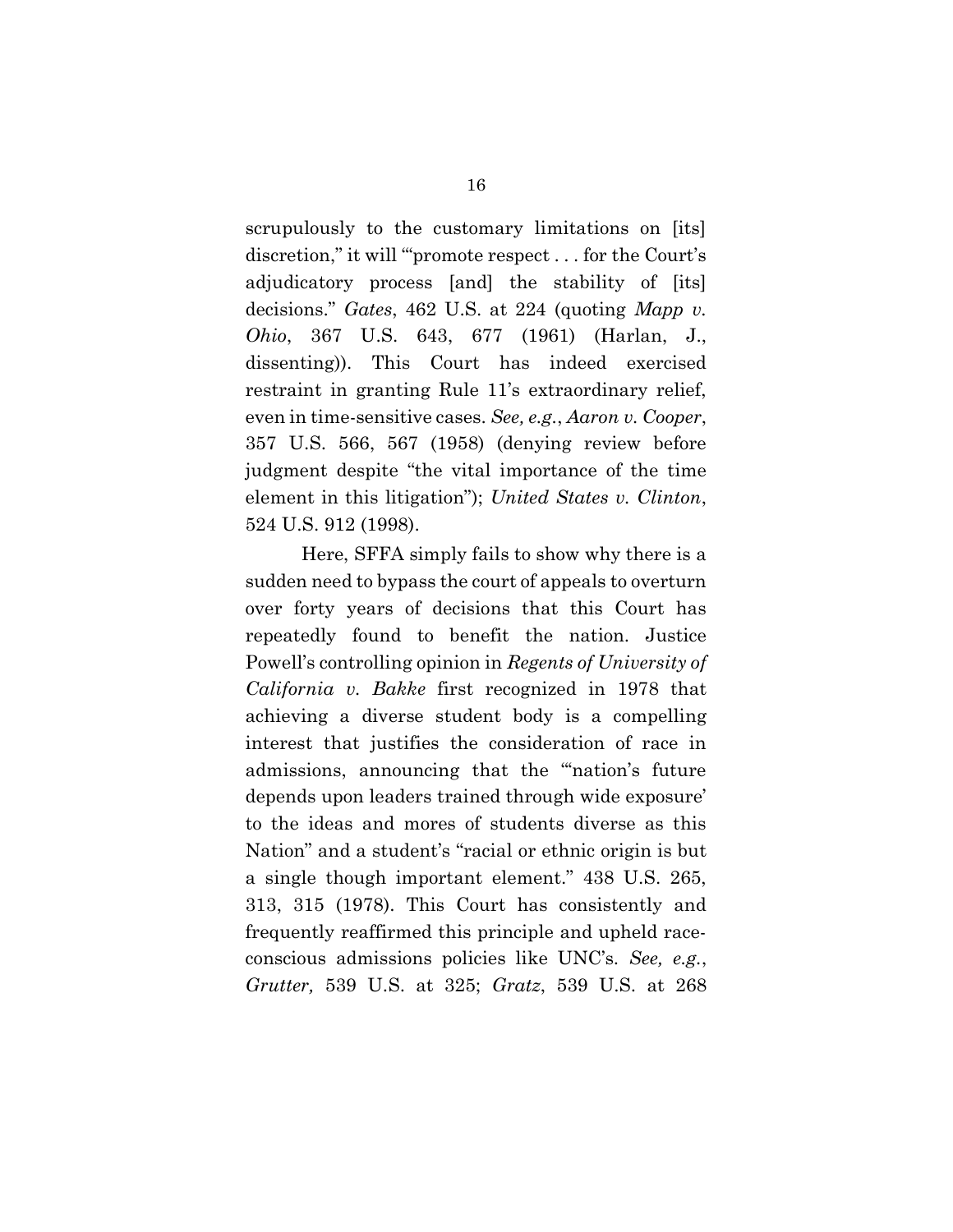(rejecting argument that universities do not have a compelling interest in diversity "capable of supporting narrowly-tailored means"); Fisher v. Univ. of Tex. at Austin, 570 U.S. 297, 310 (2013) (Fisher I); Fisher II, 136 S. Ct. at 2208.

SFFA's petition glaringly lacks any explanation for why there is a pressing need to reexamine this Court's stable line of precedent on this issue while circumventing the court of appeals. Indeed, SFFA's conduct in the district court belies the notion of immediacy. SFFA did not seek a temporary restraining order or a preliminary injunction to immediately enjoin UNC's race-conscious admissions policy. SFFA also agreed to a partial stay of the proceedings pending this Court's decision in Fisher II. App.6. Thereafter, the district court proceeded under a regular timeline that lasted four years prior to the trial in this case. Of significance, SFFA's petition does not directly allege—and the record is unclear whether—its standing members' controversies remain live after being denied admission when the suit commenced seven years ago, or whether its current members face an actual or imminently threatened denial of admission at UNC.

SFFA's sole justification for why this case satisfies Rule 11's demanding standard is that a petition for certiorari in Students for Fair Admissions, Inc. v. President and Fellows of Harvard College (SFFA v. Harvard), 980 F.3d 157 (1st Cir. 2020),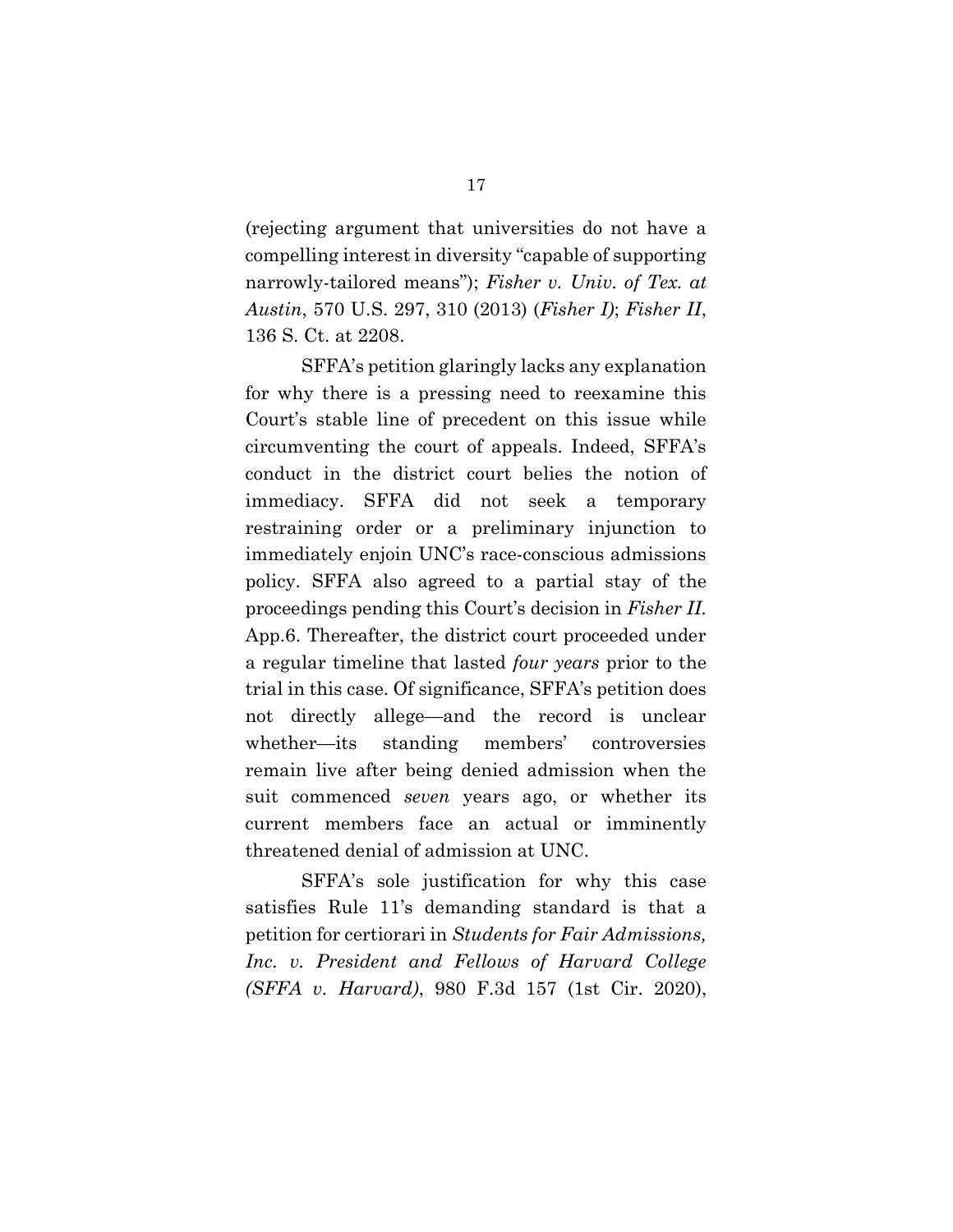petition for cert. filed, No. 20-1199 (U.S. Feb. 25, 2021) is pending in this Court. Pet.10-11. To support this contention, SFFA relies heavily on Gratz (Pet.11-12), where this Court invoked Rule 11 to hear *Gratz* with Grutter. But this analog is inapposite for at least three reasons. First, Gratz and Grutter involved the same public university with similar histories and admissions priorities. By contrast, this case diverges from Harvard in various material ways—the cases involve different admissions processes and factors considered for admissions; different statutory and constitutional claims; and different historical contexts and campus climates. To specify one key distinction, SFFA's suit against UNC raises no claims of Asian American discrimination, but the First Circuit described this (unproven) claim as the "central allegation" in Harvard. Compare D.C.Dkt.1 at 8 ¶¶ 13, 14 (white standing member), and App.2 (no claim of intentional discrimination against Asian Americans), with Compl., SFFA v. Harvard, No. 1:14cv-14176, 2014 WL 6241935, ¶¶ 15-16, 429, 434-439 (D. Mass. Nov. 17, 2014), and Appendix 57 n.23, Harvard, No. 20-1199. Combining the two cases risks confounding the issues, as reflected by SFFA's petition which misleadingly raises accusations of Asian American discrimination imported from its Harvard petition (Pet.22-23); but no such allegations—let alone support for such allegations exist in this case record.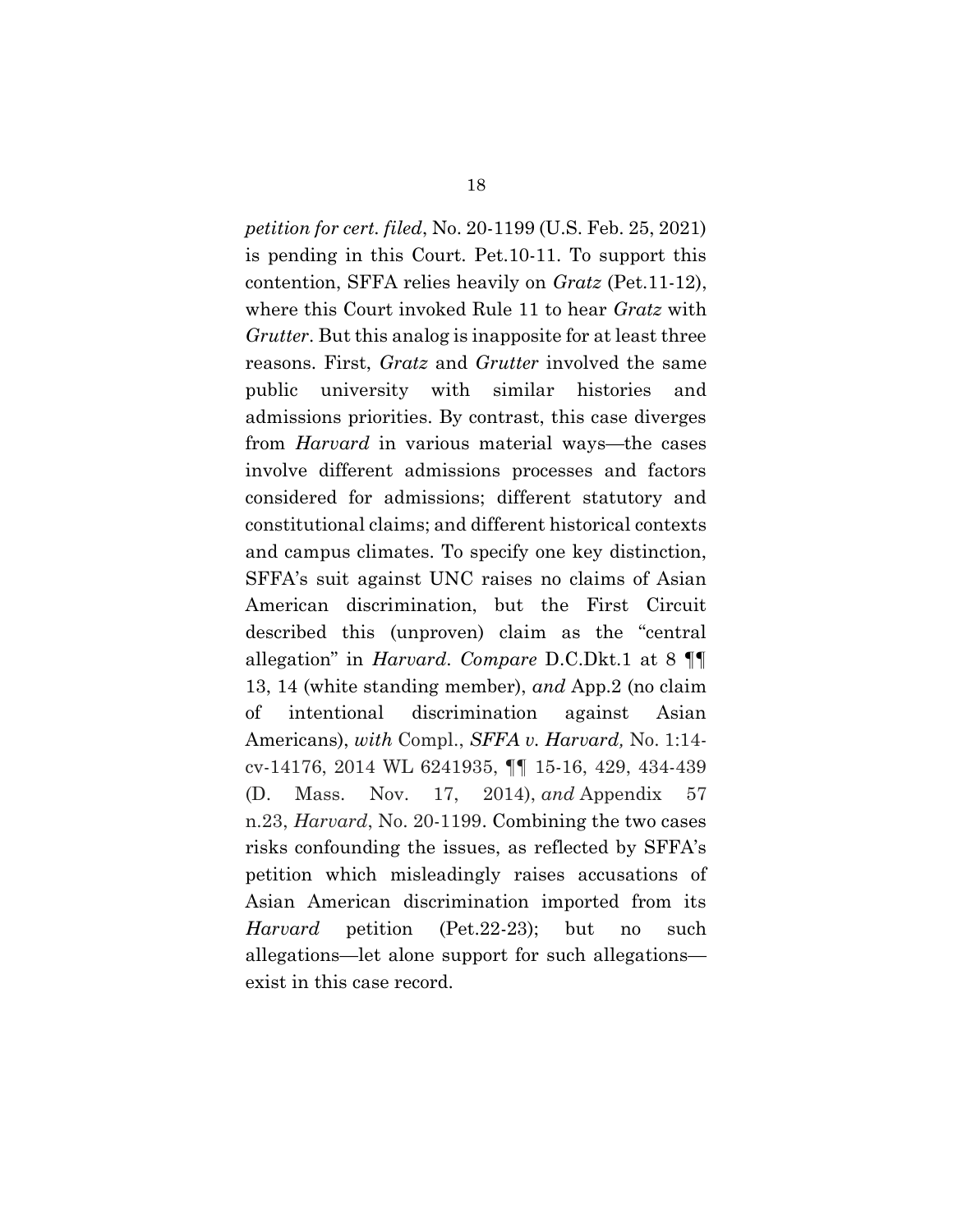Second, *Gratz* and *Grutter* were filed in the same circuit, and when they reached the Sixth Circuit Court of Appeals, that court consolidated the two cases for submission. See Gratz v. Bollinger, 277 F.3d 803 (Mem), 804 (6th Cir. 2001), opinion after hearing en banc ordered, 309 F.3d 329 (6th Cir. 2001). The Sixth Circuit issued an opinion in Grutter that articulated the governing legal framework, see Pet. for Writ of Cert., Gratz, 539 U.S. 244 (No. 02-516) at \*32- 33, which differed from other circuits; and the Gratz petitioners requested certiorari before judgment only after an opinion in Gratz did not issue four-and-onehalf months following argument. See id. at \*29. By contrast, this case and Harvard arose in separate circuits and have no history of consolidation. Unlike in Gratz where this Court had the benefit of the Sixth Circuit's legal analysis of race-conscious programs, granting this petition would entirely deprive this Court of the Fourth Circuit's legal analysis, thereby denying this Court the "benefit of developed arguments" and preventing "ill-considered" rules. Yee, 503 U.S. at 538; Illinois, 462 U.S. at 224. Furthermore, the Fourth Circuit's analysis may reveal any confusion across circuits that may inform whether this Court should grant certiorari for revisiting Grutter, as further discussed below. See infra Section I.C.

Third, the *Gratz* respondents conditionally agreed to the petition before judgment if the Court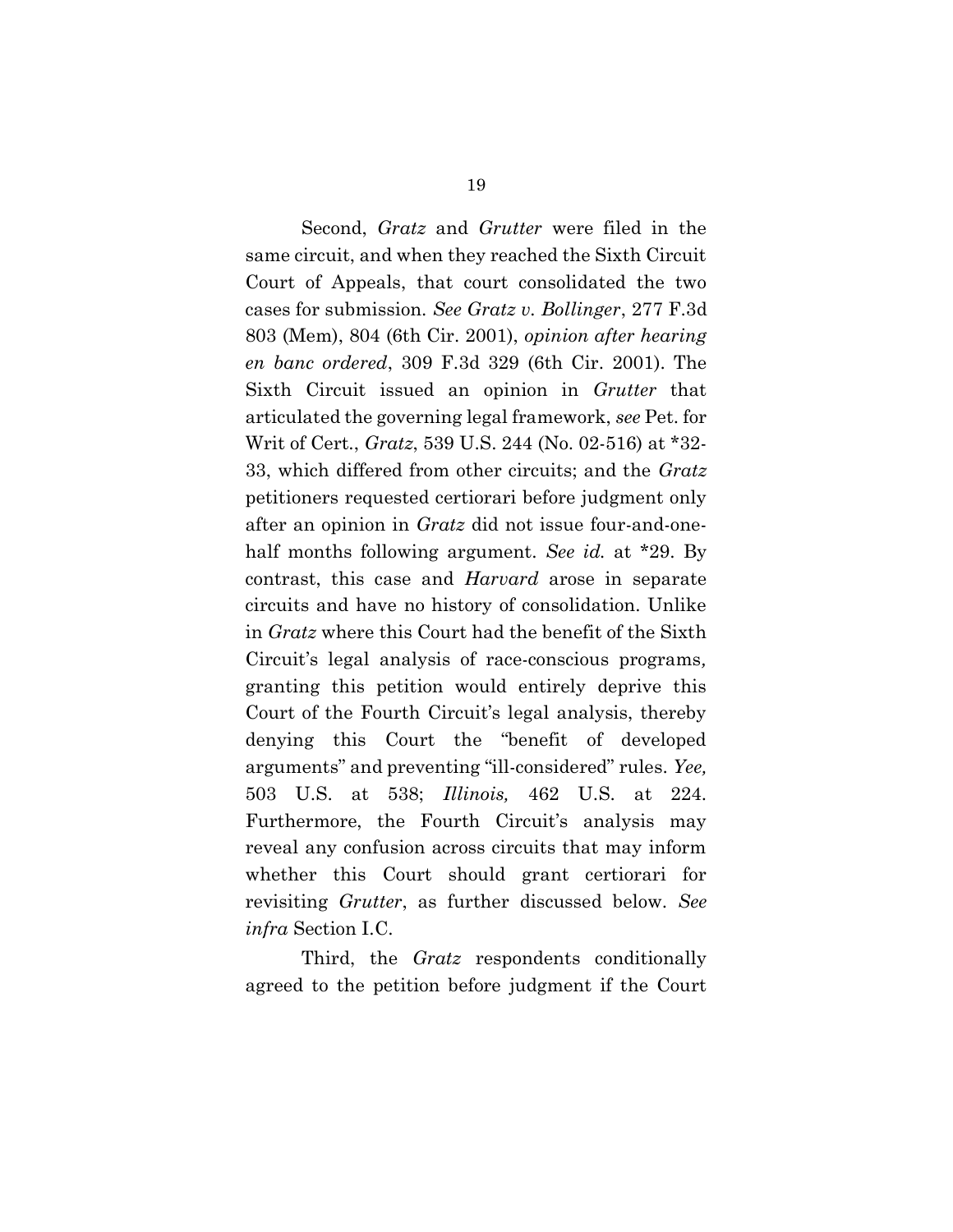granted certiorari in Grutter, which it did. Brief in Conditional Opp'n, Gratz, 539 U.S. 244 (No. 02-516) at \*5-6. Here, the UNC respondents and Respondent-Students strongly oppose granting certiorari before judgment because the Fourth Circuit is best positioned to first weigh the fact-intensive issues.

Unlike Gratz/Grutter, this case is not a "companion" case to Harvard simply because it may implicate a related legal question. Pet.2, 10. This Court has rejected similar requests to bypass the ordinary appellate process on such bare grounds. See, e.g., All Am. Check Cashing v. CFPB, 140 S. Ct. 646 (2019) (rejecting petition for writ of certiorari before judgment despite petitioner's claim that the case overlapped with the questions presented by another case, Seila Law LLC v. CFPB, 140 S. Ct. 2183 (2020), then-pending before the Supreme Court); see also Mikulski v. Centerior Energy Corp., 544 U.S. 992 (2005) (rejecting petition for writ of certiorari before judgment as a companion case to Grable & Sons Metal Prod., Inc. v. Darue Eng'g & Mfg., 545 U.S. 308 (2005), despite the cases originating in the same circuit).

Altogether, SFFA's failure to show urgency or imminent harm on a matter of settled law cannot justify hastening the judicial process and bypassing the Fourth Circuit.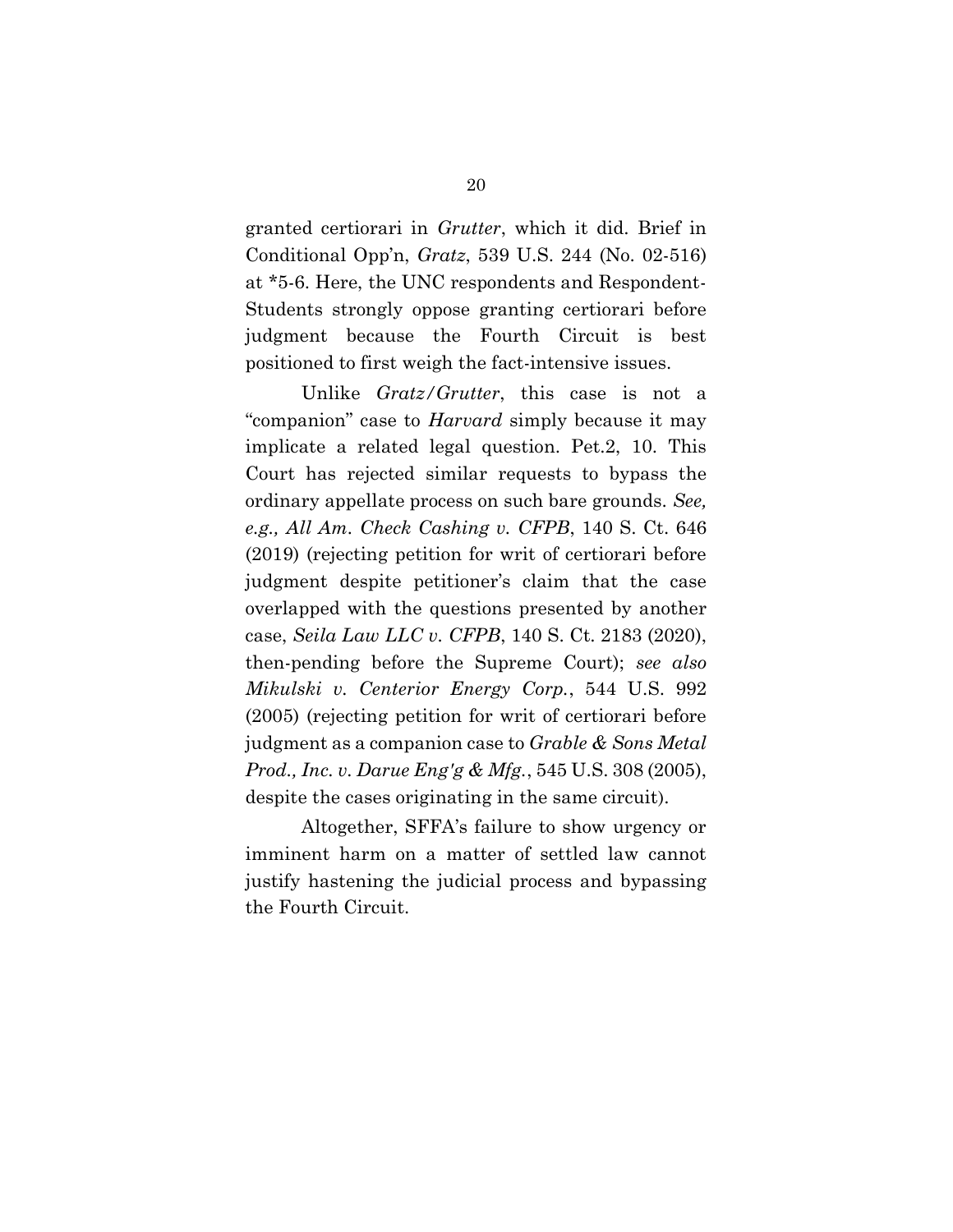# B. The Question of Whether to Overturn Grutter Does Not Warrant Rule 11's Extraordinary Relief and Instead Countenances in Favor of Adhering to Ordinary Procedure

Just as SFFA cannot rely on Gratz, SFFA's substantive arguments in favor of certiorari similarly lack the requisite level of urgency warranting Rule 11's extraordinary relief. SFFA spends much of its petition urging this Court to reverse over forty years of well-settled precedent that permits the limited consideration of race in university admissions to achieve the educational benefits of diversity. See Pet.13-28. But SFFA has not and cannot explain how and why overturning precedent in this case warrants intervention under Rule 11. To the contrary, the extraordinary step of considering whether to reverse prior decisions counsels *against* speedy determination.

SFFA concedes that reversing precedent "is serious business." Ramos v. Louisiana, 140 S. Ct. 1390, 1413 (2020) (Kavanaugh, J., concurring)<sup>4</sup> (quoting Robert H. Jackson, Decisional Law and Stare Decisis, 30 A. B. A. J. 334 (1944)); Pet.13. Adherence to precedent is the norm because "[s]tare decisis promotes the evenhanded, predictable, and consistent development of legal principles, fosters reliance on

<sup>4</sup> Unless otherwise indicated, all subsequent citations to Ramos are to Justice Kavanaugh's concurrence.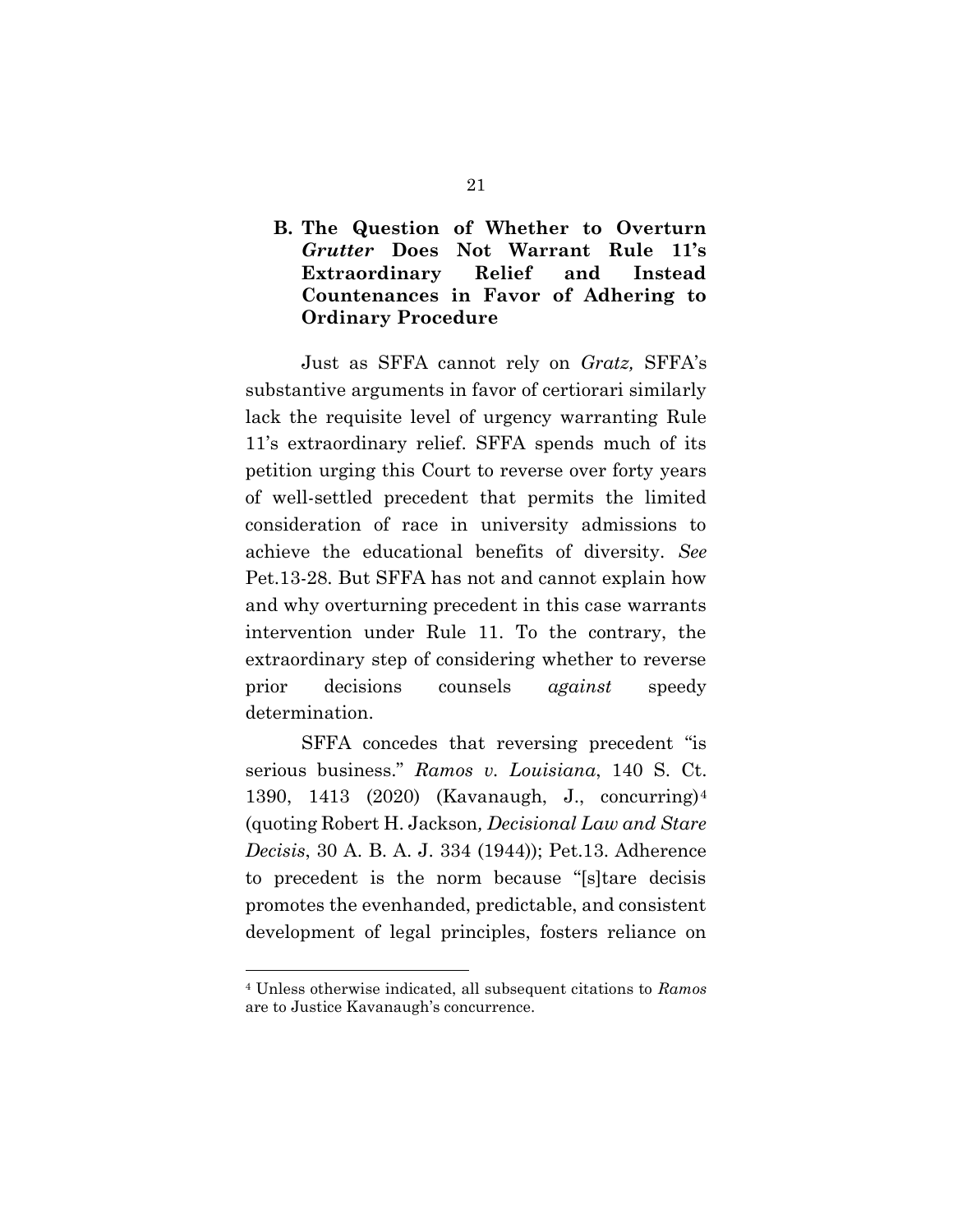judicial decisions, and contributes to the actual and perceived integrity of the judicial process." Gamble v. United States, 139 S. Ct. 1960, 1969 (2019) (cleaned up). Upholding the wisdom of prior decisions "avoids the instability and unfairness that accompany disruption of settled legal expectations," Randall v. Sorrell, 548 U.S. 230, 244 (2006) (plurality), but instills public confidence that court decisions are "founded in the law rather than in the proclivities of individuals, and thereby contributes to the integrity of our constitutional system of government, both in appearance and in fact," Vasquez v. Hillery, 474 U.S. 254, 265-66 (1986).

While true that stare decisis is not an "inexorable command," reexamining precedent is also—by SFFA's own admission—a "momentous" step. Pet.10-11; 13. This Court will only revisit precedent in limited circumstances where petitioners demonstrate "special justification" or "strong grounds." Ramos, 140 S. Ct. at 1413-14 (citing cases). For example, this Court may reconsider a decision that is "grievously or egregiously wrong," but only when the precedent has "caused significant negative jurisprudential or real-world consequences" and when overruling would not "unduly upset reliance interests," Ramos, 140 S. Ct. at 1414-15; see also June Med. Servs. L.L.C. v. Russo, 140 S. Ct. 2103, 2134 (2020) (Roberts, J., concurring in judgment).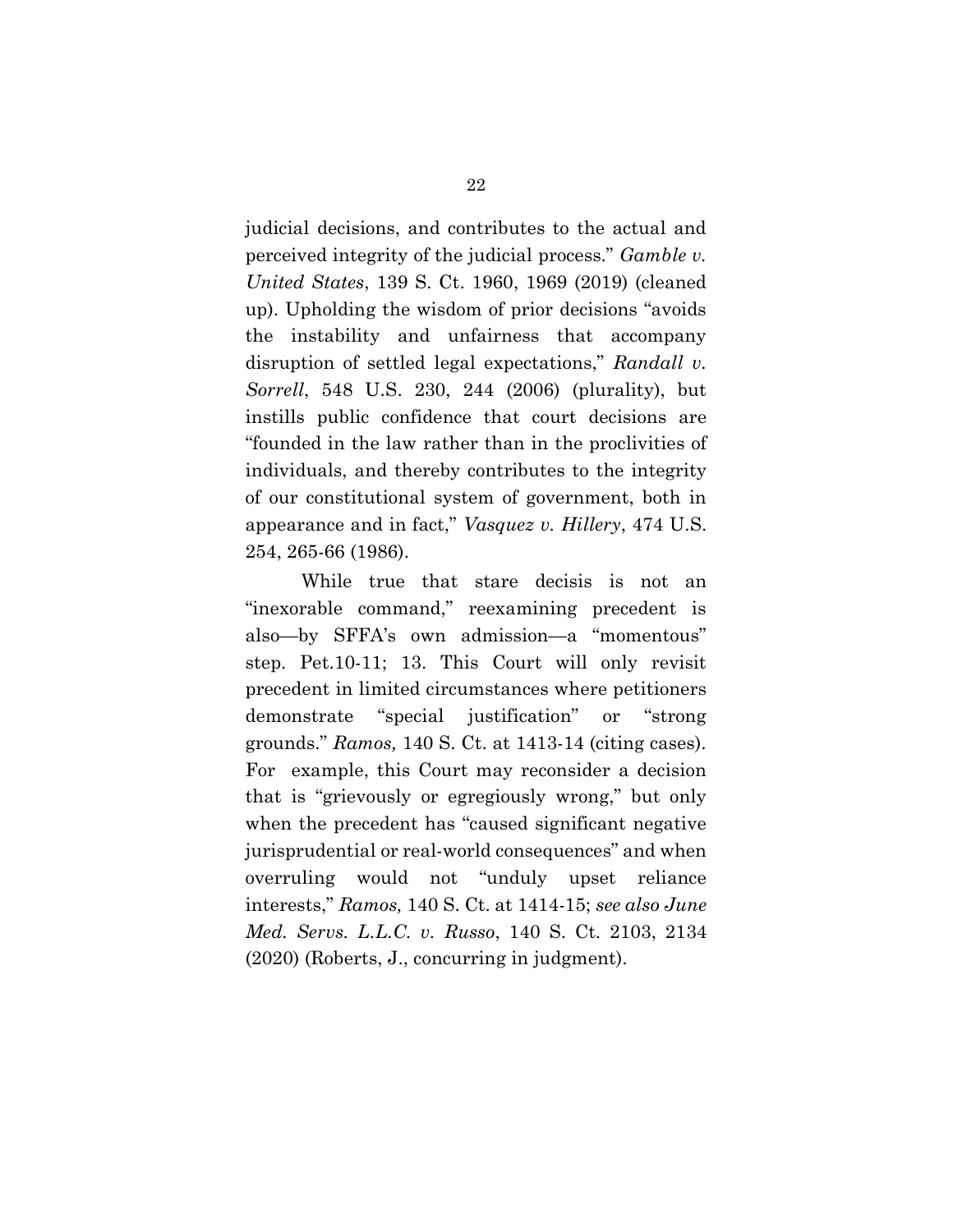The weight in favor of stare decisis and this Court's high bar for overruling precedent counsel against a rushed re-examination process under Rule 11. Indeed, granting the rare relief of certiorari before judgment based on disagreement with precedent would effectively eviscerate Rule 11's "very demanding standard." See, e.g., Mount Soledad Mem'l Ass'n v. Trunk, 573 U.S. 954, 954 (2014). It would also erode this Court's important role in promoting evenhanded decision-making and preventing instability.

Careful, reasoned consideration is especially warranted here given the tremendous stakes involved. Contrary to SFFA's claims, the three broad considerations for whether to overturn precedent all weigh strongly against revisiting Grutter: the precedent is correct, is producing substantial benefits across colleges and our country, and has engendered extensive reliance interests. At the very least, such broad considerations reveal how the important issues implicated and absence of any circuit split countenances in favor of hewing closely to the normal appellate process.

> i. Grutter Is Correct and Consistent with this Court's Equal Protection **Jurisprudence**

SFFA's view that Grutter was wrongly decided (Pet.14) misreads this Court's equal protection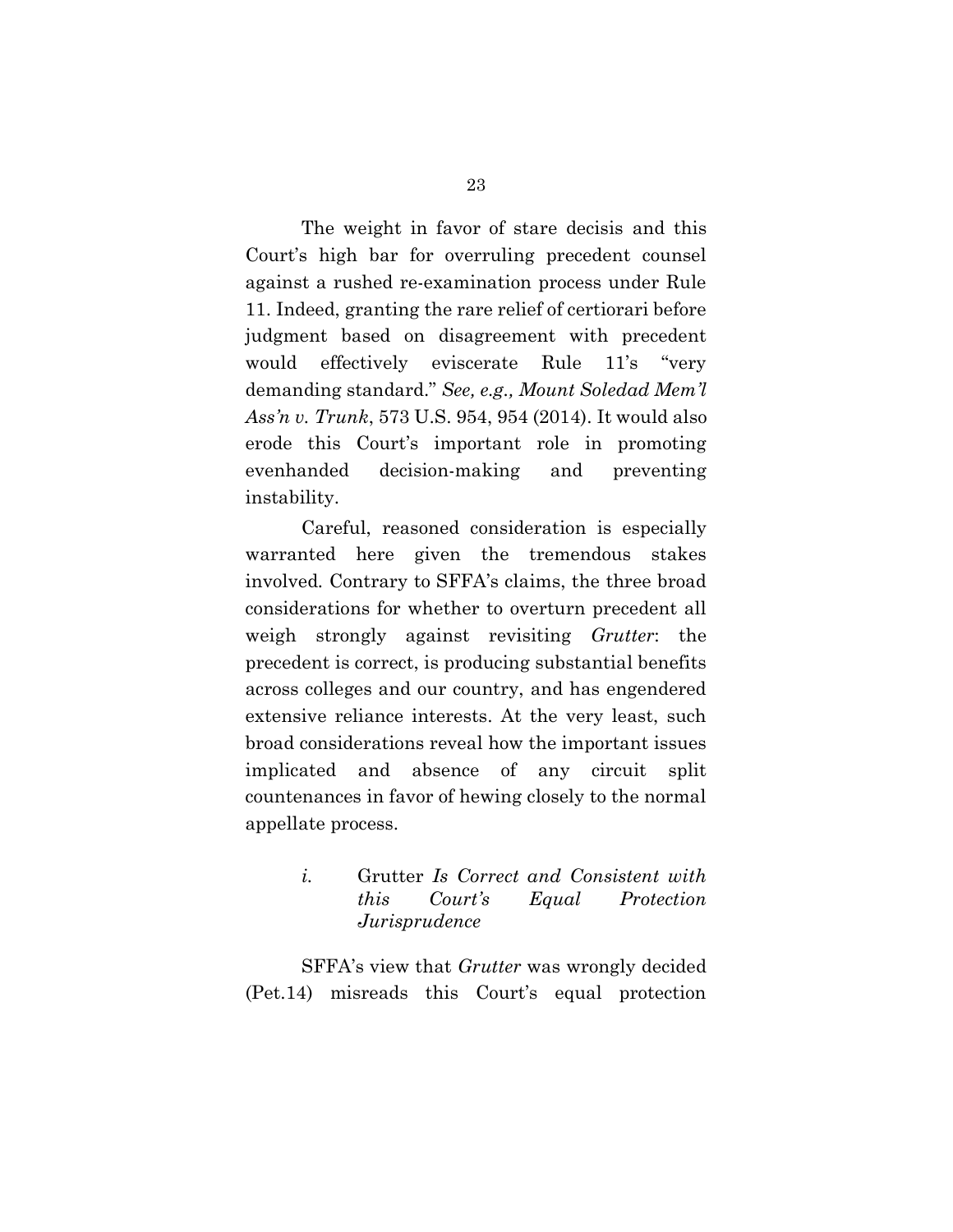decisions and ignores the overwhelming consensus across college administrators, social science researchers, and students that promoting racial and ethnic diversity on university campuses greatly benefits individuals, institutions, and broader society. In Grutter, this Court recognized that "[e]ffective participation by members of all racial and ethnic groups in the civic life of our Nation is essential if the dream of one Nation, indivisible, is to be realized." Grutter, 539 U.S. at 332. "In order to cultivate a set of leaders with legitimacy in the eyes of the citizenry, it is necessary that the path to leadership be visibly open to talented and qualified individuals of every race and ethnicity." Id. In upholding UT-Austin's holistic admissions program thirteen years later, this Court referenced similar democratic, equality-based ideals embedded in the university's goals. Fisher II, 136 S. Ct. at 2211.

SFFA is wrong to suggest that *Grutter* conflicts with this Court's broader equal-protection jurisprudence because it permitted universities to consider race in a limited fashion to pursue the compelling interest of student body diversity. Pet.15. While SFFA might prefer a world in which there are "no exceptions to the rule of 'racial neutrality'" (Pet.20), that is not the law. Grutter is fully consistent with this Court's long line of precedent which does not forbid consideration of race in all circumstances. As Grutter held, "[w]hen race-based action is necessary to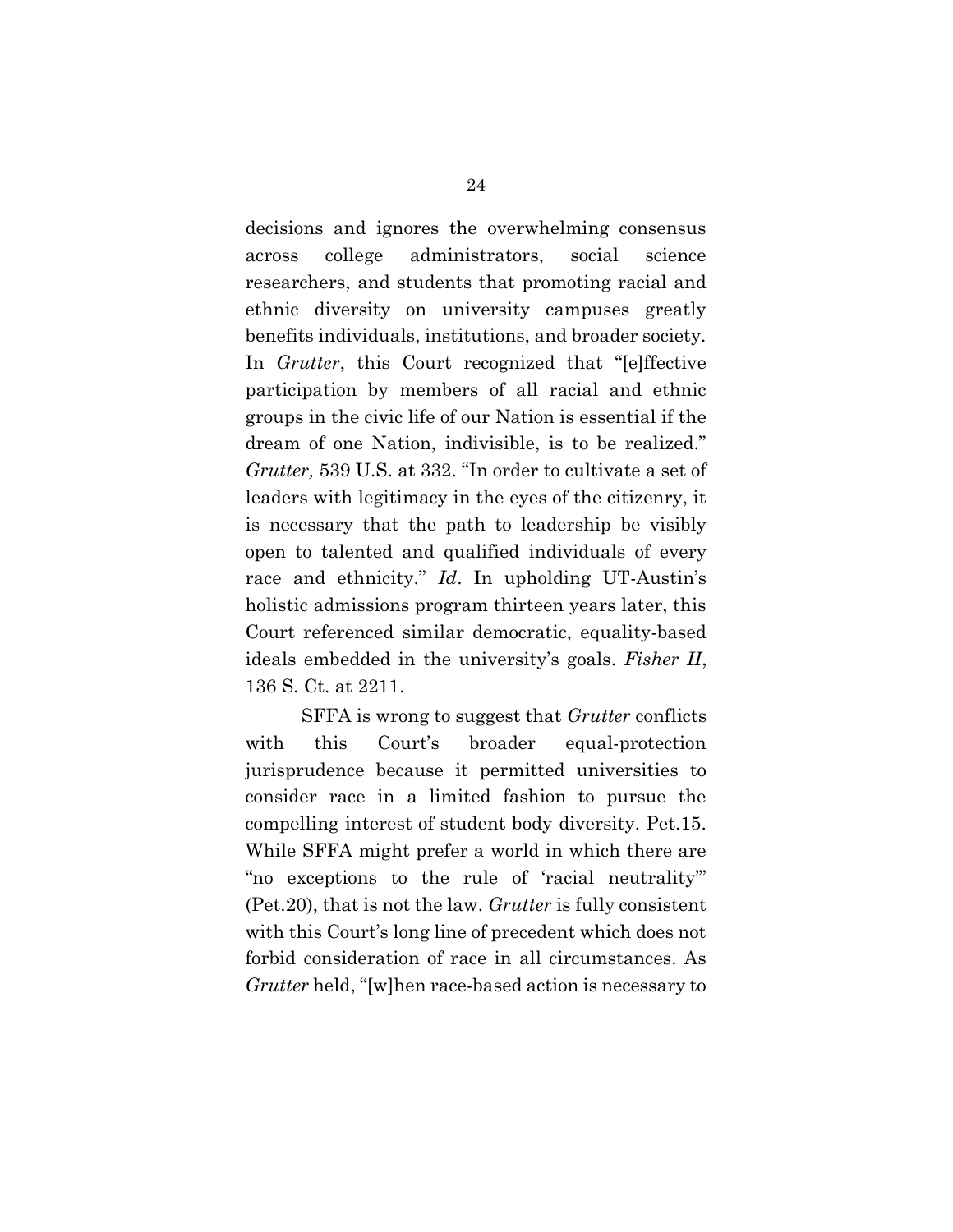further a compelling governmental interest, such action does not violate the constitutional guarantee of equal protection so long as the narrow-tailoring requirement is also satisfied." 539 U.S. at 327. Relying on this Court's foundational equal protection cases including Adarand Constructors, Inc. v. Peña, 515 U.S. 200 (1995), Grutter further emphasized that "[n]ot every decision influenced by race is equally objectionable, and strict scrutiny is designed to provide a framework for carefully examining the importance and the sincerity of the reasons advanced by the governmental decisionmaker for the use of race in that particular context." 539 U.S. at 327. Grutter's articulated framework squarely comports with this Court's equal protection principles. In fact, it is SFFA's fervent calls for absolute colorblindness that would upend this Court's Fourteenth Amendment jurisprudence and run contrary to the Amendment's original intent. See, e.g., Cong. Globe, 39th Cong., 1st Sess. 1287 (1866) (rejecting alternative versions of the Fourteenth Amendment mandating complete colorblindness).

And SFFA's suggestion that *Grutter* is inconsistent with Brown is baseless. Pet.14. Like Brown v. Board of Education, 347 U.S. 483 (1954), Grutter condemns defining individuals based solely on their race, Grutter, 539 U.S. at 336-37, and similarly affirms individuals of all racial backgrounds should have equal access to opportunities afforded through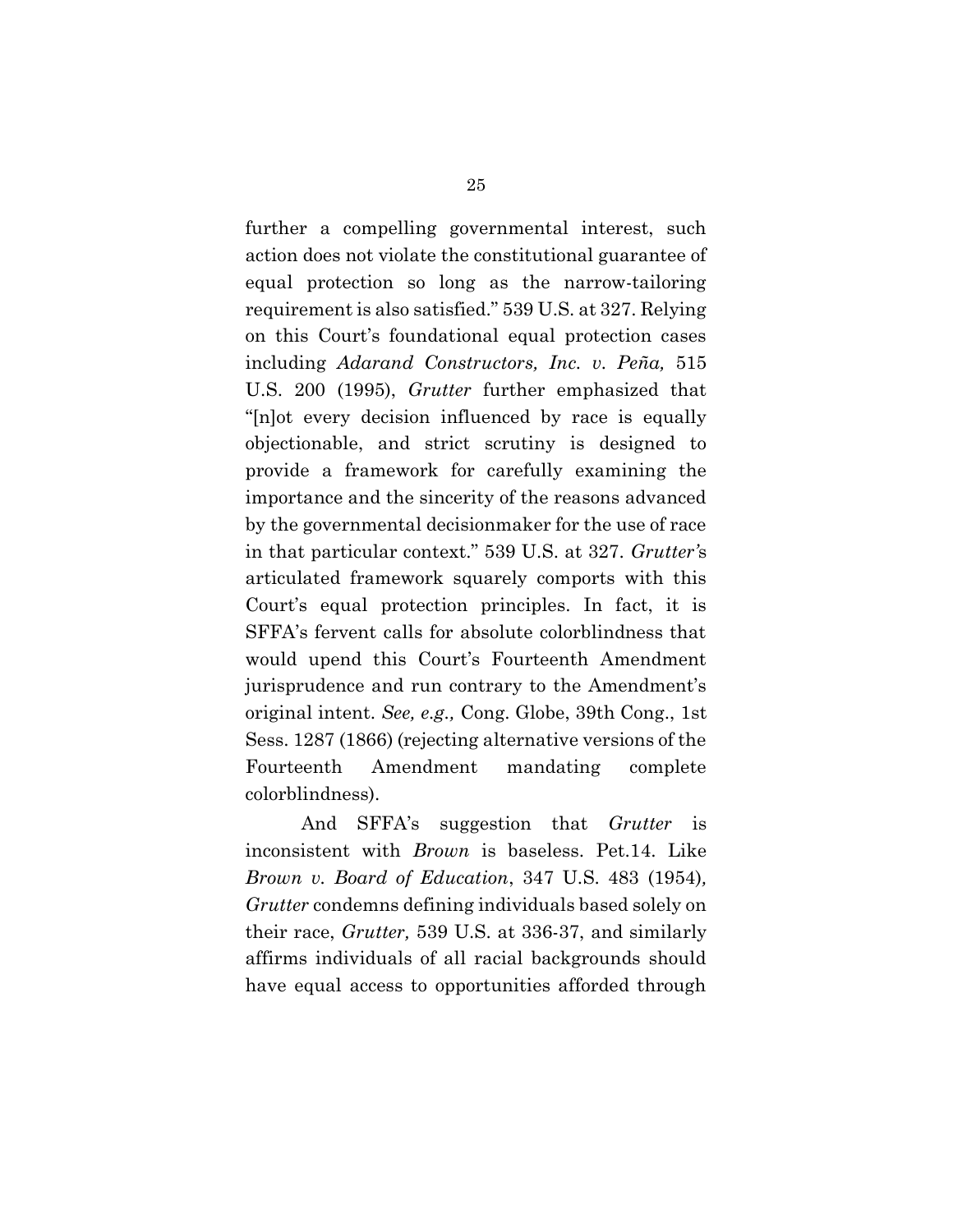educational institutions. Id. at 331-33. Indeed, Grutter premises its holding on Brown's recognition that "education . . . is the very foundation of good citizenship." Grutter, 539 U.S. at 331 (citing Brown, 347 U.S. at 493).

> ii. Grutter Is Critical for Our National Progress, and There Is No Confusion or Split Across Circuits

In considering whether to revisit precedent, this Court considers the decision's "jurisprudential or real-world consequences." Ramos, 140 S. Ct. at 1415. Both strongly favor adhering to Grutter. To begin, "'certiorari jurisdiction exists to clarify the law.'" Supreme Court Practice § 4.3 (10th ed. 2013) (citing City & Cnty. of S.F. v. Sheehan, 135 S. Ct. 1765, 1774 (2015)). But SFFA can point to no circuit split or confusion across courts. Since Grutter, United States courts of appeal have consistently and uniformly applied Grutter's holding and affirmed universities' "narrowly tailored use of race and ethnicity in admissions decisions [in order to] further [their] compelling interest in obtaining the educational benefits that flow from a diverse student body." Smith v. Univ. of Wash., 392 F.3d 367, 381 (9th Cir. 2004); see also Fisher v. Univ. of Tex. at Austin, 758 F.3d 633, 659–60 (5th Cir. 2014), aff'd, Fisher II, 136 S. Ct. at 2198; SFFA v. Harvard, 980 F.3d 157, 203 (1st Cir. 2020).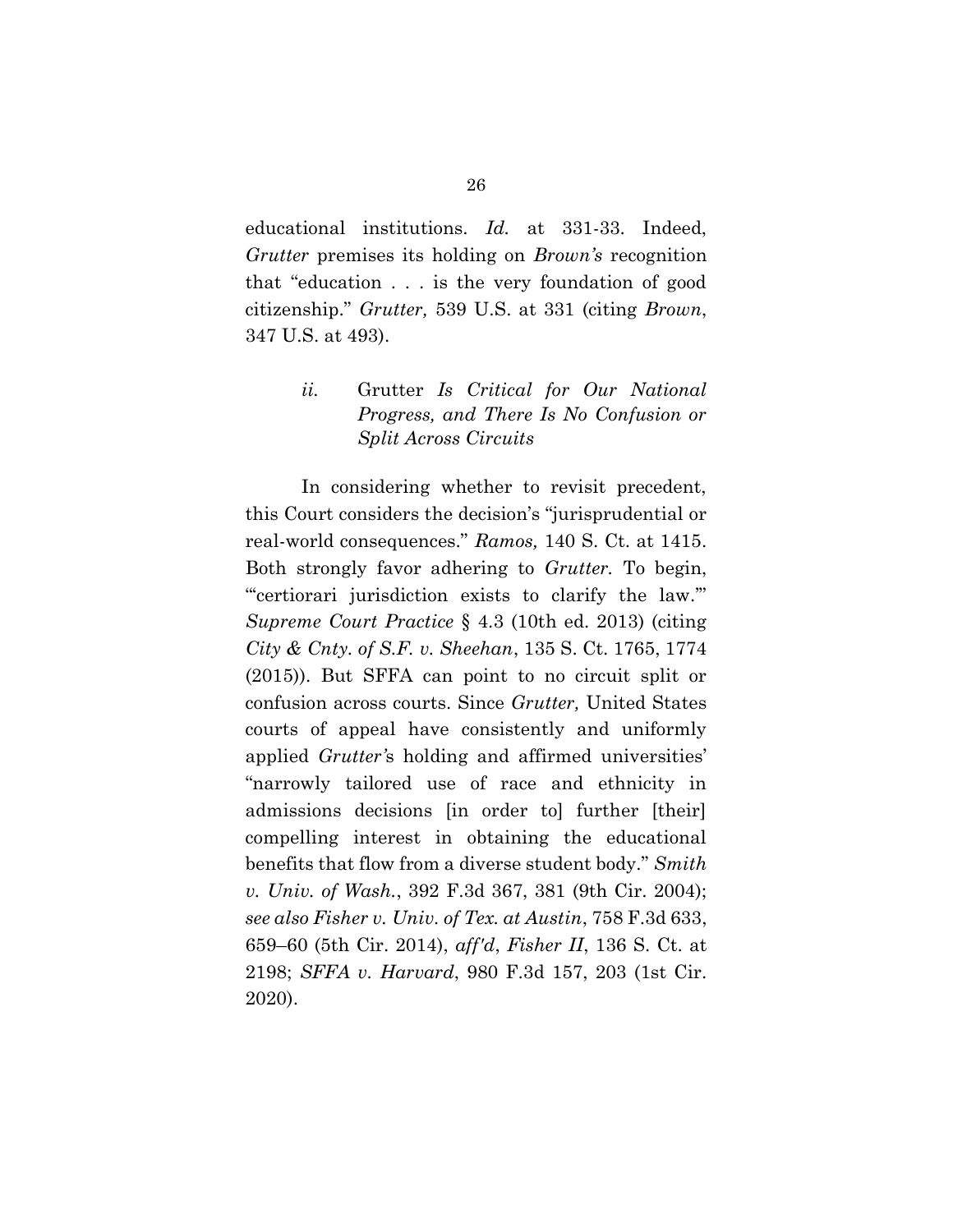While SFFA points to the Fisher litigation for support in reversing precedent (Pet.18), that case actually counsels against granting certiorari here. There, this Court ultimately upheld the Fifth Circuit's application of this Court's legal framework, demonstrating that this Court's doctrine is sufficiently clarified and lower courts are equipped to apply it. Fisher II, 136 S. Ct. 2198. Since Fisher II, two district courts and one circuit court have properly applied the searching inquiry required by this Court's decisions. See App.1-186, 252-53; SFFA v. Harvard, 397 F. Supp. 3d 126, 178, 194-95, (D. Mass. 2019), aff'd 980 F.3d 157 (1st Cir. 2020). There is no immediate need to revisit the Grutter decision that has been applied by several courts, much less any need to hastily bypass the Fourth Circuit as SFFA seeks here.

Grutter's positive effects on "real-world consequences" also decisively cut against revisiting the decision and at the very least, countenance against rushed review. Grutter remains vitally important for this nation's progress because of the profound educational benefits that flow from student body diversity. While SFFA baldly asserts such benefits are "suspect" (Pet.16), SFFA provides no concrete support for its criticism. By contrast, there is abundant evidence that supports Grutter's view that racial diversity across the student body promotes cross-racial understanding, breaks down racial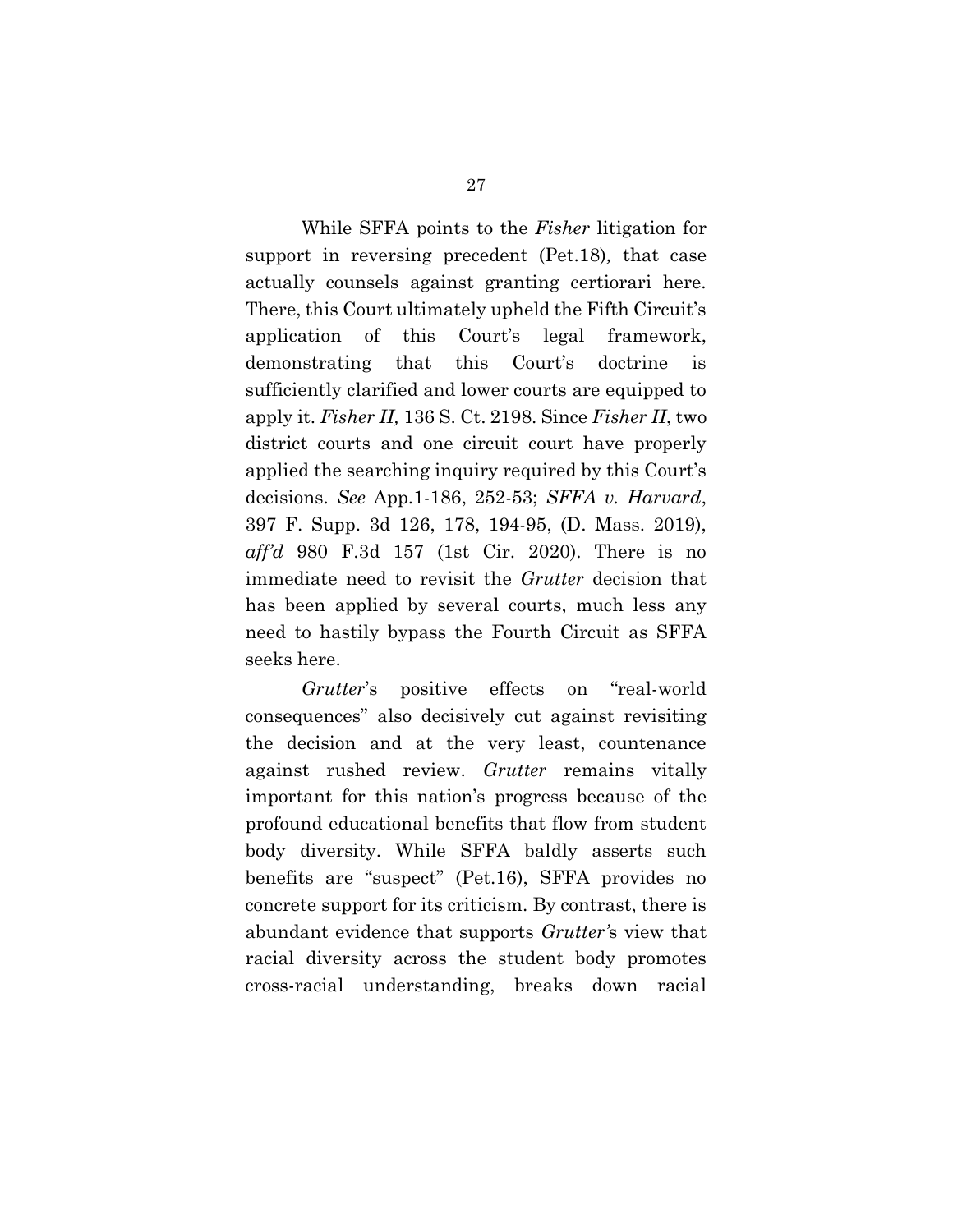stereotypes, promotes learning outcomes, and better prepares students as professionals and for an increasingly diverse workforce and society. Grutter, 539 U.S. at 331-32; see also D.C.Dkt.154-20 at 14-24 (describing research); D.C.Dkt.154-21 at 7-9 (same). The record in this case underscores these facts. The district court cited "credibl[e] and compelling[]" (App.18) testimony from UNC faculty, staff, students, and alumni—including Respondent-Students—who uniformly affirmed racial diversity on UNC's campus "generat[ed] more robust conversations" in classrooms (App.14); cultivated "impactful learning moment[s]" (App.14); and better prepared students to be "future leaders for their careers" (App.18). Of significance, SFFA did not submit *any* evidence to contradict these findings during trial. Should SFFA seek to challenge the district court's conclusions and the overwhelming consensus that racial diversity produces tremendous benefits, the Fourth Circuit is best positioned to evaluate these evidentiary issues.

Nearly seventy amicus briefs filed in Fisher II in support of UT-Austin just six years ago further demonstrate substantial, broad continuing support for race-conscious admissions. See Docket entries for Fisher II, https://tinyurl.com/96e5amvb (last visited November 19, 2021). Among these include: a military leaders' brief discussing how growing and maintaining a highly qualified, diverse officer corps is a national security priority and how nullifying UT-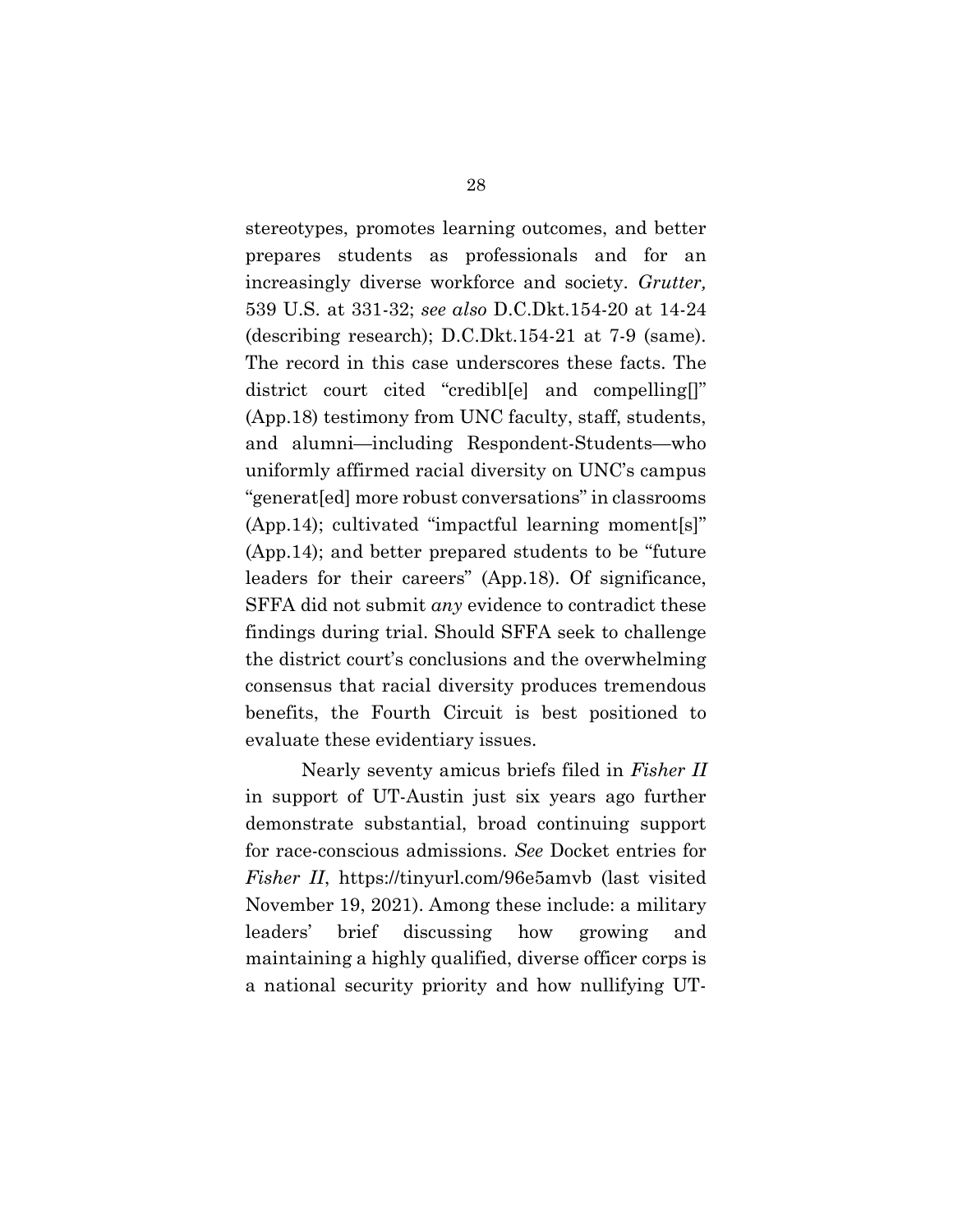Austin's holistic admissions policy would seriously disrupt the military's efforts to maintain cohesion and effectiveness, see Brief for Lt. Gen. Julius W. Becton, Jr., et al., as Amici Curiae Supporting Respondents at 5-35, Fisher II, 136 S. Ct. 2198 (2016) (No.14-981)); and a business leaders' brief underscoring how raceconscious admissions programs are even more important for helping businesses meet the demands of today than in Grutter as the country and world economies have diversified. See Brief for Fortune-100 and Other Leading American Businesses as Amici Curiae Supporting Respondents at 7-14, Fisher II, 136 S. Ct. 2198 (2016) (No. 14-981).

While *Grutter* recognized race-conscious policies should not persist indefinitely, Grutter understood the importance of considering each school's particularized context and maintaining such policies so long as they remained narrowly tailored and necessary. 539 U.S. at 334, 340, 343. The reality is that race-conscious policies remain necessary for many universities, including UNC, to acquire the long-lasting academic and social benefits of a diverse student body. See, e.g., App.19-22, 176-83. Far from "indefinite," such policies enable universities to engender the deep-seated transformations that move institutions towards a time when such policies are no longer necessary. See, e.g., D.C.Dkt.246 at 29-31 ¶¶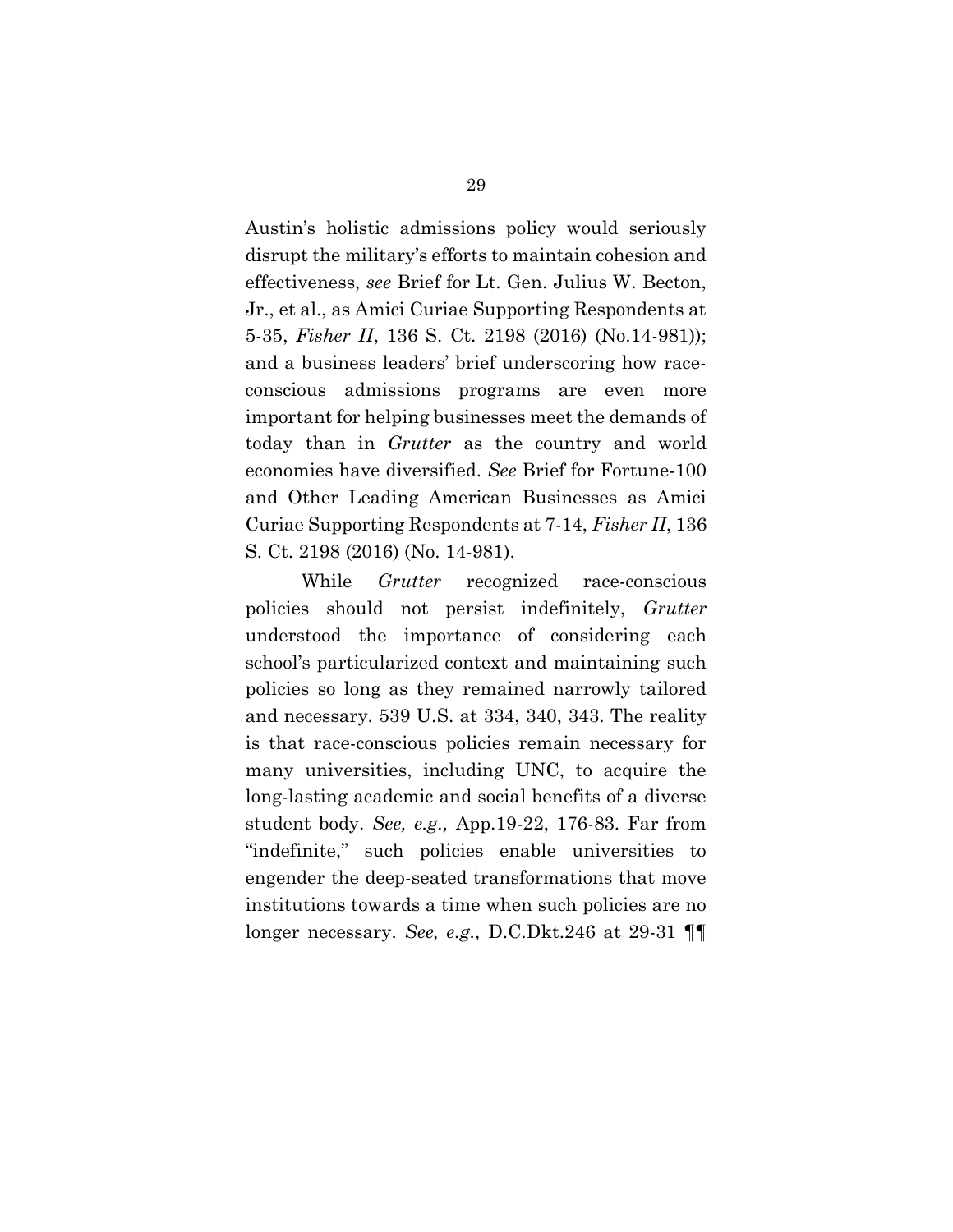57-60.5 The record here demonstrates that while the benefits of diversity have improved, much work remains at UNC. App.184-86. With so many challenges at hand, now is not the time for the Court to reconsider closing doors of opportunity to students of color through narrowly tailored programs that meet settled law. See Randall, 548 U.S. at 244 (2006) ("Stare decisis thereby avoids the instability and unfairness that accompany disruption of settled legal expectations.").

Unable to point to any evidence contradicting these benefits, SFFA resorts to inaccurately arguing that this Court must consider intervening because white students are harmed by "universities [that] have used *Grutter* as a license to engage in outright racial balancing." Pet.3. That is patently false. Ed Blum and Abigail Fisher, both board members of SFFA and both at the center of Fisher v. University of Texas at Austin, 6 failed to demonstrate such at UT-Austin in 2016 (see generally Fisher II, 136 S. Ct. 2198) and at Harvard in 2020 (SFFA v. Harvard, 980

<sup>5</sup> See also Tiffany Jones & Andrew Nichols, Hard Truths: Why Only Race-Conscious Policies Can Fix Racism In Higher Education, The Education Trust (2020), https://files.eric.ed.gov/ fulltext/ED603265.pdf; see also Connor Maxwell & Sara Garcia, 5 Reasons to Support Affirmative Action in College Admissions, Center for American Progress (October 1, 2019), https:/ /tinyurl.com /Maxwell-Garcia.

<sup>6</sup> See Students for Fair Admissions, Inc., v. Univ. of Tex. at Austin, No. 1:20-CV-763-RP, 2021 WL 3145667, at \*2-3 (W.D. Tex. July 26, 2021).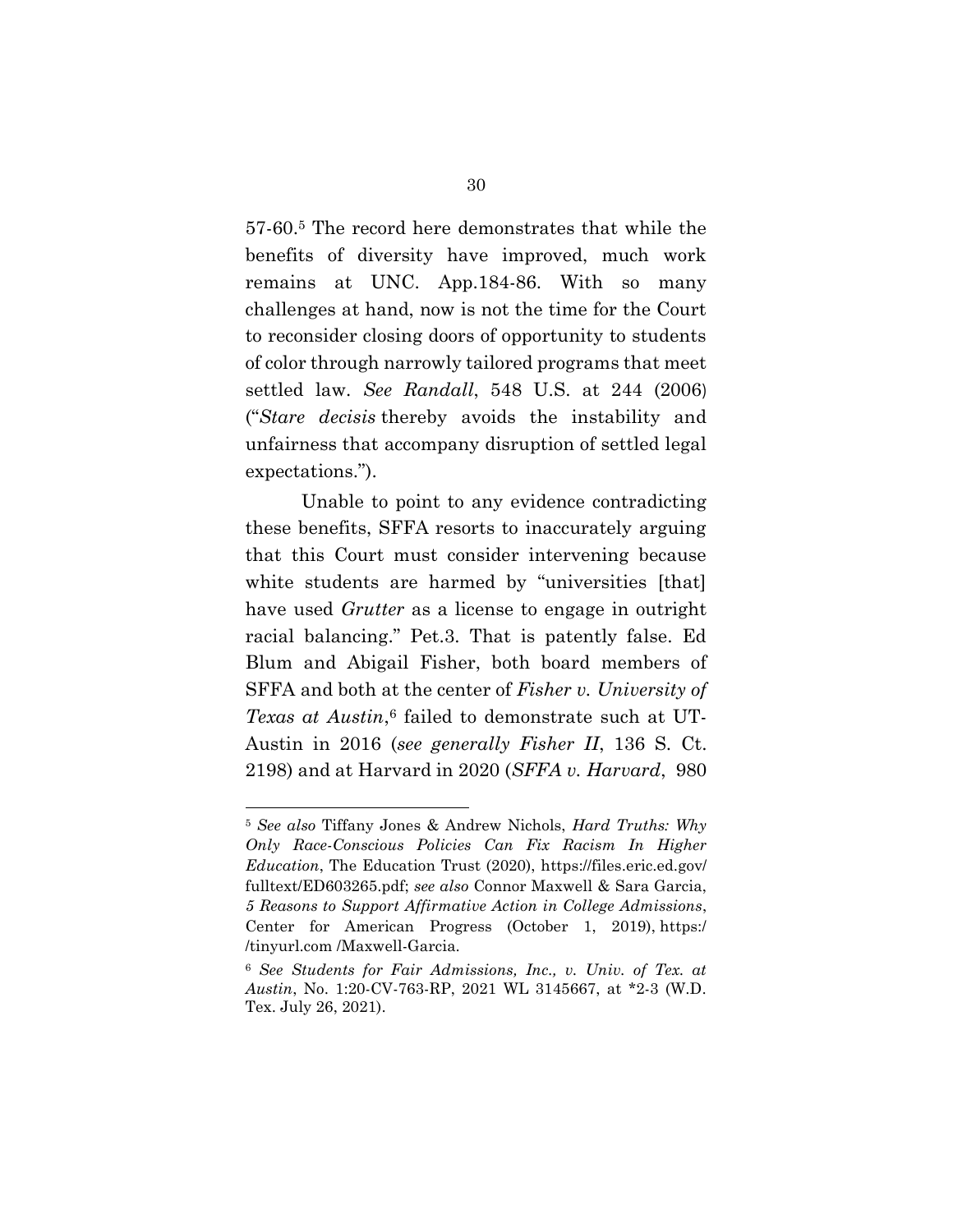F.3d at 189); and they did not even bring a separate racial balancing claim at UNC, making this case an especially inappropriate vehicle for certiorari.

SFFA's misrepresentation of harms is compounded by its gross mischaracterization of holistic admissions programs. Today, universities that employ race-conscious programs, including UNC, engage in a highly individualized review process that views race alongside several other factors, flexibly values all pertinent elements of diversity, and never makes race the defining feature of an application. App.22; see also Brief for Brown University, et al., as Amici Curiae Supporting Respondents at 18-20, Fisher II, 136 S. Ct. 2198 (2016) (No. 14-981). This is markedly different from many affirmative action programs of yesteryear. For example, UNC does not have quotas, bonus points, or set-aside admission tracks based on race, which this Court has deemed unlawful. App.22. SFFA's brash accusations of racial stereotyping and anti-Asian American bias (Pet.15, 22-23) also have no support in any trial record and absolutely no connection to this case, where SFFA brought no claim of racial stereotyping or anti-Asian discrimination against UNC.

To the contrary, the record underscores how UNC considers race as "one of more than forty criteria" to admit students who are exceptional across a range of attributes, thereby dismantling stereotypes—not perpetuating them—by cultivating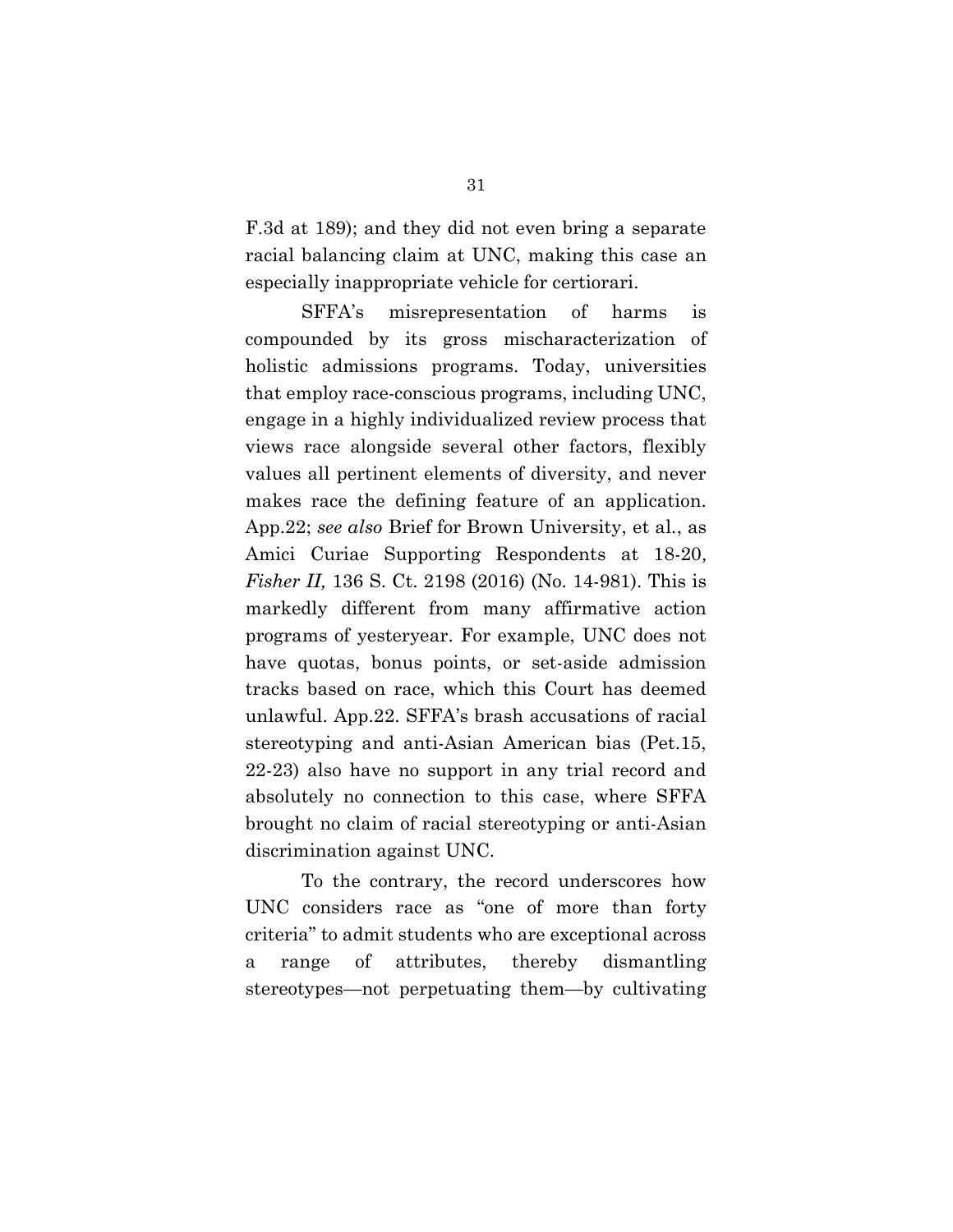diversity within each racial group. App.37; see also D.C.Dkt.246 at 26-27 ¶¶ 50-51. Moreover, the evidence here shows that UNC's consideration of race, while meaningful, accounts for only 1.2% of the total admissions decision, compared to ACT and SAT scores that explain 9.8% of admissions decisions. App.110. These facts demonstrate a fair consideration of race, not one demanding urgent review before judgment.

> iii. Substantial Reliance Interests Strongly Support Adhering to Grutter and Definitively Counsel Against a Rushed Review Process

Grutter has engendered widespread reliance by universities, students, and the broader public. Such substantial reliance interests not only disfavor revisiting the decision, see Ramos, 140 S. Ct. at 1414- 15, they also firmly favor adhering to normal appellate procedures given the high stakes of disrupting settled precedent.

For over forty years, institutions of higher education have relied on Grutter and its predecessor, Bakke, to craft race-conscious admissions policies that are consistent with constitutional restraints. See supra Section I.B.ii. Such programs adhere to Grutter's admonition that "an admissions program must be 'flexible enough to consider all pertinent elements of diversity in light of the particular qualifications of each applicant, and to place them on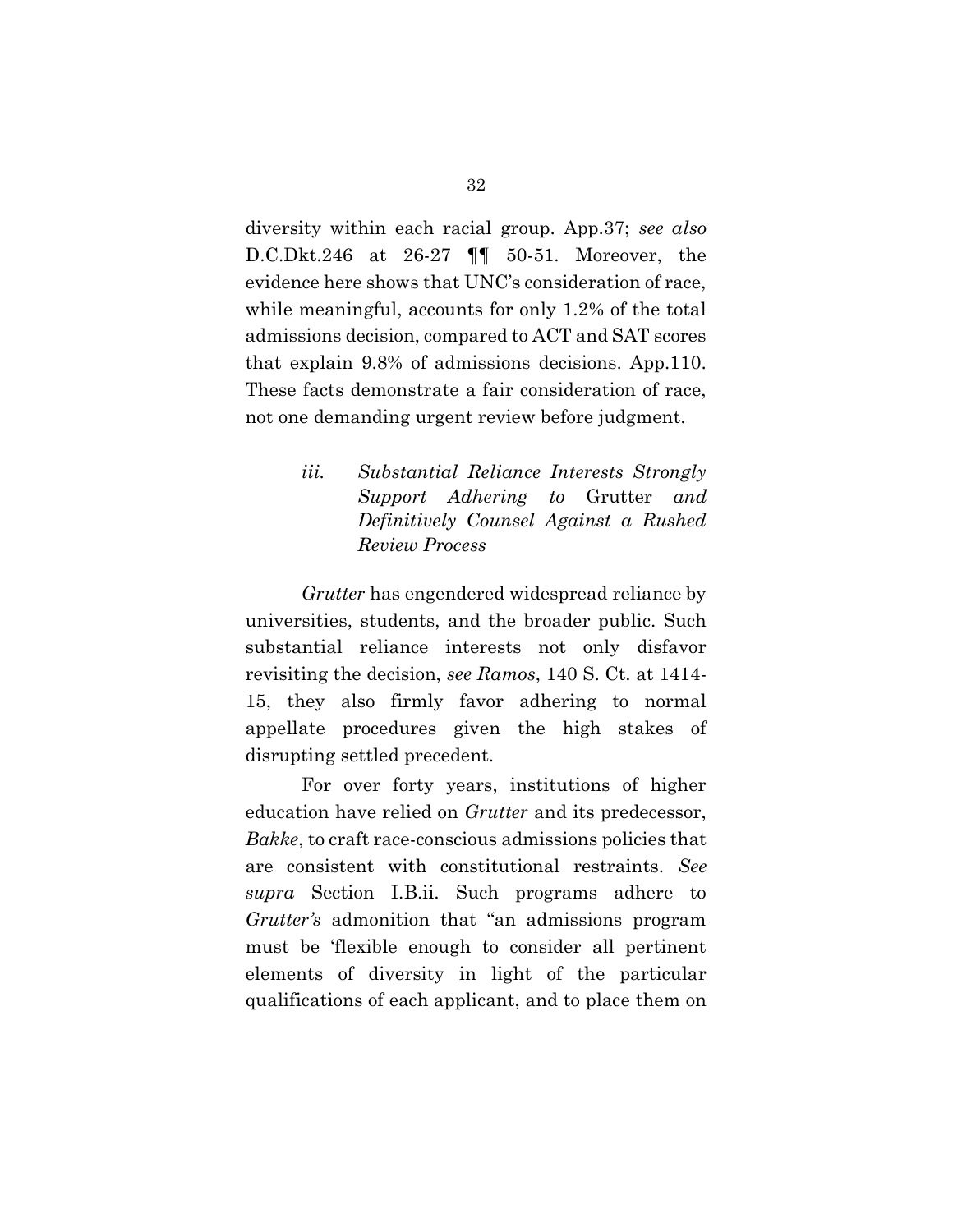the same footing for consideration, although not necessarily according them the same weight.'" Grutter, 539 U.S. at 334 (quoting Bakke, 438 U.S. at 317). And these race-conscious policies are only implemented when race-neutral alternatives are unfeasible. App.176.

Grutter's individualized, race-conscious review process allows universities to identify exceptional students of color, such as Respondent-Students, who might otherwise be overlooked in a race-blind process. These students are well-prepared for UNC's challenges and significantly contribute to UNC once admitted. D.C.Dkt.246 at 12-19 ¶¶ 22-35; see also Eboni Nelson, The Case for Race-Conscious Affirmative Action, JSTOR Daily (Apr. 3, 2019), https://tinyurl.com/Eboni-Nelson (the use of raceconscious admissions policies "opens the doors of opportunity for students of color, many of whom have achieved academic success despite their previous educational circumstances"). Race-blind processes often undervalue the talent and potential of historically marginalized applicants of color due to numerous systemic barriers that make it harder for such students to accumulate traditional credentials despite having equal talent and potential. For example, historically marginalized applicants of color are more likely to attend schools with fewer highlytrained educators and fewer educational resources (Linda Darling-Hammond, Inequality in Teaching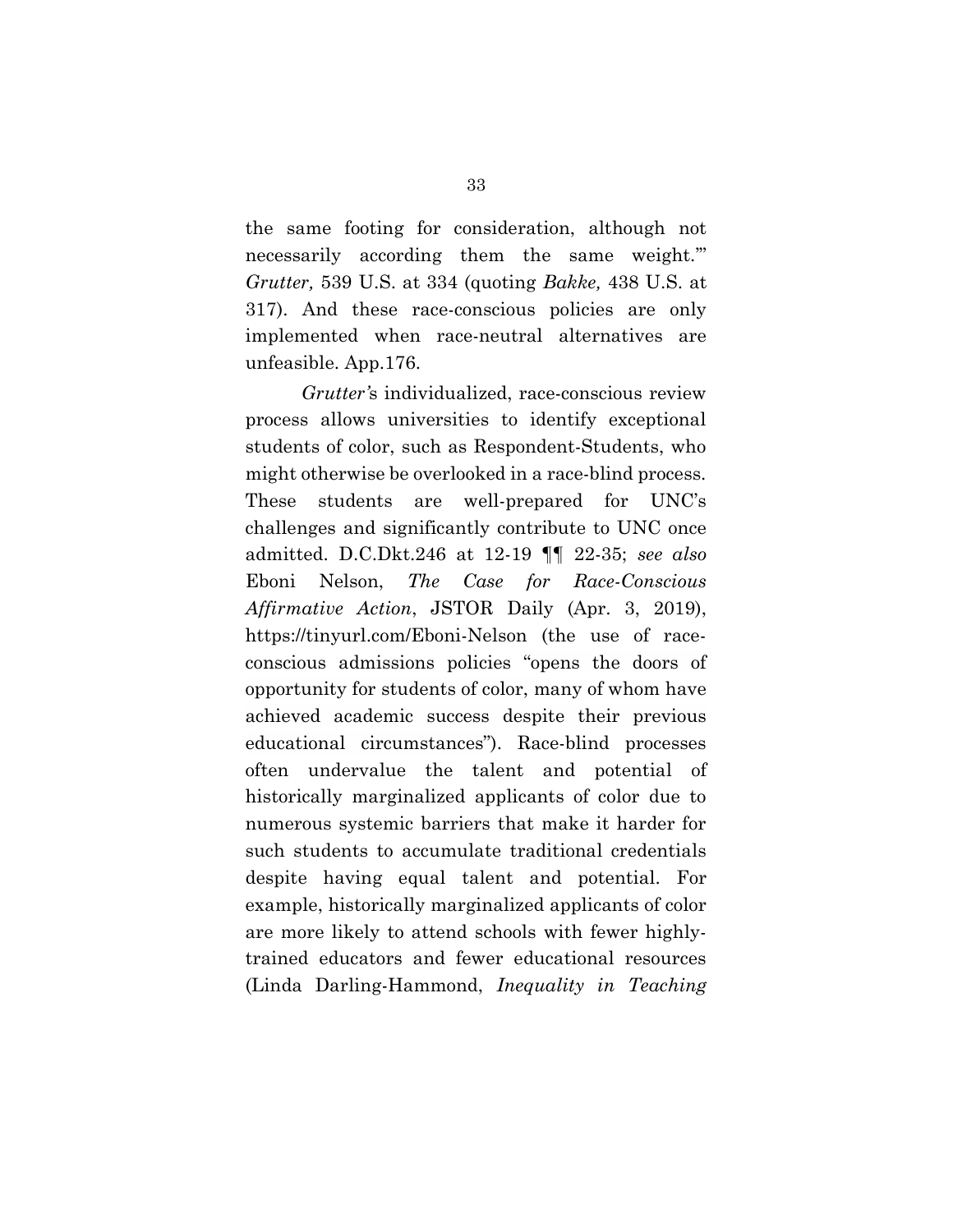and Schooling: How Opportunity Is Rationed to Students of Color in America, in The Right Thing to Do, The Smart Thing to Do: Enhancing Diversity in the Health Professions 208-09 (2001)); attend schools with a larger number of students living in concentrated poverty (id. at 208); face harsher and more frequent school discipline when engaging in similar behavior (see, e.g., Travis Riddle & Stacey Sinclair, Racial disparities in school-based disciplinary actions are associated with county-level rates of racial bias 8255 (Jennifer A. Richeson, ed. 2019)); and have less access to high-quality coursework and Advance Placement (AP) programs. See, e.g., U.S. Dep't of Educ. Off. for Civil Rights, Data Snapshot: College and Career Readiness, Civil Rights Data Collection (2014), https://tinyurl.com/bdz8he27; see also App.71. Race-based disparities persist irrespective of socioeconomic status. See, e.g., Raj Chetty et al., Race and Economic Opportunity in the United States: An Intergenerational Perspective, Q. J. of Econ. 731-733 (2019); see also App.131-32; D.C.Dkt.246 at 51-52, ¶¶110-12.

In light of such race-based inequities, colleges have relied on the permissibility of holistic admissions to craft admissions policies that allow them to view the full context of each applicant's lived experiences, including race and ethnicity, so that they can more accurately evaluate each applicant's achievements, capacity to succeed, and contributions to campus.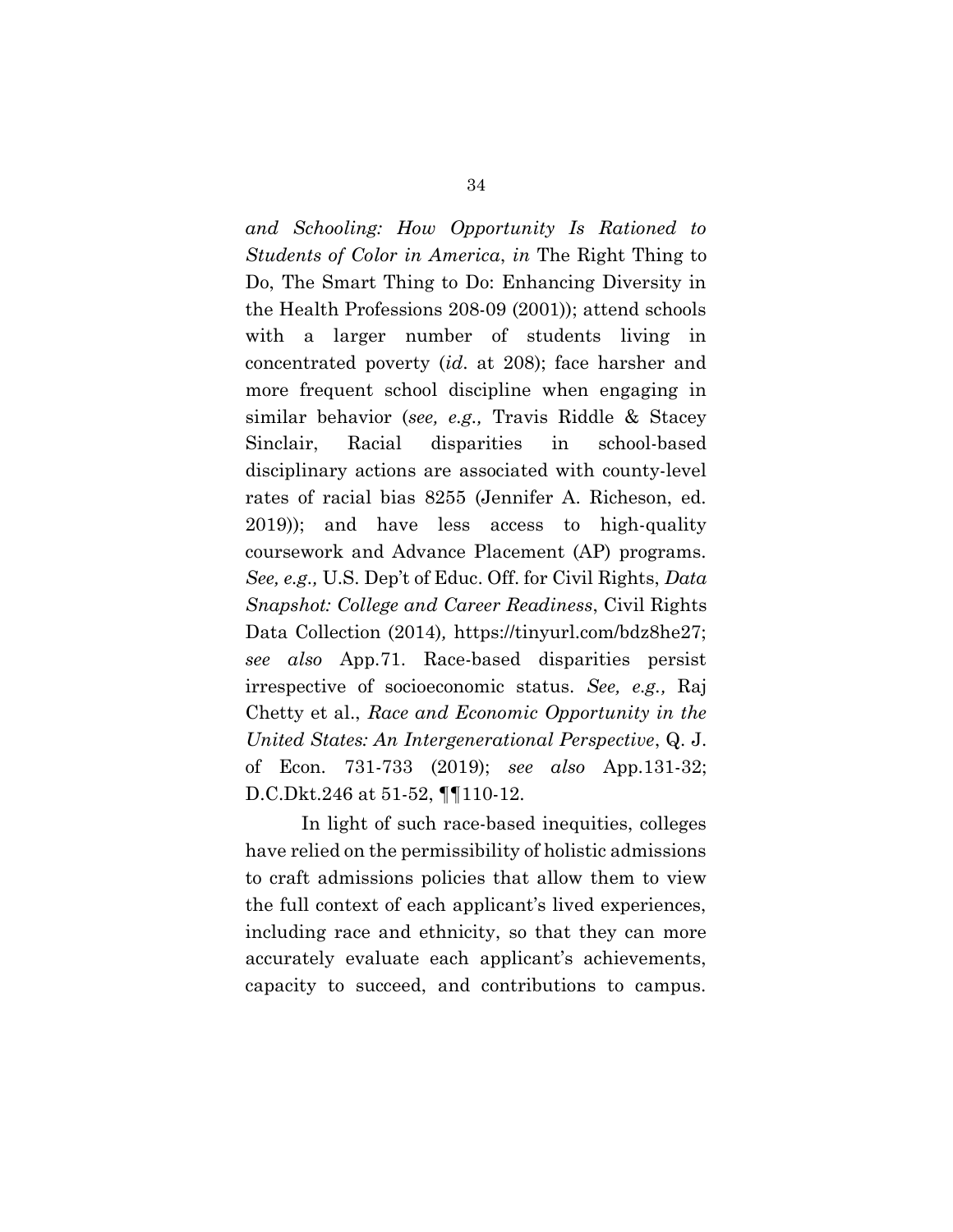Revisiting Grutter would profoundly unsettle expectations and threaten each university's ability to identify talented students who can thrive on campus and best achieve its institutional mission. SFFA's bald assertion that universities' policies would remain relatively unchanged and "real diversity would not decline" (Pet.26-27) is entirely unsupported and contradicted by the record in this case. The district court performed extensive analysis of both parties' race-neutral alternatives and concluded every alternative would unacceptably reduce racial diversity, academic qualifications, or both. App.125- 44, 176-83. In addition, the alternatives oftentimes would require drastic and unfeasible changes to UNC's process. See, e.g., App.134, 141-42.

Governments, businesses, and this nation's citizenry have come to depend on diverse campuses to produce professionals and leaders who are equipped to work across racial differences and better tackle the challenges the nation faces today. See Grutter, 539 U.S. at 330 (describing the numerous benefits that our society reaps from having racially diverse colleges and universities); see also Brief for the United States as Amicus Curiae at 17, Harvard, petition for cert. filed (U.S. Feb. 25, 2021) (No. 20-1199) (asserting the federal government's "vital interest" in the "benefits of diversity" and in having a diverse pool of college graduates who can join the government's ranks).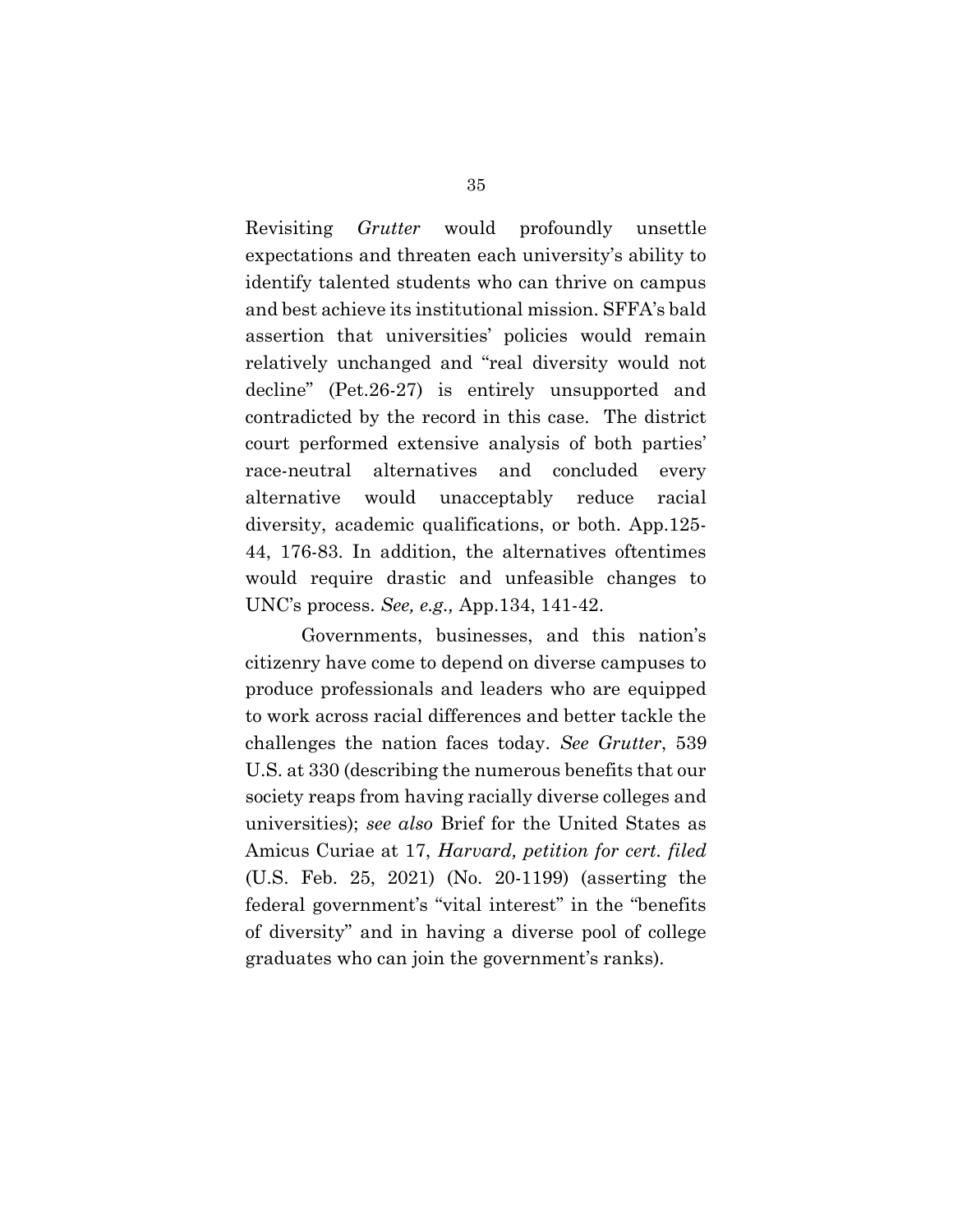Students also substantially rely on the racial diversity that Grutter engenders across colleges, and SFFA is wrong to suggest otherwise. Pet.27. Students—especially students of color—have organized their activities and made decisions to apply to and attend UNC in part because of its racially diverse campus cultivated, in part, by UNC's current admission policy. The record in this case underscores that underrepresented students of color would be less likely to apply to UNC and less likely to accept admissions offers if UNC stopped considering race and racial diversity declined. D.C.Dkt.246 at 48 ¶¶ 104-05; id. at 50 ¶108. In addition, applicants and students have a settled expectation that the state's flagship will provide diverse, cross-cultural experiences that will better prepare them to excel in our increasingly diverse world. See, e.g., D.C.Dkt.39-1 at 6-7 ¶¶ 14-15; id. at 23-24 ¶¶12-14.

Altogether, revisiting Grutter risks disrupting institutional trust, legitimacy, consistency, and predictability between the courts, colleges and universities, and the students such institutions seek to enroll. Before considering such a momentous step, this Court should at the very least enjoy the benefit of the Fourth Circuit's review. As Justice Gorsuch has noted, "the experience of our thoughtful colleagues on the district and circuit benches[] c[an] yield insights (or reveal pitfalls) we cannot muster guided only by our own lights." Maslenjak v. United States, 137 S. Ct.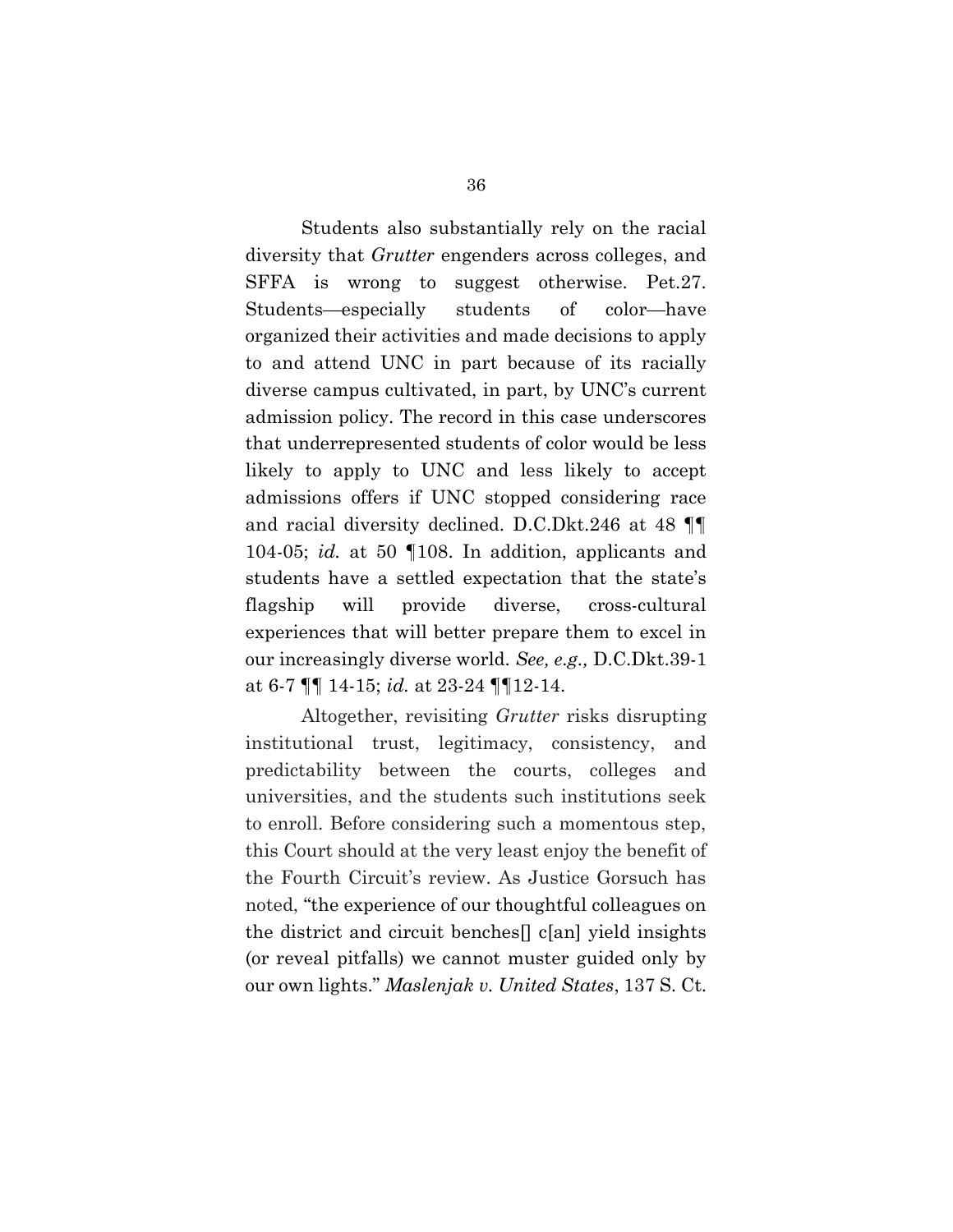1918, 1931 (2017) (Gorsuch, J., concurring). The considerable reliance interests at stake countenance against an unnecessarily speedy review.

# C. Rule 10 Is Inapplicable and Further Highlights the Appropriateness of Adhering to the Normal Appellate Procedure

 While SFFA initially acknowledges Supreme Court Rule 11 governs its petition, it later relies on Supreme Court Rule 10(c) to urge certiorari because this case presents "an important question of federal law." Pet.11. But SFFA's invocation of Rule 10 is procedurally improper and its grounds for relief asserted thereunder should not be considered by this Court. Rule 10 pertains only to petitions for certiorari filed after either "a state court or a United States court of appeals has decided" an issue. S. Ct. R. 10. That is not the circumstance here, where SFFA seeks to bypass the Fourth Circuit. Rather, the "extraordinary review" of writ before judgment "is available only upon a showing that satisfies Supreme Court Rule 11." 22 James Wm. Moore et al., Moore's Federal Practice – Civil,  $\S$  405.03 (1997) (emphasis added). As discussed, Rule 11 requires showing the issue is of "imperative public importance" and "require[s] immediate review," but SFFA has provided no compelling reason for speedy consideration. See supra Section I.A. SFFA's failure to demonstrate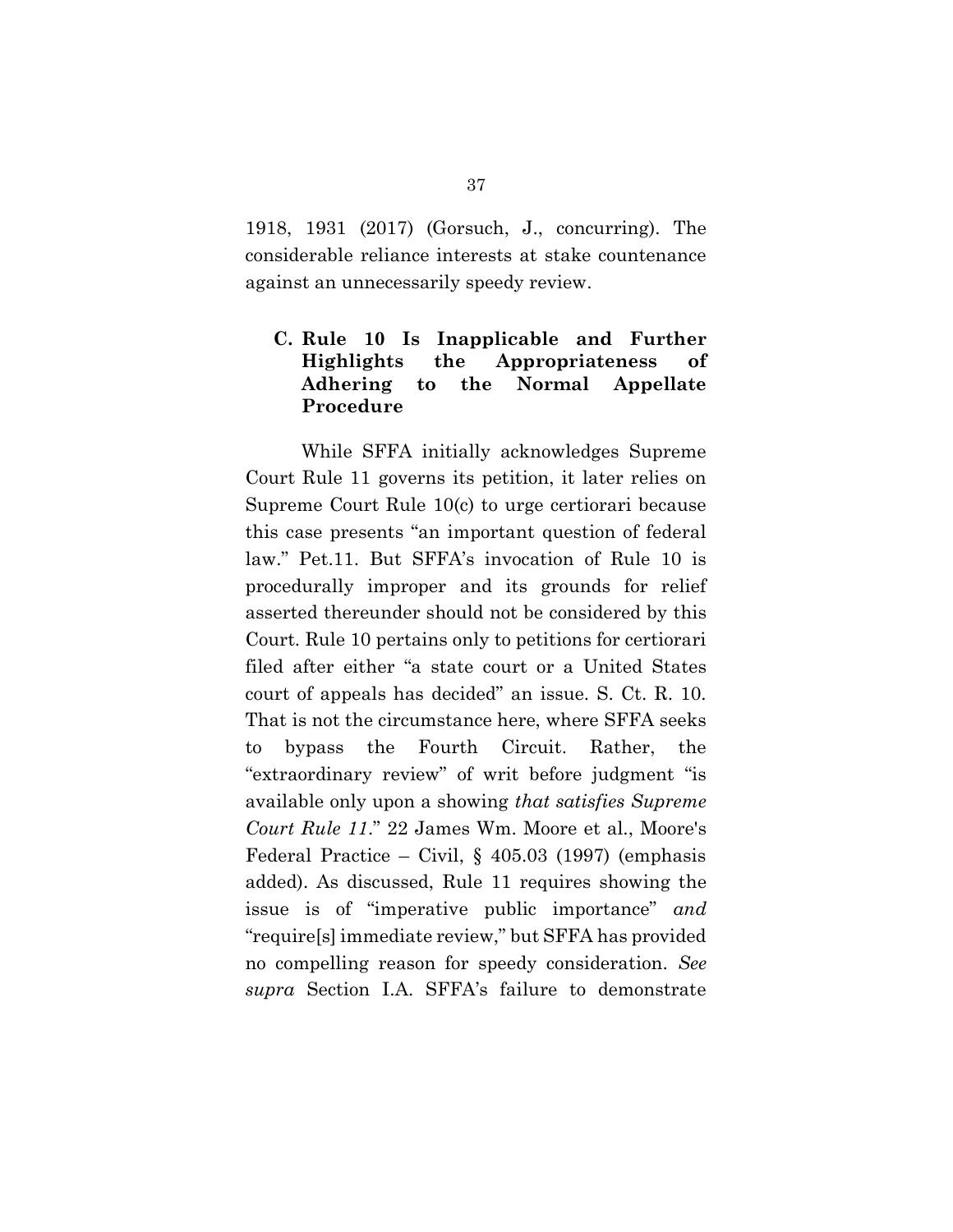urgency is fatal to its petition because "the importance of an issue should not distort the principles that control the exercise of our jurisdiction." Adarand Constructors, 534 U.S. at 110.

 Even if this Court were to consider Rule 10, its application here further underscores the benefit of adhering to normal appellate procedure. Rule 10 highlights how this Court will ordinarily grant certiorari after a state or lower court decision has occurred when faced with a circuit split or confusion in applying federal law. S. Ct. R. 10(a)-(c). As discussed, neither currently exists here. See supra Section I.B.ii. Allowing the Fourth Circuit to first review this case and issue its decision can reveal whether intervention is warranted or whether the consistent application of the law across circuits renders certiorari unnecessary.

# D. The District Court's Fact-Specific Determination that No Workable, Race-Neutral Alternatives Are Available to UNC Does Not Warrant Immediate Review by this Court

SFFA additionally asks this Court to grant the rare relief of certiorari before judgment to review the district court's fact-intensive conclusion that UNC carried its burden of showing there are no workable race-neutral alternatives that achieve comparable benefits at tolerable expense. SFFA's complaints boil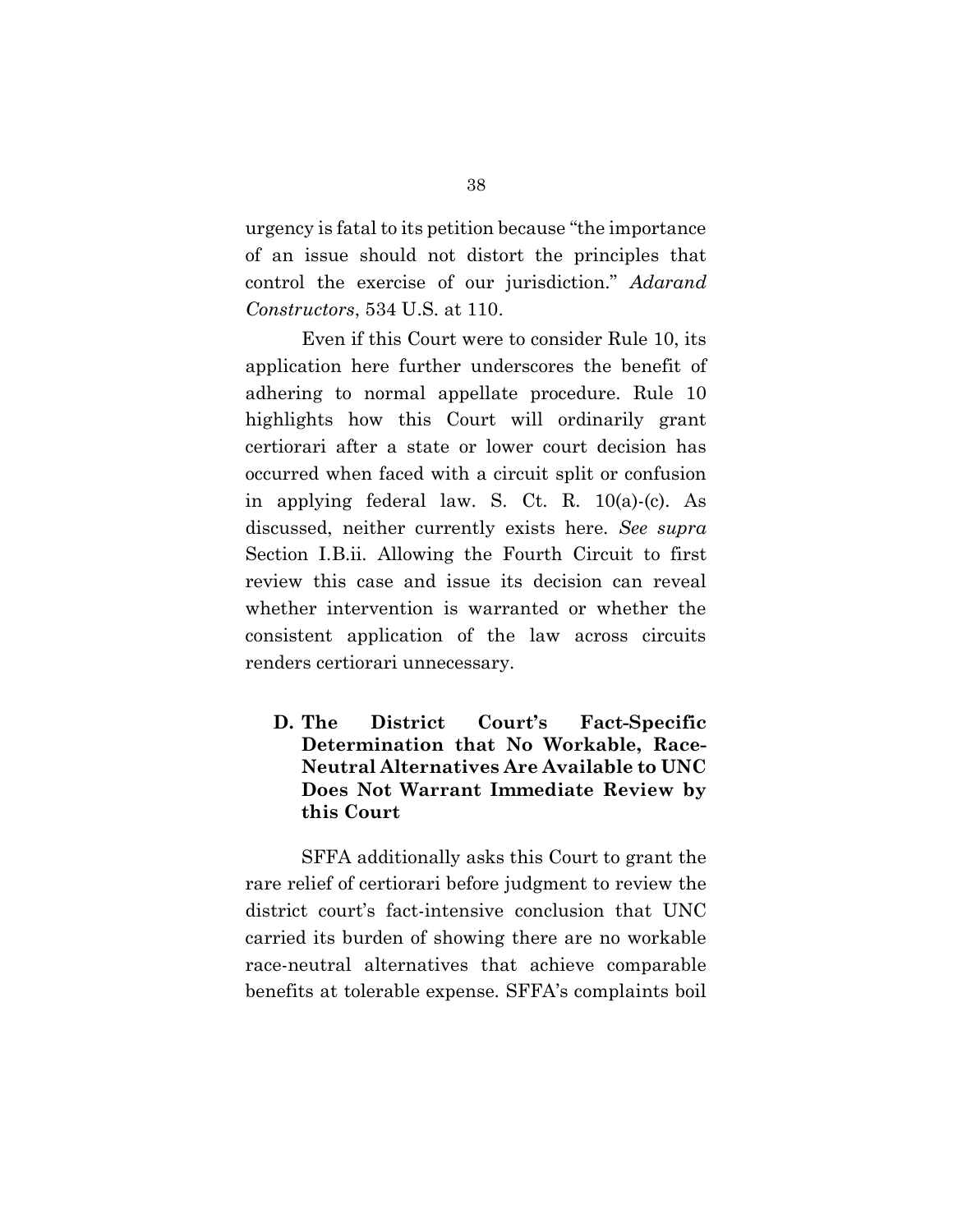down to factual disputes with the district court's wellsupported findings. Such commonplace factual disputes do not rise to the level of "imperative public importance" that "require[s] immediate determination" under Rule 11's extraordinary relief. S. Ct. R. 11. Rather, the Fourth Circuit is better suited to consider such fact-bound inquiries. This Court has recognized the value in "permitting several courts of appeals to explore a difficult question before [the Supreme Court] grants certiorari." United States v. Mendoza, 464 U.S. 154, 160, 163 (1984). Even in circumstances where the normal appellate process has occurred (unlike here), this Court rarely grants certiorari to review the fact-specific application of settled legal principles. See S. Ct. R. 10.

This case, particularly, presents a poor vehicle for re-examining the standards applied to raceneutral alternatives writ large, contrary to SFFA's claims. The district court's findings are specific to the particularized context and challenges faced by North Carolina and its flagship institution.7 The experts in the case based their simulations on data drawn from

<sup>7</sup> SFFA's generalized reference to California and Michigan (Pet.31) is unpersuasive because other states' experiences cannot be extrapolated to North Carolina. As SFFA's Petition recognizes, courts apply a "case-by-case" approach to review race-conscious admissions policies. Pet.20; see also Grutter, 539 U.S. at 327 ("[c]ontext matters when reviewing race-based governmental action under the Equal Protection Clause.") (citing Gomillion v. Lightfoot, 364 U.S. 339, 343-44 (1960)).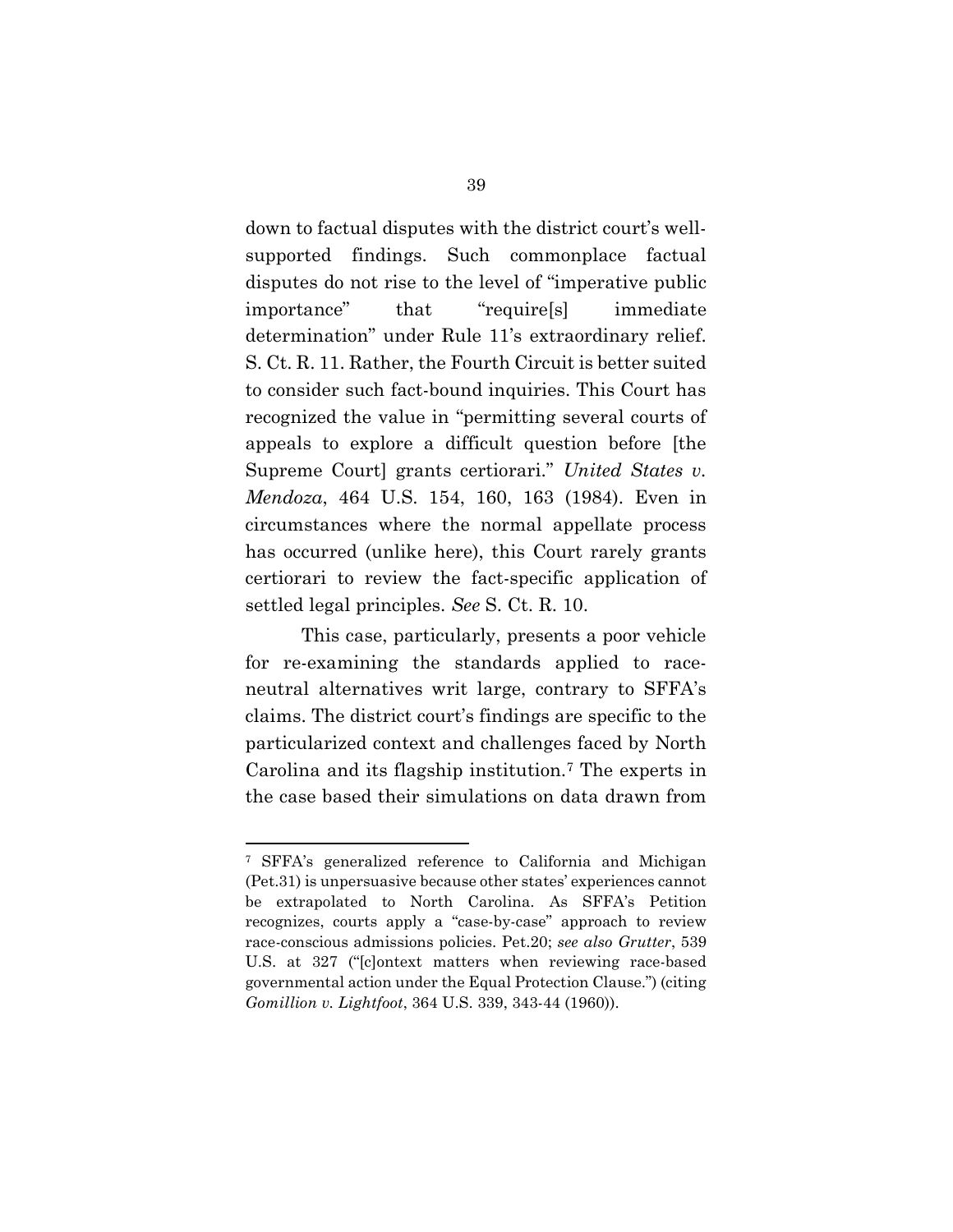UNC's actual applicants and the North Carolina Education Research Data Center ("NCERDC") which collects information on North Carolina public school students. App.127, 129. Thus, the UNC-specific statistical findings and corresponding expert conclusions (App.176-83) cannot be exported beyond the state. As noted previously, the record also reflects that UNC's particularized racial climate necessitates race-conscious admissions to promote greater diversity since students of color, including Respondent-Students, continue to feel tokenized in classes and face overt forms of racial hostility that are ameliorated by greater numbers of underrepresented minority students. App.20-21, 57-58, 61-62, 151, 185. In addition, North Carolina's underrepresented students of color continue to lack equal access to college preparatory resources, and such racial disparities have increased in recent years. App.71 n.24. These disparities in North Carolina's secondary education system bolster UNC's compelling interest in fashioning a holistic, individualized process that considers race as one among many factors to ensure "the path to leadership be visibly open to talented and qualified individuals of every race and ethnicity." Grutter, 539 U.S. at 332. These state-specific, factbound considerations weigh against granting certiorari even under normal circumstances, but certainly disfavor granting Rule 11's extraordinary relief.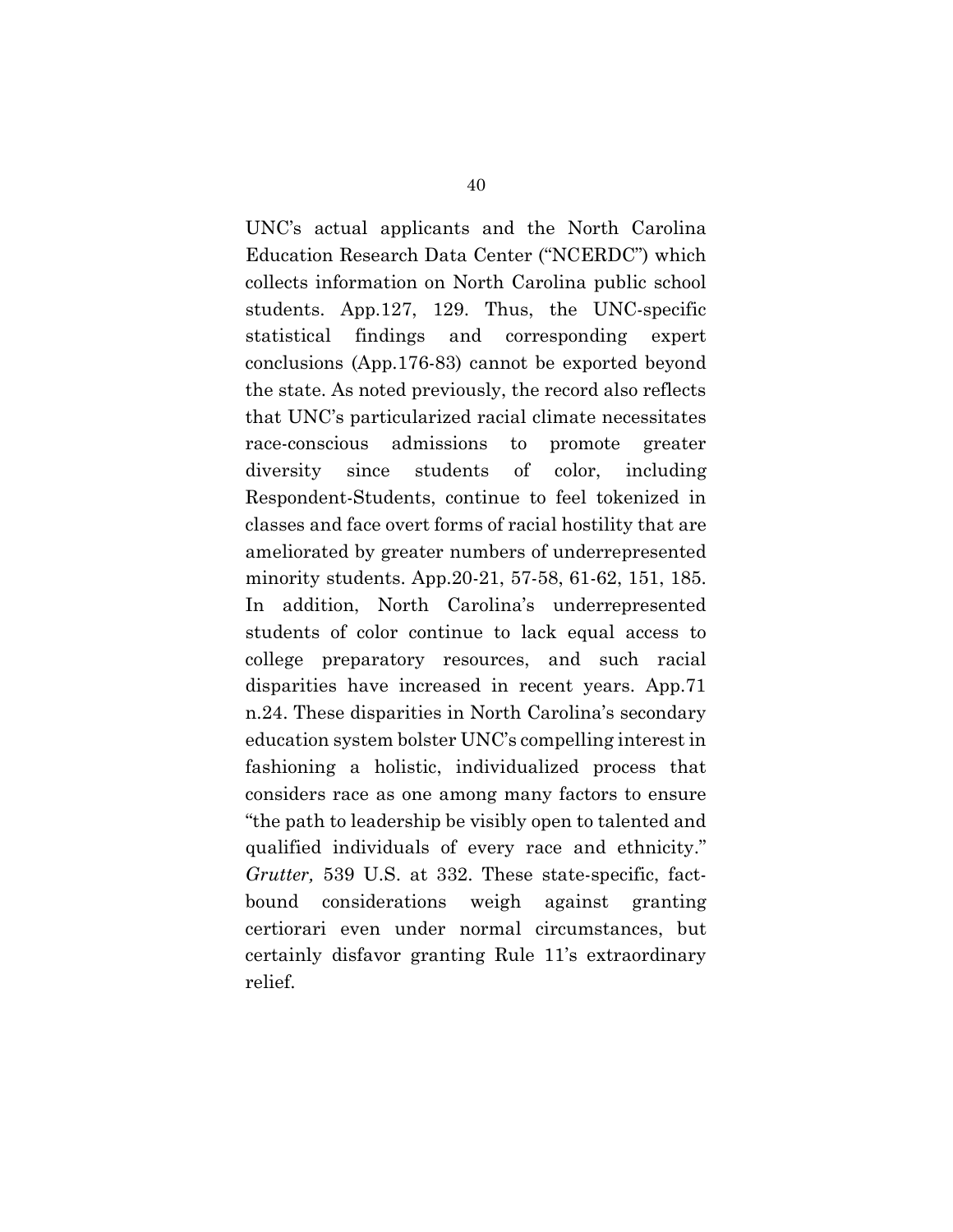SFFA's unreliable description of the record and disregard of the lower courts' findings further counsel against any deviation from that settled practice. For example, SFFA contends that "UNC has workable race-neutral alternatives." Pet.29. This contention ignores the court's well-supported conclusion that "UNC has engaged in serious, good faith consideration" of race-neutral alternatives and has adopted several race-neutral policies and practices to support its goals. App.114. SFFA's contention also ignores the district court's exhaustive findings that none of the nonracial hypothetical alternatives considered by both parties' experts would come close to achieving comparable benefits at tolerable expense. See App.113-44. Indeed, many of SFFA's hypothetical models would force UNC to abandon holistic admissions entirely (App.134), directly undermining UNC's broad diversity goals (App.9) and running contrary to this Court's well-settled value for diversity in all forms. See Fisher II, 136 S. Ct. at 2213-14 (rejecting proposed alternative based on "class rank alone" because admitting students on any single metric "is in deep tension with the goal of educational diversity as this Court's cases have defined.").

The district court further found that SFFA's hypothetical alternative "would also lead to a drop in URM [underrepresented minority] admissions…." (App.134, 139). Such declines would make such students feel even more isolated, less likely to share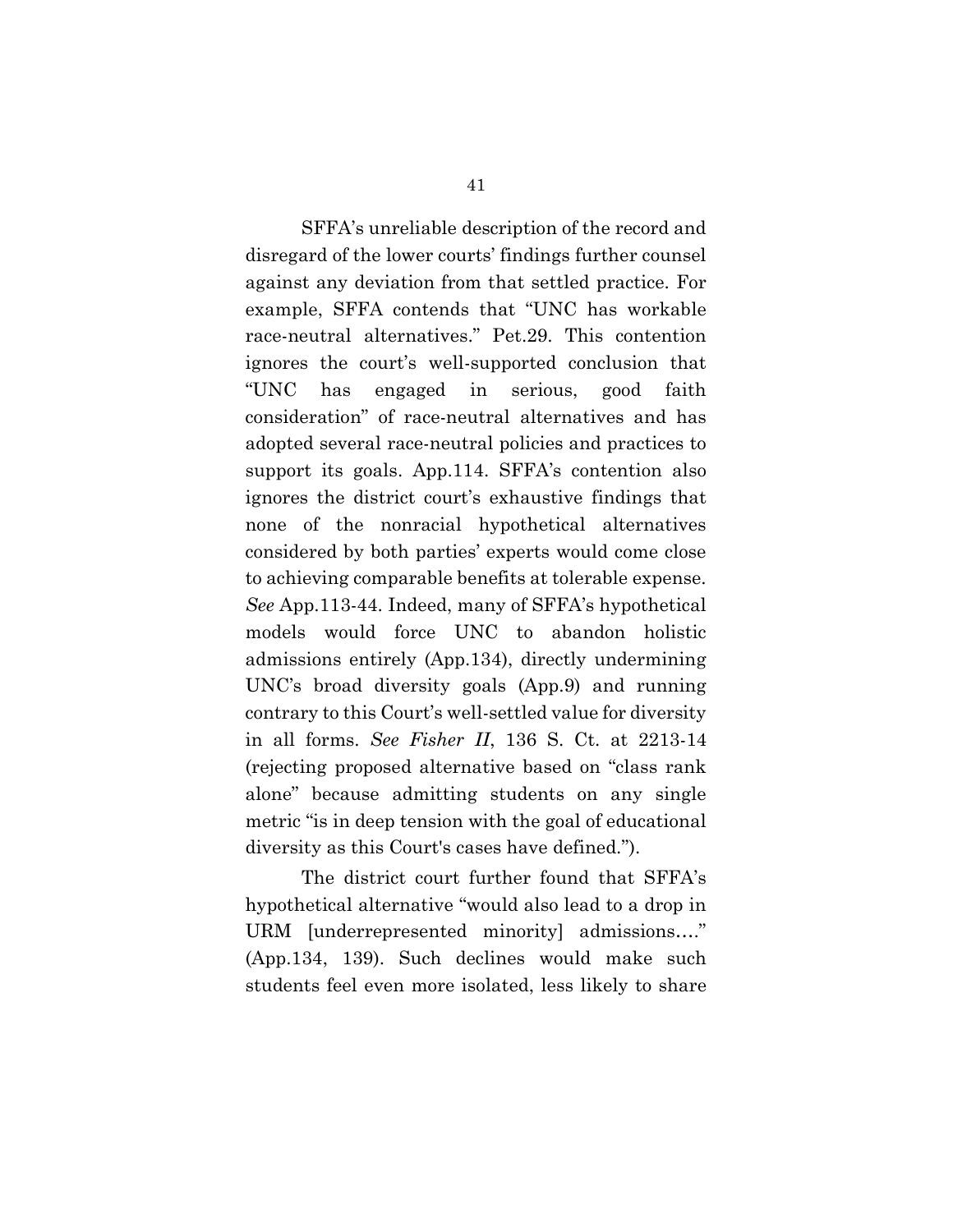their perspective in discussions, make all students less prepared for leadership, and stifle UNC's progress towards cultivating a more inclusive campus. See D.C.Dkt.246 at 50-51 ¶ 109; App.20-21. And, as the record reflects, SFFA underestimates the declines as it was shown that the declines in diversity would be much steeper because high-achieving students of color would be even less likely to apply and matriculate to UNC if the university stopped considering race. See, e.g., D.C.Dkt.246 at 48 ¶¶ 104- 05. As the district court concluded, at this time "it would be counterproductive to abandon the current admissions process in favor of untested proposals that, even in the best-case scenarios and under dubious assumptions, exact significant consequences" on student body diversity, academic preparedness, or both. App.183.

SFFA's disparagement of the unique importance of racial diversity similarly cannot unsettle the district court's well-supported findings. SFFA proclaims that "the substantial interest here is broad student body diversity, not 'racial diversity.'" Pet.30. But SFFA is too quick to wholly discount the significance of drops in racial diversity. The record in this case demonstrates that racial diversity produces distinct benefits that are not reproduced by socioeconomic diversity. App.131-132; see also D.C.Dkt.246 at 51-52 ¶¶ 110-12. Expert testimony confirmed socioeconomic diversity is "not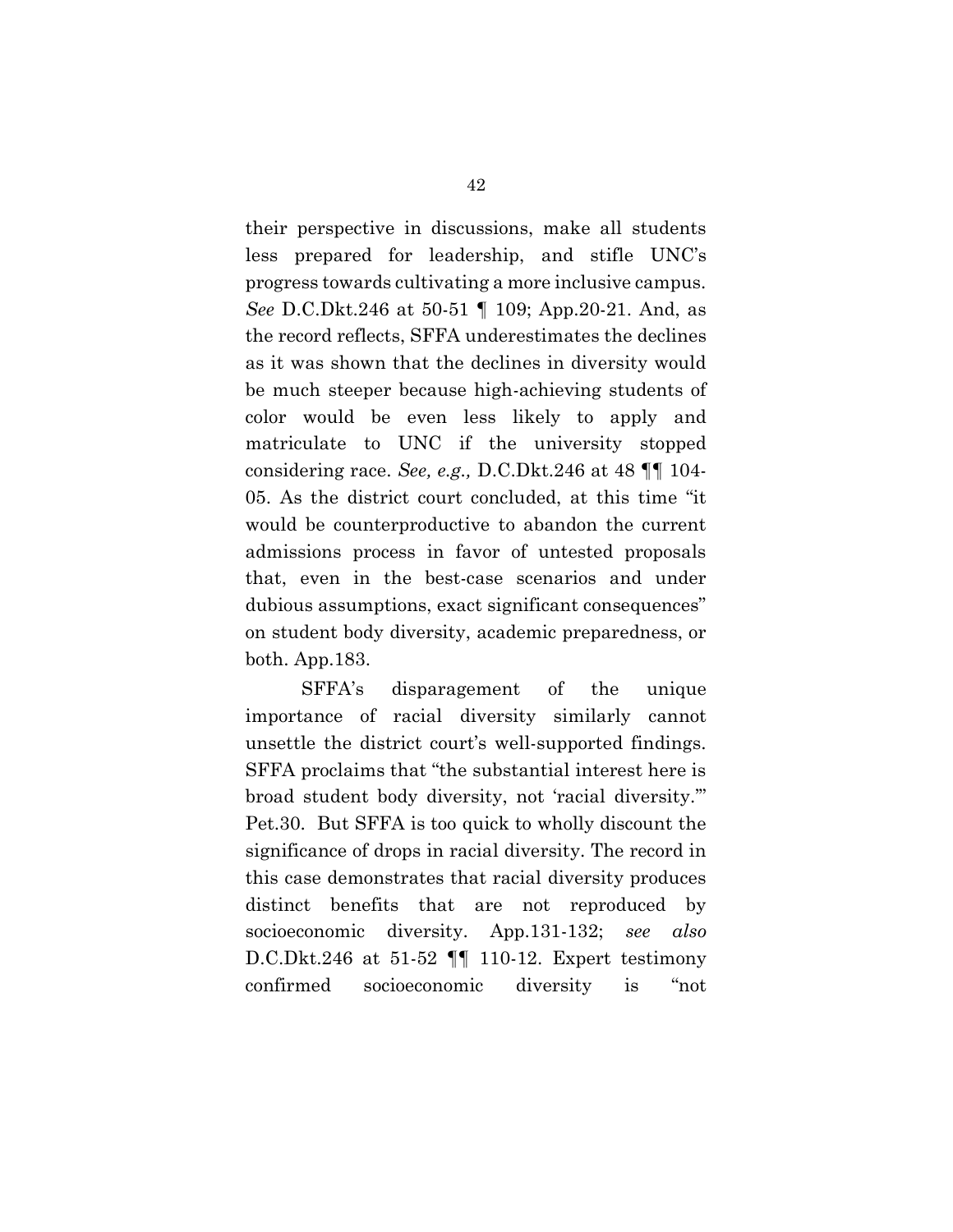interchangeable with racial diversity when it comes to contributing to a diversity in opinions regarding certain educationally relevant topics," including issues related to racial inequity. D.C.Dkt.179-15 at 6. Respondent-Students underscored this point by uniformly affirming that their racial identities formed their perspectives in ways that could not be captured by their socioeconomic identities. D.C.Dkt.246 at 52 ¶ 112. As Respondent-Student Luis Acosta explained, his racial identity is "more visibly salient" and therefore resulted in unique experiences and correspondingly a unique viewpoint that would be missed by only focusing on his socioeconomic status. D.C.Dkt.256 at 52 ¶ 111. This Court's equal protection law does not require a university to forgo individualized review or other core institutional values in order to pursue racial and ethnic diversity.<sup>8</sup> See Fisher II, 136 S. Ct. at 2213.

Added to these fatal flaws, the district court generally found Mr. Kahlenberg "lacked an intimate knowledge of the simulations prepared by Professor

<sup>8</sup> SFFA's suggestion that this Court should turn upside down university admissions because "desegregation required radical changes" relies on inapposite precedent. Pet.30. The desegregation cases that SFFA cites dismantled systems that engaged in de jure segregation and denied Black people access to equal opportunities and facilities based solely on their race. UNC's holistic process treats students as individuals, does not define students solely by race, and instead seeks to include students of all racial backgrounds, rather than exclude them. App.174-75.